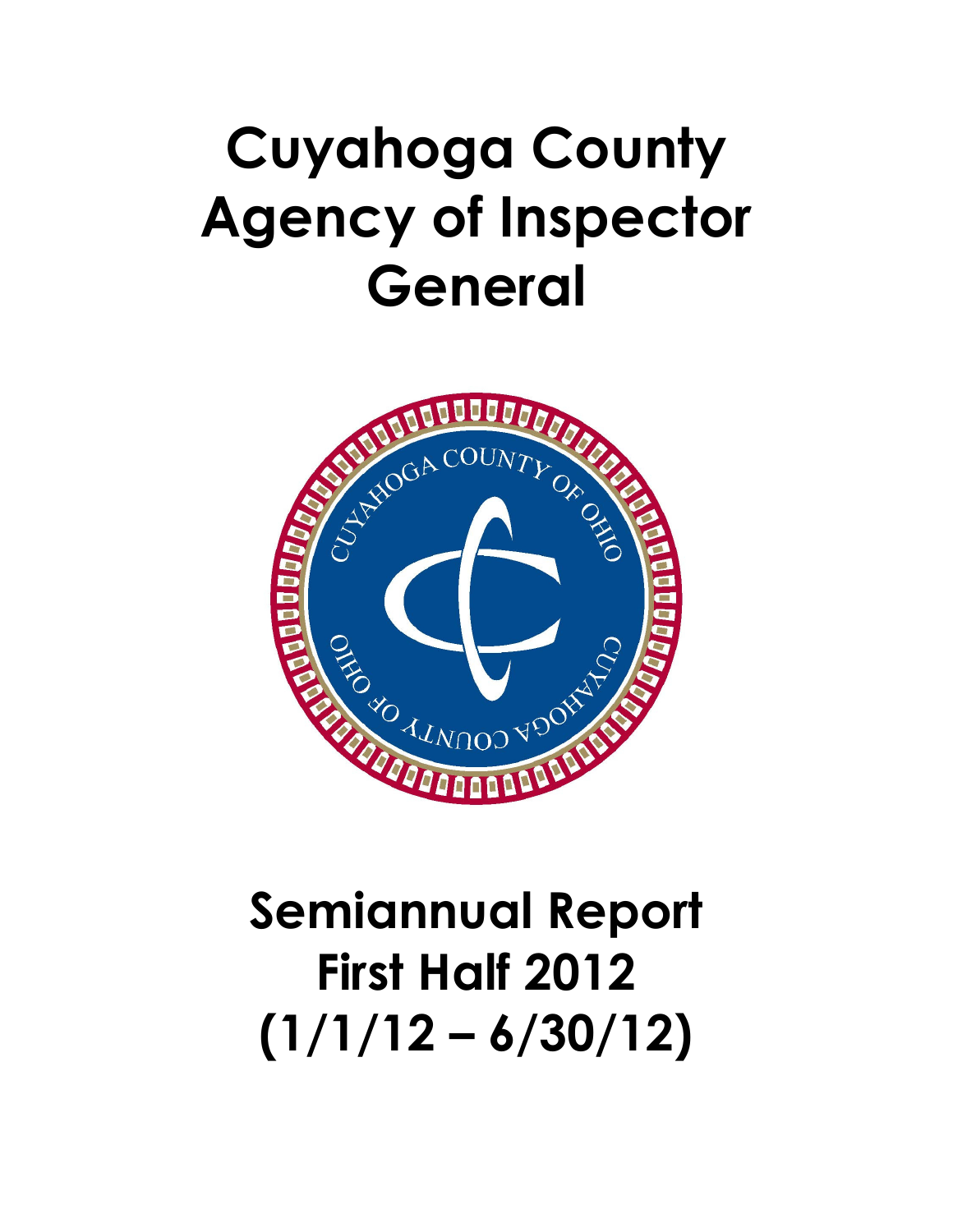## **TABLE OF CONTENTS**

| Section 1.3 CUYAHOGA COUNTY AGENCY OF INSPECTOR GENERAL 7 |                      |
|-----------------------------------------------------------|----------------------|
|                                                           |                      |
|                                                           |                      |
|                                                           |                      |
|                                                           |                      |
|                                                           |                      |
|                                                           |                      |
|                                                           |                      |
|                                                           |                      |
|                                                           |                      |
|                                                           |                      |
|                                                           |                      |
|                                                           |                      |
|                                                           |                      |
|                                                           |                      |
|                                                           |                      |
|                                                           |                      |
|                                                           |                      |
|                                                           |                      |
|                                                           |                      |
|                                                           |                      |
|                                                           |                      |
|                                                           |                      |
|                                                           |                      |
|                                                           |                      |
|                                                           |                      |
|                                                           |                      |
|                                                           |                      |
|                                                           |                      |
|                                                           |                      |
|                                                           |                      |
|                                                           |                      |
|                                                           |                      |
|                                                           |                      |
|                                                           |                      |
| Cuyahoga County                                           | Semiannual Report    |
| Agency of Inspector General                               | 1st Half 2012        |
|                                                           |                      |
| Page 2 of 54                                              | Date Issued: 7/24/12 |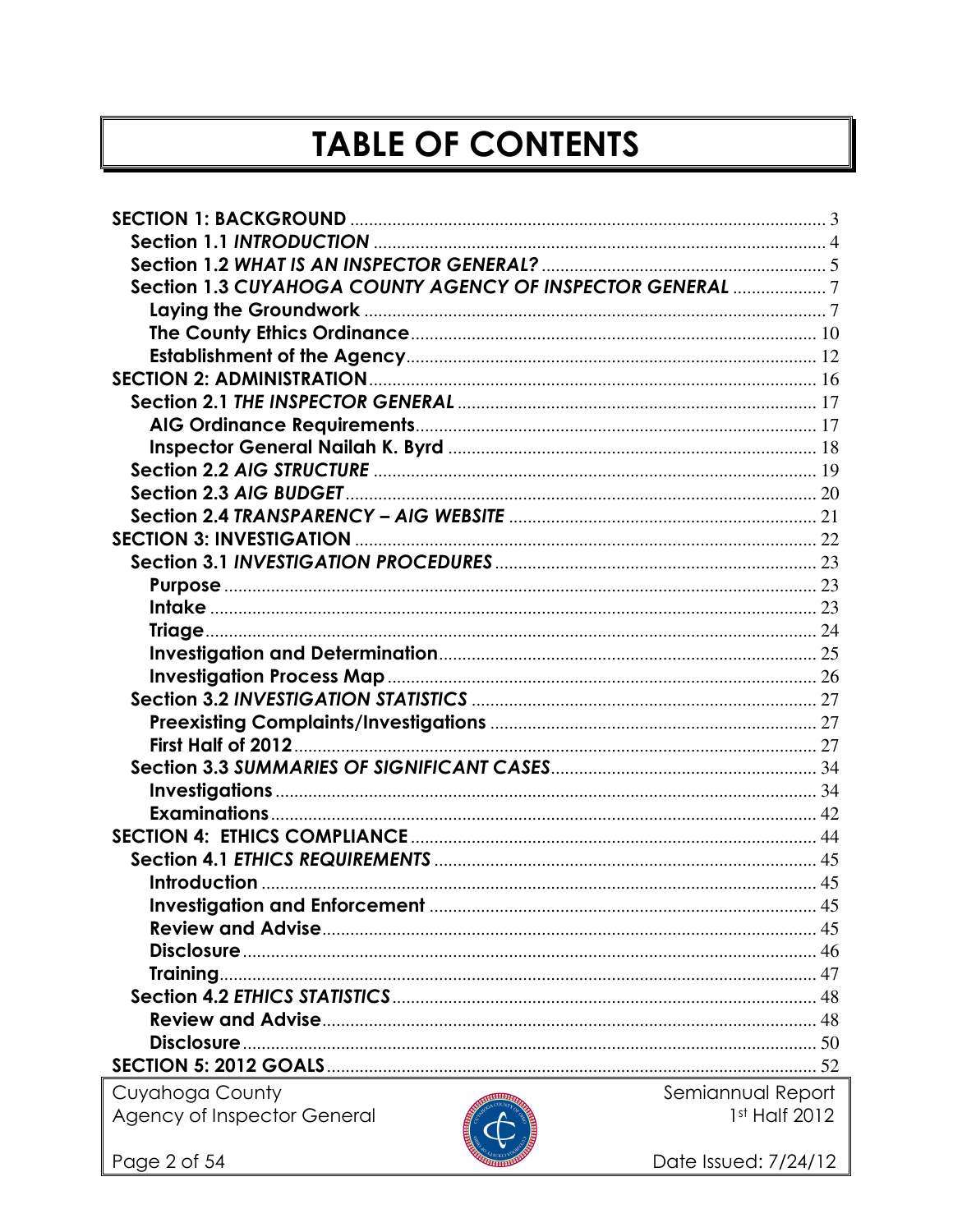# SECTION 1: BACKGROUND

## 1.1 INTRODUCTION

## 1.2 WHAT IS AN INSPECTOR GENERAL?

### 1.3 CUYAHOGA COUNTY AGENCY OF INSPECTOR GENERAL

Cuyahoga County **Semiannual Report** Semiannual Report Agency of Inspector General 1st Half 2012



Page 3 of 54 Date Issued: 7/24/12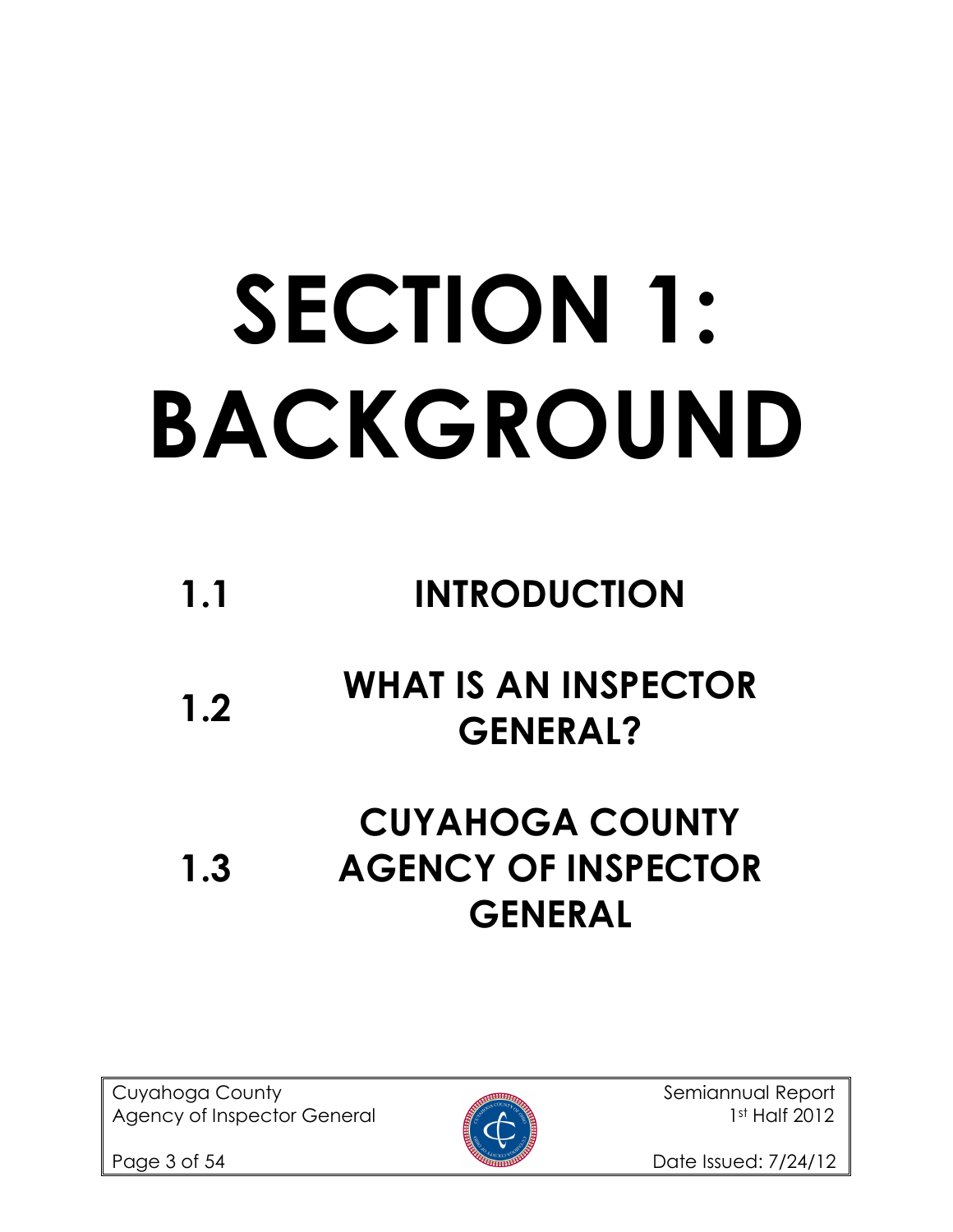## Section 1.1 INTRODUCTION

The Cuyahoga County Agency of Inspector General ("AIG") was established by the Cuyahoga County Executive ("County Executive") and Cuyahoga County Council ("County Council") to protect taxpayers' interests by promoting honesty and accountability in Cuyahoga County ("County") government. In furtherance of this mission, the AIG is granted broad authority to conduct investigations, inspections and audits relating to fraud, corruption, waste, abuse, misfeasance, malfeasance and nonfeasance in the operations of County government. In addition, the AIG is designated as the investigative officer for all issues arising under the County's Ethics Ordinance. In this capacity, the AIG is entrusted with the responsibility of ensuring that County employees, contractors/vendors and lobbyists who do business with the County meet the highest ethical standards.



Page 4 of 54 **Date Issued: 7/24/12**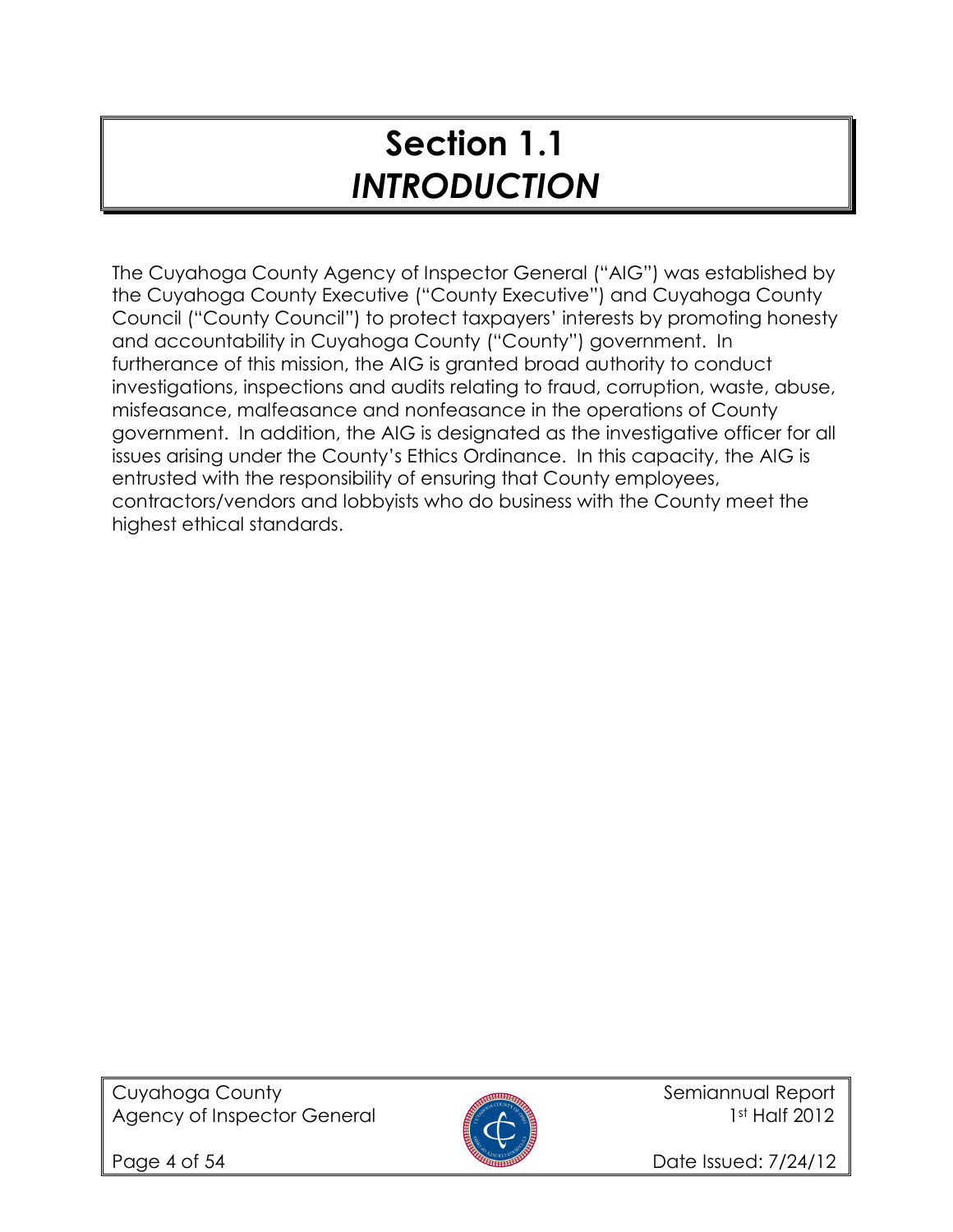## Section 1.2 WHAT IS AN INSPECTOR GENERAL?

Although the AIG is the first local agency of this type in Ohio, the inspector general concept is one that dates back over 200 years.

The inspector general concept can trace its origin to the French Army in the late 1600's. In 1668, the French king appointed an inspector general of the infantry and an inspector general of cavalry. The concept of military inspector generals quickly expanded to become an essential aspect of all modern armies.

The inspector general system arose in the United States during the Revolutionary War. Frustrated with the training and readiness of his forces, General George Washington designated an Inspector General to superintend the training of the entire Army to ensure troop proficiency and common tactics. At the same time, the Continental Congress expressed a desire to appoint an inspector general to help in accountability for the military investments and to assure that the military would remain subordinate to its authority. On December 13, 1777, Congress created the Inspector General of the Army to perform the following tasks:

- Review the troops;
- See that officers and soldiers were instructed in exercise maneuvers established by the Board of War;
- Ensure that discipline be strictly observed; and
- Ensure that officers command properly and treat soldiers with justice.

The size and influence of the inspector general within the Army rose and fell during the 18<sup>th</sup> and 19<sup>th</sup> centuries. The inspector general mission, however, grew in importance and scope during World War II and continued to grow in the postwar army. The statutory basis for the current Federal inspector general system comes from the 1950 Army Reorganization Act. This Act created the Office of the Inspector General of the Army.<sup>1</sup>

Cuyahoga County and Semiannual Report Agency of Inspector General **1st Half 2012** 



l.

Page 5 of 54 **Date Issued: 7/24/12** 

<sup>1</sup> History of the U.S. Army Inspector General, OFFICE OF THE INSPECTOR GENERAL – USMA PUBLIC DOMAIN; http://usma.edu/IG/history (last viewed 2/12/12).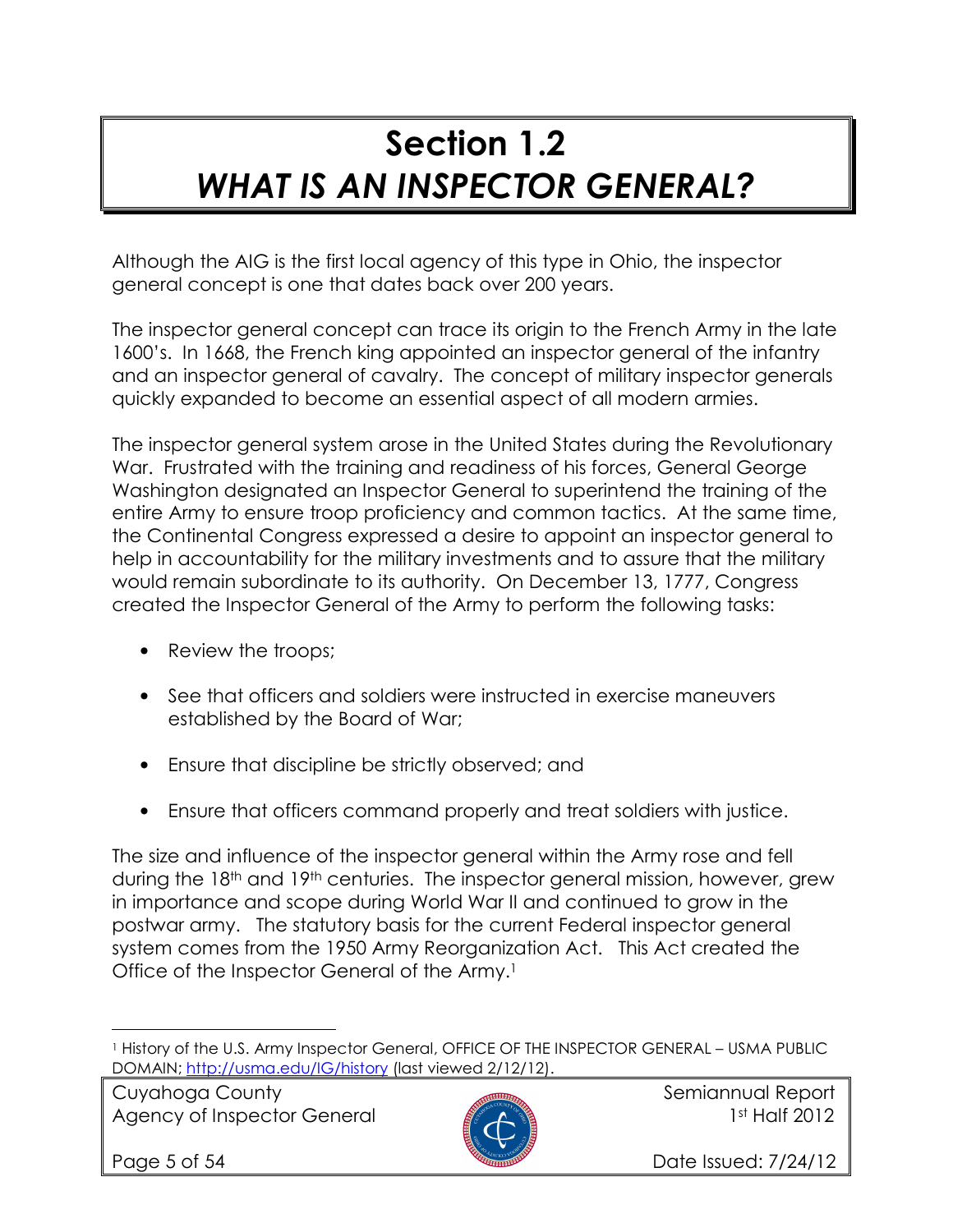The first civilian office of inspector general was established within the U.S. Department of Agriculture ("DOA") in 1973 in response to scandals with government soybean subsidies. This office was created by centralizing all of the individual audit and investigative offices within the department.

The success of the DOA Inspector General led to the passage of the Inspector General Act of 1978. This Act led to the creation of inspector general offices in all U.S. Cabinet departments. The mission of these offices was to prevent and detect fraud, and to promote efficiency and effectiveness in the programs and operations of their departments.2 The number of Federal offices of inspector general has increased from 12 in 1978 to the current number of 73.<sup>3</sup>

The first state inspector general was established in Massachusetts in 1981. The Ohio Office of the Inspector General was established by an Executive Order issued by Governor Richard Celeste in 1988. The Ohio Office of the Inspector General investigates fraud, waste, abuse, and corruption within the executive branch of state government.<sup>4</sup>

Over the past two decades, several local governments have adopted varied forms of the inspector general concept to combat fraud, waste, and inefficiency in governmental operations.

In 1996, the Association of Inspectors General ("IG Association") was established to help coordinate the efforts of all inspectors general by performing policy research and analysis, standardizing practices and policies, and sponsorship of educational and certification programs. The IG Association has determined that all inspectors general have the basic goal of prevention and detection of fraud, waste and abuse; ensuring efficient and effective use of public resources; and promotion of public integrity. Each office, however, is established under differing specific authorities and mandates. Therefore, inspectors general use a wide variety of approaches to accomplish their core mission.<sup>5</sup>

<sup>2</sup> History of the Inspector General, NEW ORLEANS OFFICE OF THE INSPECTOR GENERAL, http://www.nolaoig.org/main/inside.php?page=history (last viewed on 2/12/12). <sup>3</sup> Inspectors General Directory and Website Links, COUNCIL OF THE INSPECTORS GENERAL ON INTEGRITYAND EFFICIENCY, http://www.ignet.gov/igs/homepage1.html (last viewed on 2/12/12). <sup>4</sup> Home Page, STATE OF OHIO OFFICE OF THE INSPECTOR GENERAL,

http://watchdog.ohio.gov/index.htm (last viewed on 2/12/12).

<sup>5</sup> Principles and Standards for Offices of Inspector Generals, ASSOCIATION OF INSPECTORS GENERAL, http://data.memberclicks.com/site/aig/IGStandards.pdf (May 2004).

Cuyahoga County **Semiannual Report** of the semiannual Report Agency of Inspector General **1st Half 2012** 



 $\overline{a}$ 

Page 6 of 54 **Date Issued: 7/24/12**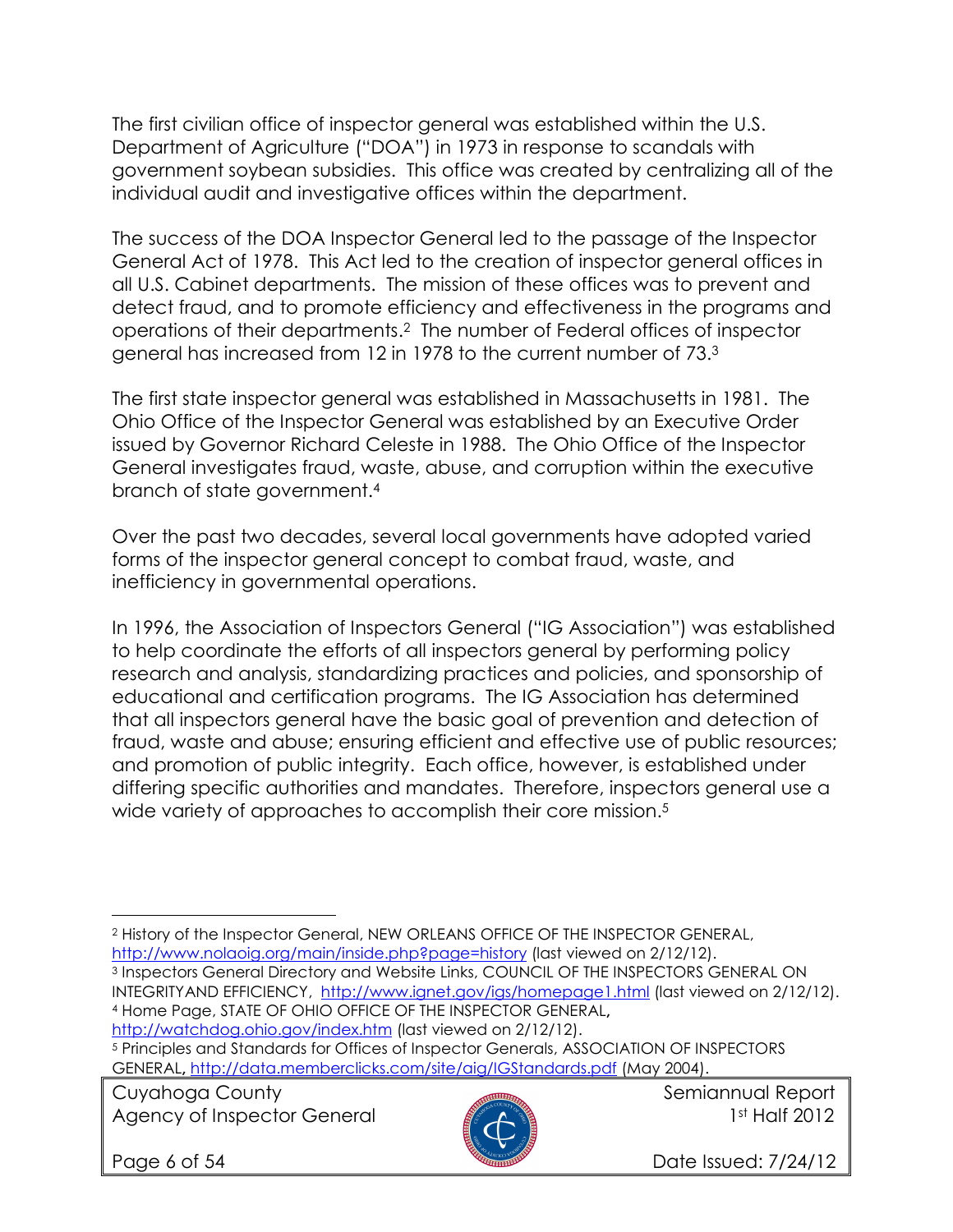## Section 1.3 CUYAHOGA COUNTY AGENCY OF INSPECTOR GENERAL

#### Laying the Groundwork

On July 28, 2008, over two hundred Federal Bureau of Investigation ("FBI") and Internal Revenue Service ("IRS") agents executed search warrants on several Cuyahoga County officials and offices and on multiple local contractors. This raid was the first public indication of a wide-scale investigation into public corruption in Cuyahoga County; including bribery, contract steering, contract manipulation, property appraisal schemes, fixing court cases, job trades, improper gifts and shadow employees. More than forty (40) public officials and contractors have pleaded guilty as a result of this investigation.6 Several dozen more public officials and contractors have been either charged with or identified as having some level of involvement in the public corruption.

In response to the ongoing corruption investigation, the citizens of Cuyahoga County adopted a new charter form of government in November 2009. The preamble to the Charter of Cuyahoga County ("Cuyahoga Charter") sets forth the following goals for the new County government:

- (1) Focused, effective and accountable leadership;
- (2) Job creation and economic growth as a fundamental government purpose, thereby helping the County do a better job of creating and retaining jobs and ensuring necessary and essential health and human services;
- (3) Collaborative leadership with Cleveland, suburbs and others within the public and private sectors;
- (4) An improved focus on equity for all our communities and citizens;
- (5) Long-term regional and global competitiveness; and

Cuyahoga County **Semiannual Report** Semiannual Report Agency of Inspector General 1st Half 2012



l.

Page 7 of 54 **Date Issued: 7/24/12** 

<sup>6</sup> Two More Indicted in Cuyahoga County Corruption Probe, The Columbus Dispatch http://www.dispatch.com/content/stories/local/2011/09/22/two-more-indicted-cuyahogacounty-corruption-probe.html (last viewed 7/24/12).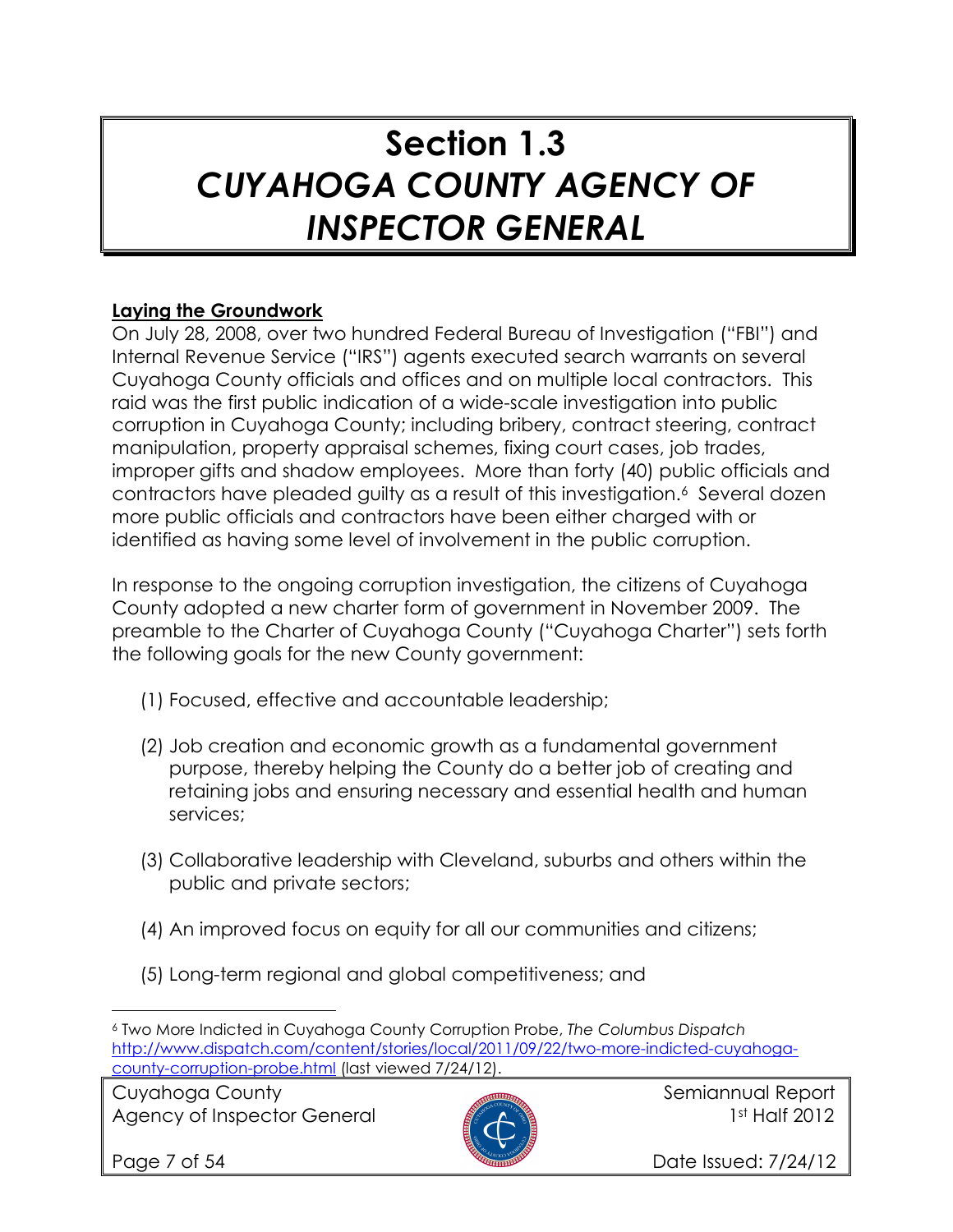(6) Significant taxpayer savings by streamlining and eliminating unnecessary elected offices.

In furtherance of the goal of increased accountability for public leadership, the Cuyahoga Charter granted the newly established County Executive position the following investigative authority:

The County Executive may, at any time and without notice, cause the administrative affairs or the official acts and conduct of any official or employee of any County office, department or agency over which the Executive has authority to be examined. The County Executive, or any person appointed by the Executive to conduct such an examination, shall have the same power to take testimony, administer oaths and compel the attendance of witnesses and the production of papers, books and evidence and refer witnesses to the Prosecuting Attorney to be punished for contempt as is conferred upon Council by this Charter. Subpoenas may not be issued pursuant to this section except by resolution adopted by a two-thirds vote of Council.<sup>7</sup>

In addition, the County's new legislative body is granted the following investigative authority:

The Council or any committee of Council may investigate the financial transactions of any office, department or agency of County government and the official acts and conduct of any County official relating to any matter upon which Council is authorized to act. In conducting such investigations, the Council or any such committee may administer oaths and may, by resolution adopted by vote of at least eight members of Council or of the committee of Council, compel the attendance of witnesses and the production of books, papers and other evidence through the issuance of subpoenas. Subpoenas shall be signed by either the President of Council or the chair of the Council committee seeking a witness's testimony or the production of evidence and shall be served and executed by an officer authorized by law to serve subpoenas and other legal process. In the matter of compelling the attendance of witnesses and the production of evidence, the majority vote of Council, if any, shall take precedence over the

7 Charter of Cuyahoga County, Section 2.05 (emphasis added).

Cuyahoga County **Semiannual Report** of the semiannual Report Agency of Inspector General **1st Half 2012** 



 $\overline{a}$ 

Page 8 of 54 **Date Issued: 7/24/12**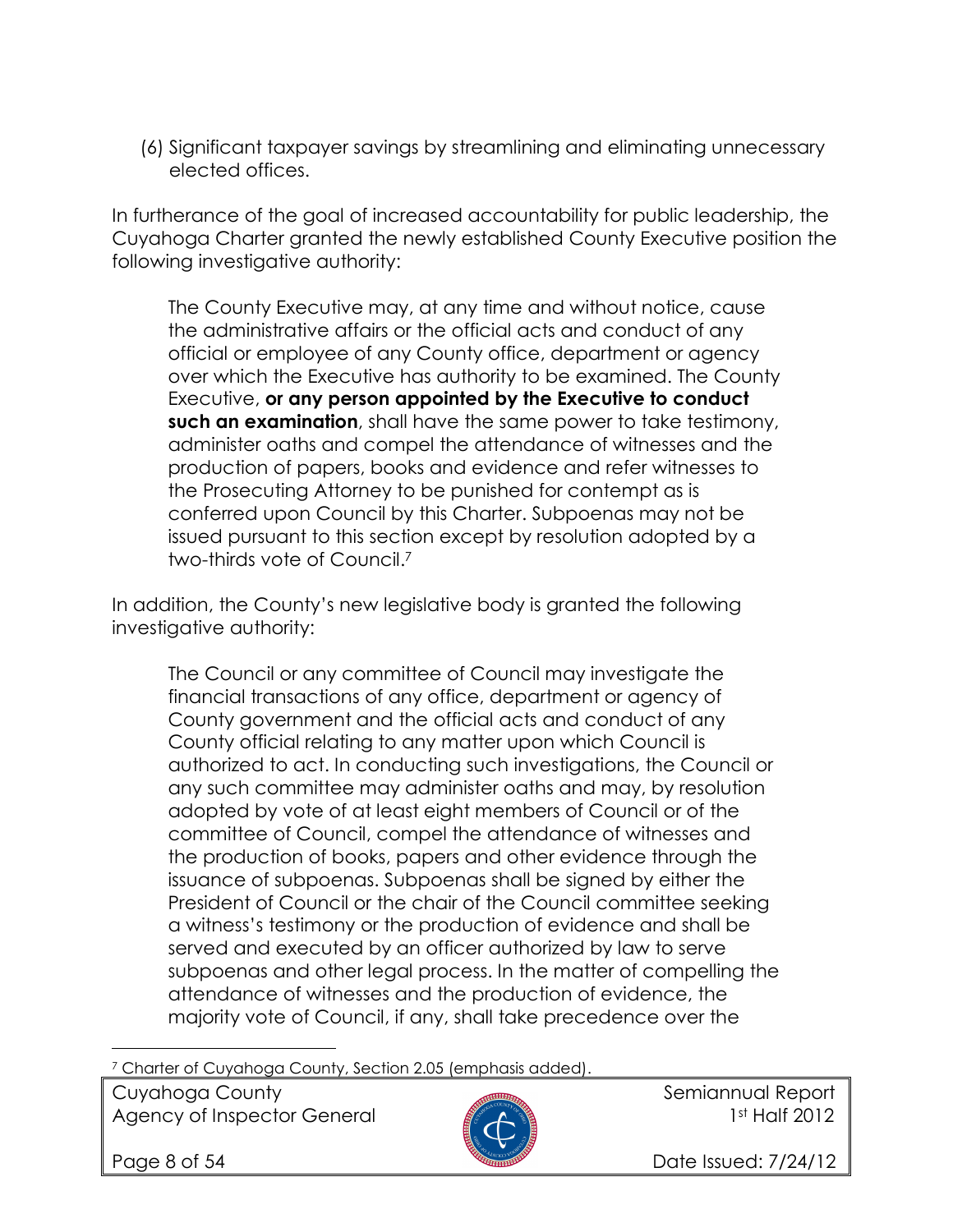vote of a Council committee. If any duly-subpoenaed witness refuses to testify to any facts within the witness's knowledge, or to produce any paper, books, or other evidence in the witness's possession or in the witness's control relating to the matter under inquiry before the Council or any such committee, the Council may refer the matter to the Prosecuting Attorney for the Prosecuting Attorney to cause the witness to be punished as for contempt.<sup>8</sup>

While the Cuyahoga Charter became effective on January 1, 2010, the first year was designated as a transition year to the new form of government. In accordance with the mandate of the Cuyahoga Charter, the County established a Transition Advisory Group ("TAG") to guide this process throughout 2010. The TAG engaged in a process that involved the formation of several public/private hybrid advisory committees that conducted over 330 meetings in 2010. On October 7, 2010, the TAG issued an Interim Report of the Cuyahoga County Transition Executive Committee ("TAG Report").9 This report incorporated the recommendations of the thirteen work groups into a comprehensive document to be delivered to the public and to the newly elected County officials.

The TAG Report offered several recommendations relating to the Cuyahoga Charter's mandate for increased accountability for County leadership. These recommendations included a call to establish a "prevention first" approach to ethics:

The County should not just create rules, but should take a "prevention-first" approach to ethics and integrity issues. Our recommendations to create this environment include a detailed plan for an Internal Audit Department, the creation of an Office of **Inspector General**, and the provision of qualified, direct advice to the County Executive and Council by a new Director of Law. There are benefits to each of these new resources that the Executive and Council must discuss and debate. While some of these functions may be combined or connected, establishing a clear commitment and a supporting infrastructure for ensuring an ethical and transparent county government should be a top priority in the early weeks of the new administration. In addition, the new government

Cuyahoga County **Semiannual Report** of the semiannual Report Agency of Inspector General **1st Half 2012** 



l.

Page 9 of 54 **Date Issued: 7/24/12** 

<sup>8</sup> Charter of Cuyahoga County, Section 3.12.

<sup>9</sup> First Things First: Transition to a New Cuyahoga County Government, COUNTY CHARTER TRANSITION ADVISORY GROUP, http://charter.cuyahogacounty.us/pdf\_transitioninfo/en-US/InterimRprt-CC-TranstnExeCmmt\_1stthngs.PDF (last viewed on 2/12/12).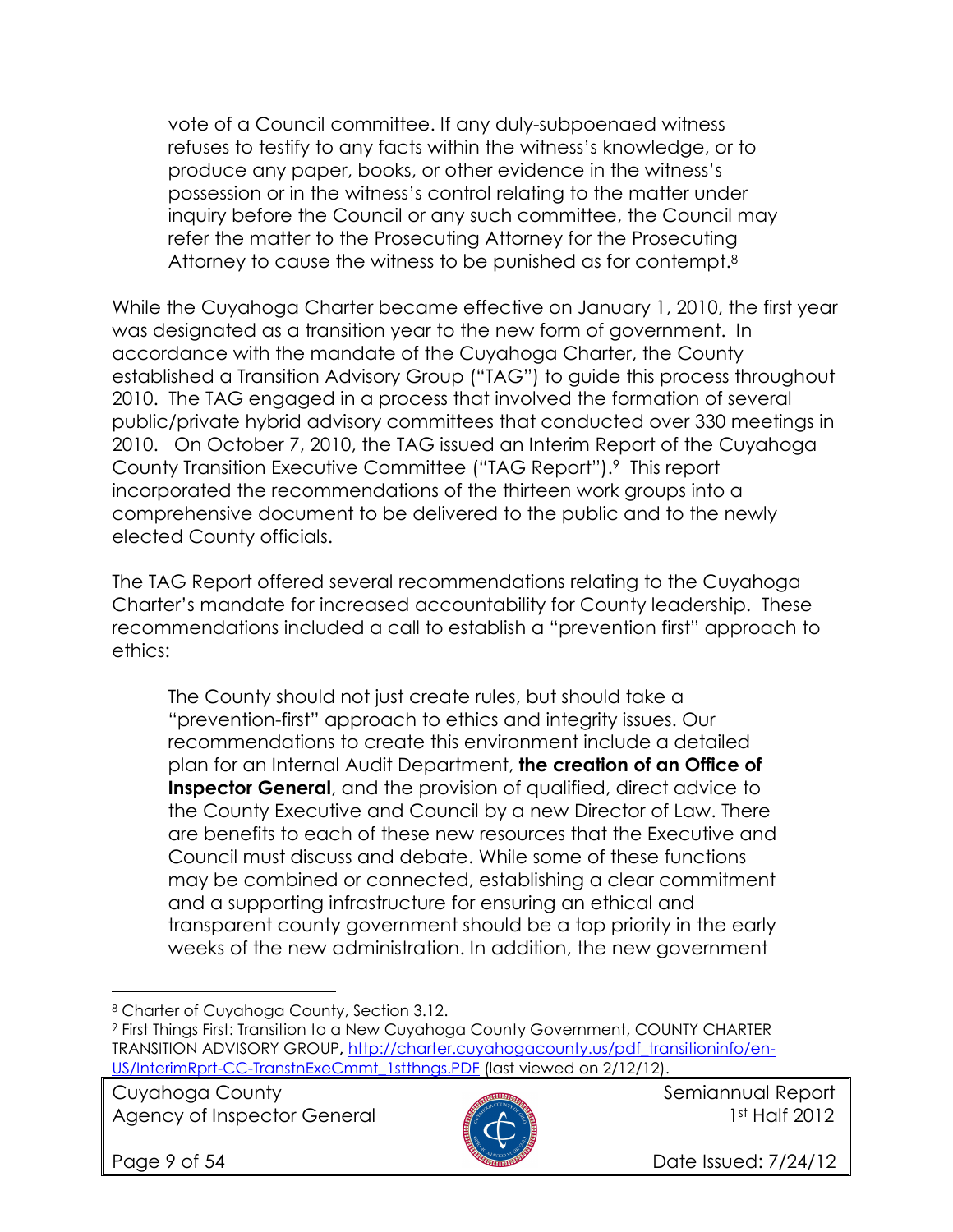should commit to ongoing efforts to train county staff on the code of ethics and methods for preventing fraud, waste and abuse.<sup>10</sup>

On February 7, 2011, newly elected County Executive Edward FitzGerald appointed Nailah K. Byrd as the County's first Inspector General. The new Cuyahoga Inspector General initially operated under the Executive's Charter investigative authority. Subsequent actions of County Council and the County Executive, however, more explicitly defined the role of the Inspector General.

#### The County Ethics Ordinance

The County Council enacted a permanent Code of Ethics in Ordinance No. O2011-0008 ("the Ethics Ordinance"), which was signed by the County Executive and became effective on April 8, 2011.<sup>11</sup> Article 9 of the Ethics Ordinance officially designates the Inspector General as the ethics investigative officer for the County and requires the Inspector General to conduct all investigations pertaining to the Ethics Ordinance. Accordingly, Section 24 of Article 7 of the Ethics Ordinance grants the Inspector General the following enforcement authority when a violation of the Ethics Ordinance is uncovered:

- Letter of Notification. A Letter of Notification informs a Public Official or Employee of his or her violation of a provision of the Ordinance. The Inspector General may issue a letter of notification when it finds that a violation of this Ordinance was clearly unintentional or inadvertent. The letter may advise the respondent of any steps to be taken to avoid future violations.
- Letter of Admonition. A Letter of Admonition expresses disapproval of a Public Official's or Employee's violation of a provision of this Ordinance. The Inspector General may issue a letter of admonition when it finds that the violation of this Ordinance was knowingly committed, but is nevertheless a minor offense.
- Letter of Censure. A Letter of Censure condemns an employee for his or her violation of a provision of this Ordinance. The Inspector General may issue a letter of censure when the respondent intentionally or knowingly committed major violations or has committed repeated minor violations.

Cuyahoga County **Semiannual Report** Semiannual Report Agency of Inspector General **1st Half 2012** 



l.

Page 10 of 54 Date Issued: 7/24/12

<sup>10</sup> Id. at p. 9 (emphasis added).

<sup>&</sup>lt;sup>11</sup> The Ethics Ordinance was subsequently amended on April 26, 2011 (O2011-0023), July 26, 2011 (O2011-0035), October 25, 2011 (O2011-0052), January 10, 2012 (O2012-0002) and May 22, 2012 (O2012-0004).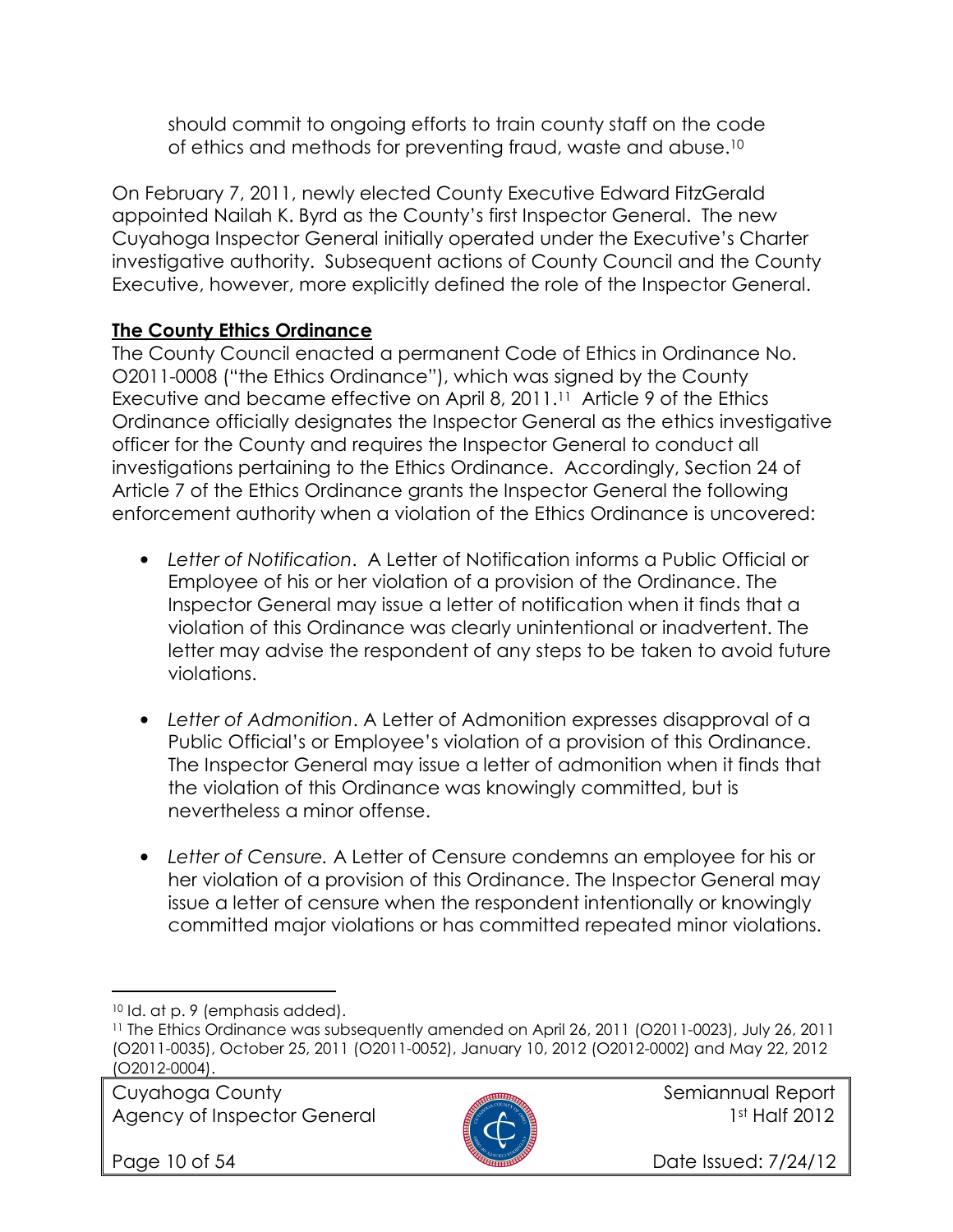- Recommendations to the County Executive, Prosecutor, and Council. When the Inspector General finds that the violation of this ordinance was intentional or done knowingly, the Inspector General may make a recommendation to the County Executive, Prosecutor, or County Council (depending on the appointing authority), including but not limited to a recommendation for suspension, forfeiture of office or removal from office, and/or banning or temporarily suspending the respondent's (or respondent's Associated Businesses or organizations') right to solicit, bid on or obtain a contract with or from the County, as allowed by applicable law.
- Notice to the Ohio Ethics Commission. When the Inspector General finds that a Public Official or Employee has recklessly or knowingly violated Ohio Provisions of this Ordinance, the Inspector General shall consult with the Ohio Ethics Commission to determine whether the matter should be referred to the Ethics Commission.
- Referral to Additional Ethics Training. Upon finding of violation of this Ordinance, the Inspector General may require that the respondent undergo ethics training in addition to or in lieu of any other penalties imposed upon the respondent.
- Referral to External Enforcement. The Inspector General shall refer possible violation(s) of any state, federal, or local law, or rule, regulation or policy to the appropriate civil, criminal or administrative agencies charged with enforcement of said violation.

In addition to these investigatory and enforcement functions, the Ethics Ordinance requires the Inspector General to perform the following disclosure/prevention functions:

• When a Public Official or Employee, in the course of carrying out his or her duties, has been offered or is discussing future employment with a business that is presently dealing with the County concerning matters within the Public Official or Employee's current official duties, that person shall comply with all requirements in the Ethics Law and related statutes regarding future employment and disclose such possible future employment to the Inspector General.<sup>12</sup>

12 Ethics Ordinance, Article 7, Section 16(D).

Cuyahoga County **Semiannual Report** of the semiannual Report Agency of Inspector General 2012



 $\overline{a}$ 

Page 11 of 54 Date Issued: 7/24/12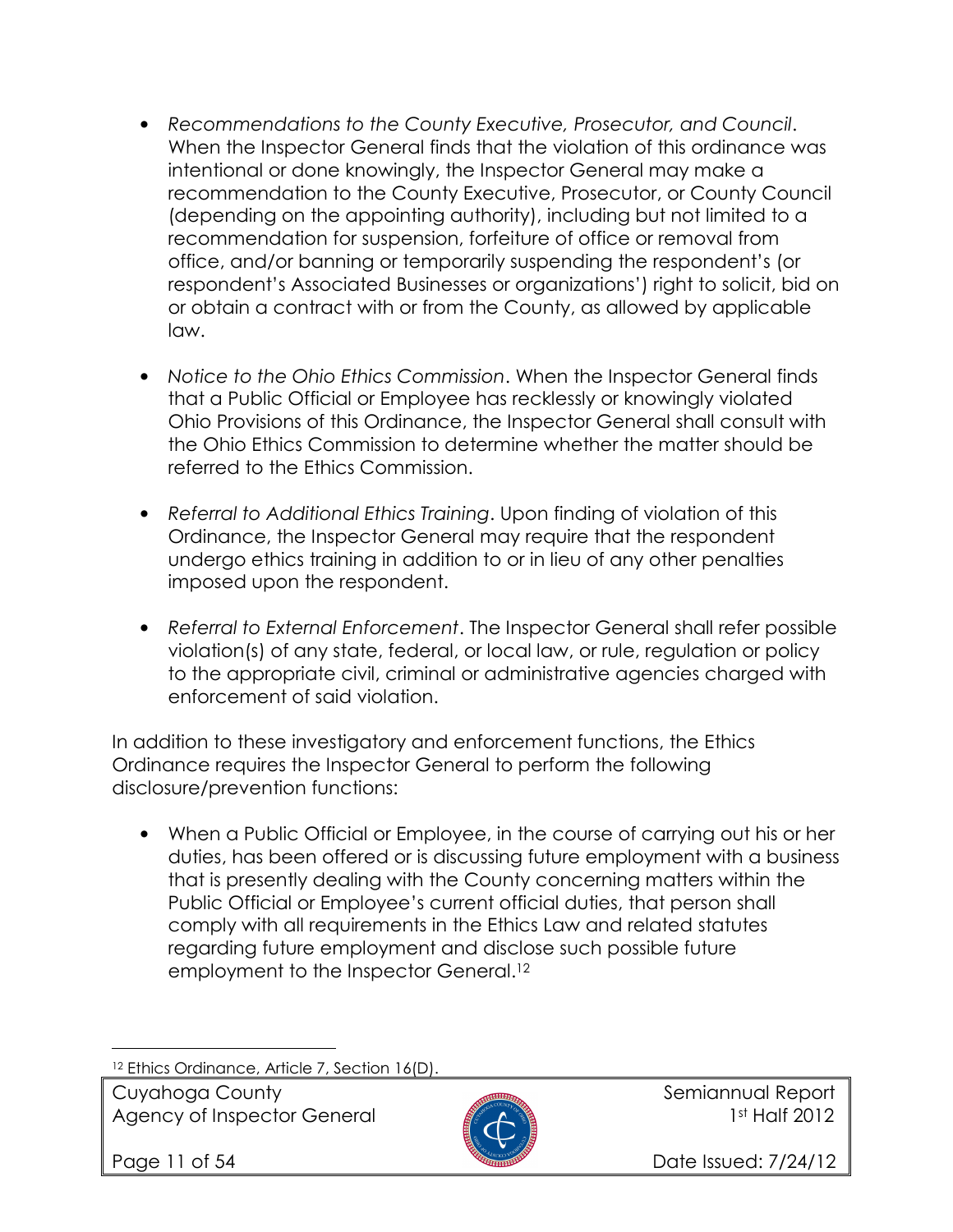- The Inspector General is defined as a proper recipient of non-criminal whistleblower complaints.<sup>13</sup>
- County public officials and employees are required to report criminal behavior in County operations to the Inspector General within five days of becoming aware of the behavior.<sup>14</sup>
- The Inspector General must receive and rule on conflict of interest disclosures for employees.<sup>15</sup>
- The Inspector General must review and respond to secondary employment disclosures.<sup>16</sup>
- The Inspector General must review board/commission appointments by the County for conflicts of interest.<sup>17</sup>
- Certain County officials and employees are required to file financial disclosure statements with the Inspector General.<sup>18</sup>
- The Inspector General is required to obtain all campaign finance reports and financial disclosure statements for all candidates for County elected office.<sup>19</sup>
- The Inspector General must create and maintain a County lobbyist registry.<sup>20</sup>
- The Inspector General must create and maintain a County contractor registry.<sup>21</sup>

#### Establishment of the Agency

On June 14, 2011, the County Council created the AIG by enacting Ordinance No. O2011-0019 ("the AIG Ordinance").22 The AIG Ordinance creates an

Cuyahoga County **Semiannual Report** Semiannual Report Agency of Inspector General **1st Half 2012** 



l.

Page 12 of 54 Date Issued: 7/24/12

<sup>13</sup> Ethics Ordinance, Article 7, Section 17(B).

<sup>14</sup> Ethics Ordinance, Article 7, Section 18(A).

<sup>&</sup>lt;sup>15</sup> Ethics Ordinance, Article 7, Section 23.

<sup>16</sup> Ethics Ordinance, Article 7, Section 26.

<sup>&</sup>lt;sup>17</sup> Ethics Ordinance, Article 7, Section 27.

<sup>18</sup> Ethics Ordinance, Article 7, Sections 29 and 31.

<sup>19</sup> Ethics Ordinance, Article 7, Section 30.

<sup>20</sup> Ethics Ordinance, Article 7, Section 32.

<sup>21</sup> Ethics Ordinance, Article 7, Section 34.

<sup>&</sup>lt;sup>22</sup> The AIG Ordinance was amended effective June 27, 2012 (Ordinance No. O2012-0008).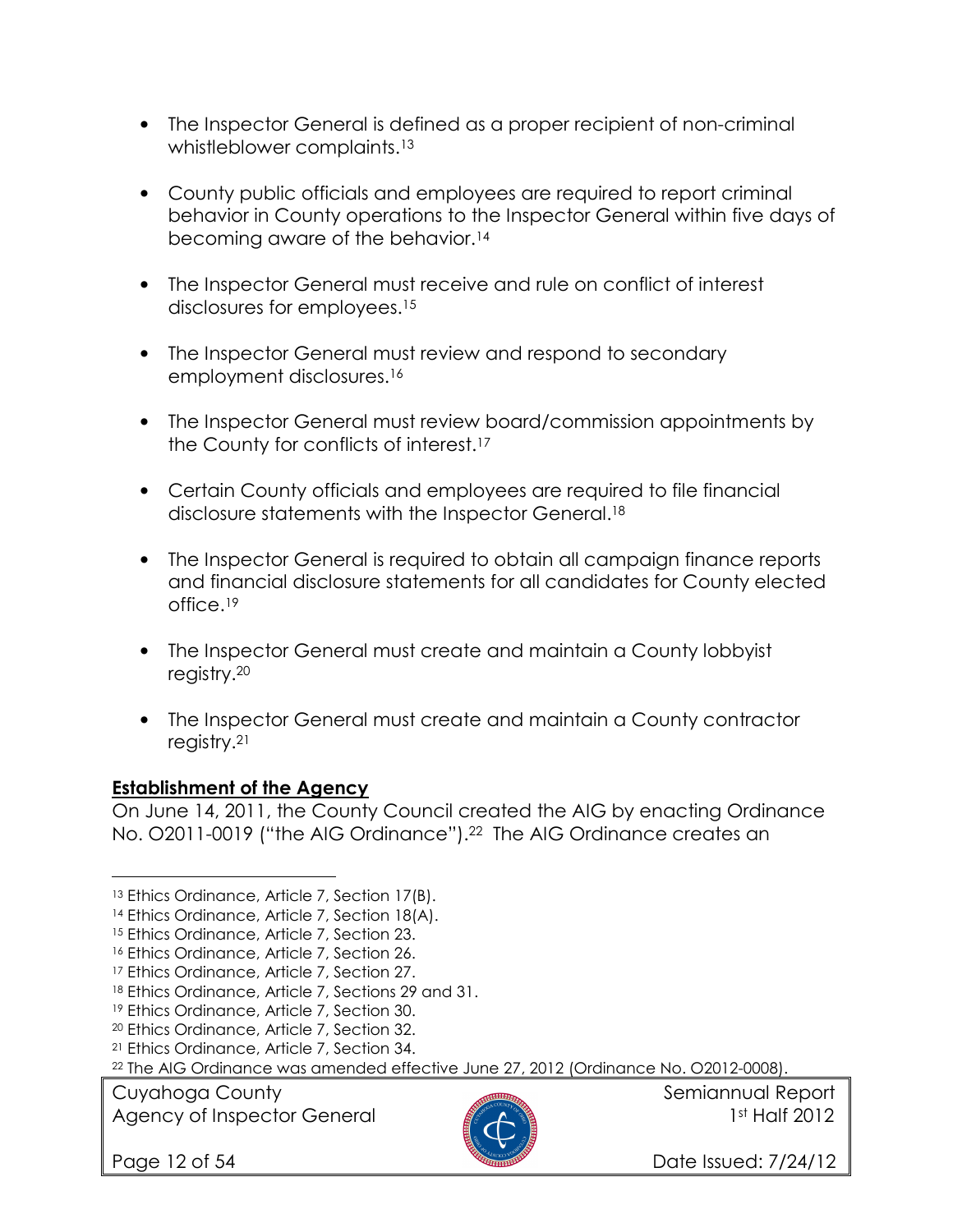independent agency under the direction of the Inspector General, but also sets forth specific requirements and limitations designed to ensure that the AIG remains accountable to the public.

The AIG is authorized to conduct all examinations under Section 2.05 of the Cuyahoga Charter and does, therefore, have all such rights and duties to investigate fraud, corruption, waste, abuse, misfeasance, malfeasance, and nonfeasance without interference or pressure from any other public official or employee.23 So long as all budgetary parameters are kept, the Inspector General is granted the ability to employee assistants and employees as shall be reasonably necessary to assist the Inspector General in carrying out the duties of the AIG.<sup>24</sup>

In addition to the investigatory function, the AIG Ordinance sets forth the following additional mandatory functions for the AIG:

- The Inspector General shall serve as the County's chief ethics officer and is charged with the responsibility of investigating and enforcing the ethics ordinance in accordance with the terms of said ordinance. In so doing, the Inspector General shall cooperate with the County's Human Resource Commission. The Inspector General shall not interfere with the authority of the Human Resource Commission to ensure "compliance with ethics resolutions or ordinances as passed by the Council" under Section 9.02(3) of the County Charter.<sup>25</sup>
- The Inspector General shall establish a "hotline" and web site to receive complaints from either anonymous or identified persons, and s/he shall investigate all complaints, tips, and any other filings and submittals received by the AIG regardless of the format or forum through which such information or documents are received. Without regard to how such documents are received by the AIG, all documents prepared or received by the AIG, including, without limitation, all complaints, tips, and any other filings and submittals received by it shall be considered part of the Inspector General's investigative files.<sup>26</sup>

Agency of Inspector General **1st Half 2012** 

l.



Page 13 of 54 **Date Issued: 7/24/12** 

<sup>23</sup> AIG Ordinance, Section 2(c).

<sup>24</sup> AIG Ordinance, Section 2(b).

<sup>25</sup> AIG Ordinance, Section 2(c)(i).

Cuyahoga County **Semiannual Report** Semiannual Report 26 AIG Ordinance, Section 2(c)(ii).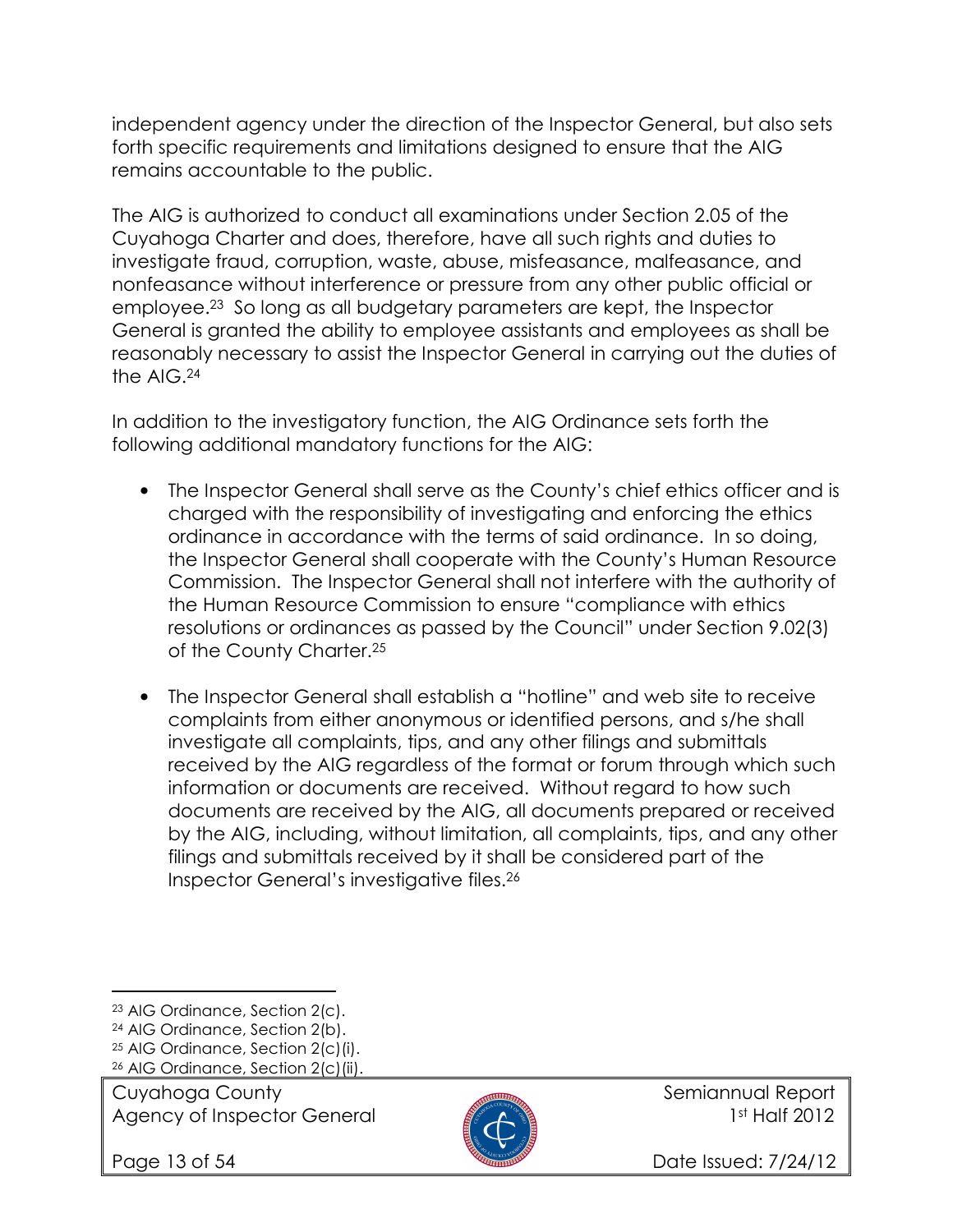- The Inspector General shall have the powers and rights to investigate all County contracts subject to the limitations set forth in Section 2(d)(iii) of the AIG Ordinance.<sup>27</sup>
- If an investigation reveals reasonable grounds to believe that a violation of any state, federal, or local law, rule, regulation, or policy has taken place, the Inspector General shall notify the appropriate civil, criminal, or administrative agencies in charge with enforcement of said violation. If an investigation reveals reasonable grounds to believe that a violation of a rule, regulation, or policy governing a County employee has taken place, the Inspector General shall notify the employee's appointing authority and the applicable Department of Human Resources.<sup>28</sup>
- The Inspector General shall cooperate with other governmental agencies to recover such costs from other entities involved in willful misconduct in regard to County funds and return said funds to the County's General Fund.<sup>29</sup>
- The Inspector General shall prepare and publish on its website semiannual reports (the first of which will cover the period January 1st-June 30th and will be due in July and the second of which will cover the period July 1st-December  $31$ <sup>st</sup> and will be due in February) concerning the work and activities of the Agency pertaining to closed investigations, including statistical information regarding the disposition of closed investigations, audits, and other reviews. The reports shall include the total number of complaints received during each reporting period, the number that required active investigation, the number that resulted in prosecution or other disciplinary actions, and the number of investigations closed, along with the cost incurred over and above that of the cost of the salaries of the Agency.<sup>30</sup>
- The Inspector General shall cooperate with the Department of Internal Auditing to avoid duplication of effort and to share information, so long as such sharing does not compromise an ongoing investigation. At the request of the Inspector General and with the approval of the Internal Auditor, the Department of Internal Auditing may provide services to the Inspector General for a specific investigation. The Inspector General shall

Cuyahoga County **Semiannual Report** of the semiannual Report Agency of Inspector General **1st Half 2012** 

l.



Page 14 of 54 **Date Issued: 7/24/12** 

<sup>27</sup> AIG Ordinance, Section 2(c)(iii).

<sup>28</sup> AIG Ordinance, Section 2(c)(iv).

<sup>29</sup> AIG Ordinance, Section 2(c)(v).

<sup>30</sup> AIG Ordinance, Section 2(c)(vi)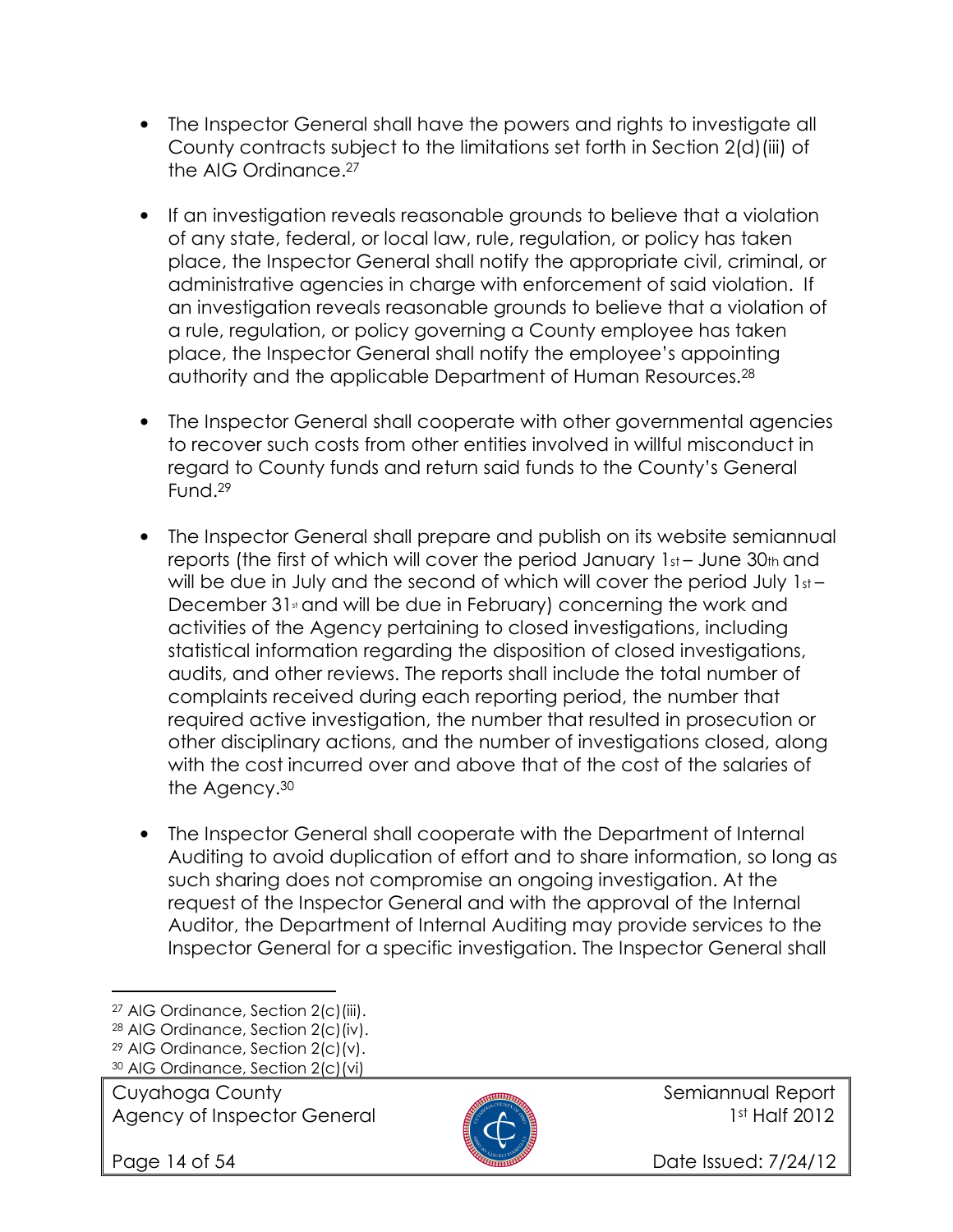not interfere with the authority of the Internal Audit Department to conduct audits pursuant to the Charter, any applicable ordinances, and any rules established by the Internal Audit Committee.

In conducting its duties, the AIG is required to avoid interfering in any ongoing outside criminal, civil or administrative investigation/prosecution.31 The AIG is also required to develop internal policies and procedures that ensure that any investigation subject's constitutional rights are protected.<sup>32</sup>

The AIG can only be abolished upon the affirmative vote of at least eight members of Council and executed by the Executive.<sup>33</sup>

Cuyahoga County **Semiannual Report** Semiannual Report Agency of Inspector General 2012

l.



Page 15 of 54 Date Issued: 7/24/12

<sup>31</sup> AIG Ordinance, Section 2(d)(1). <sup>32</sup> AIG Ordinance, Section 2(d)(ii).

<sup>33</sup> AIG Ordinance, Section 3(e).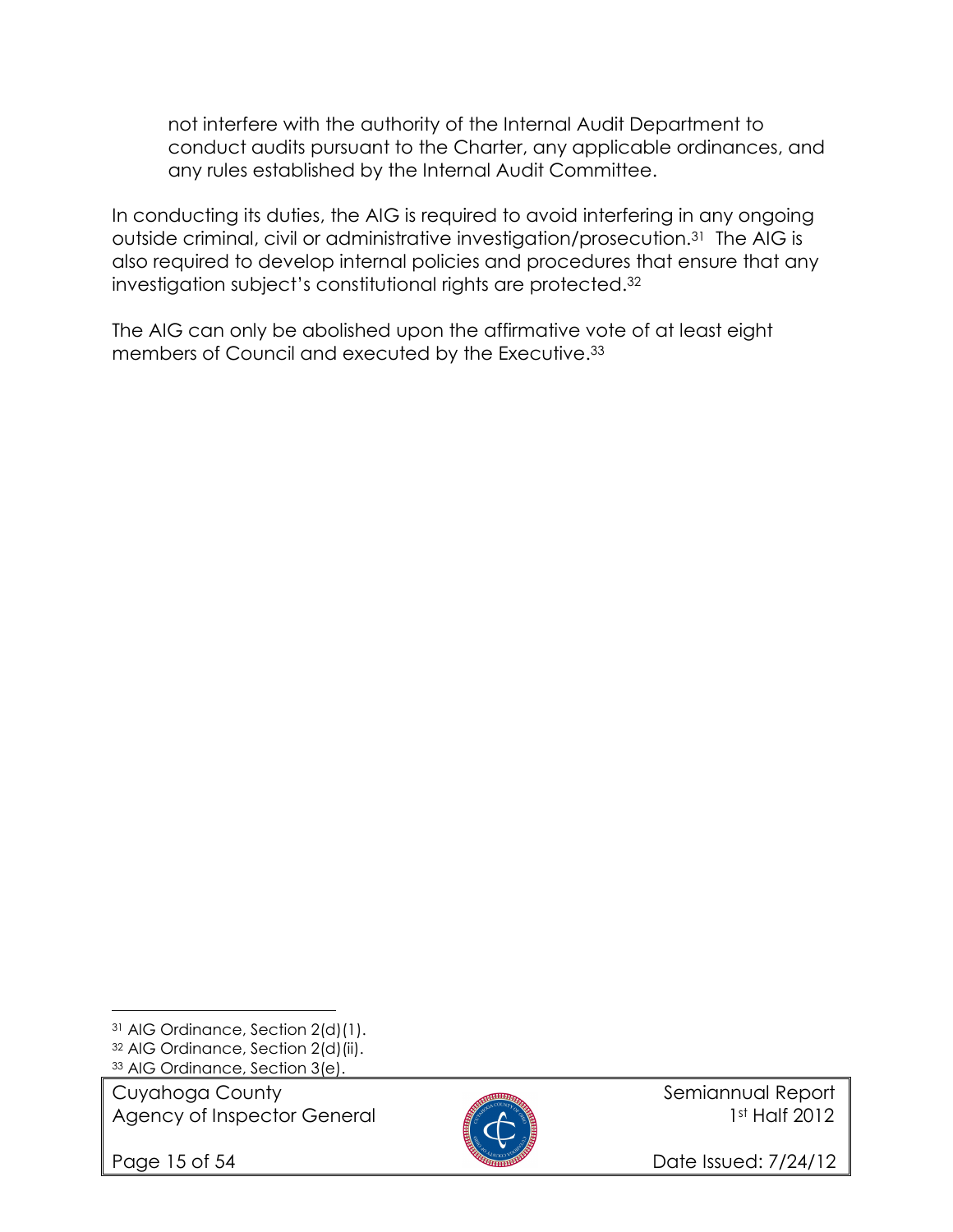# SECTION 2: ADMINISTRATION

2.1 THE INSPECTOR GENERAL 2.2 AIG STRUCTURE 2.3 AIG BUDGET 2.4 TRANSPARENCY – AIG **WEBSITE** 

Cuyahoga County **Semiannual Report** Semiannual Report Agency of Inspector General 1st Half 2012



Page 16 of 54 Date Issued: 7/24/12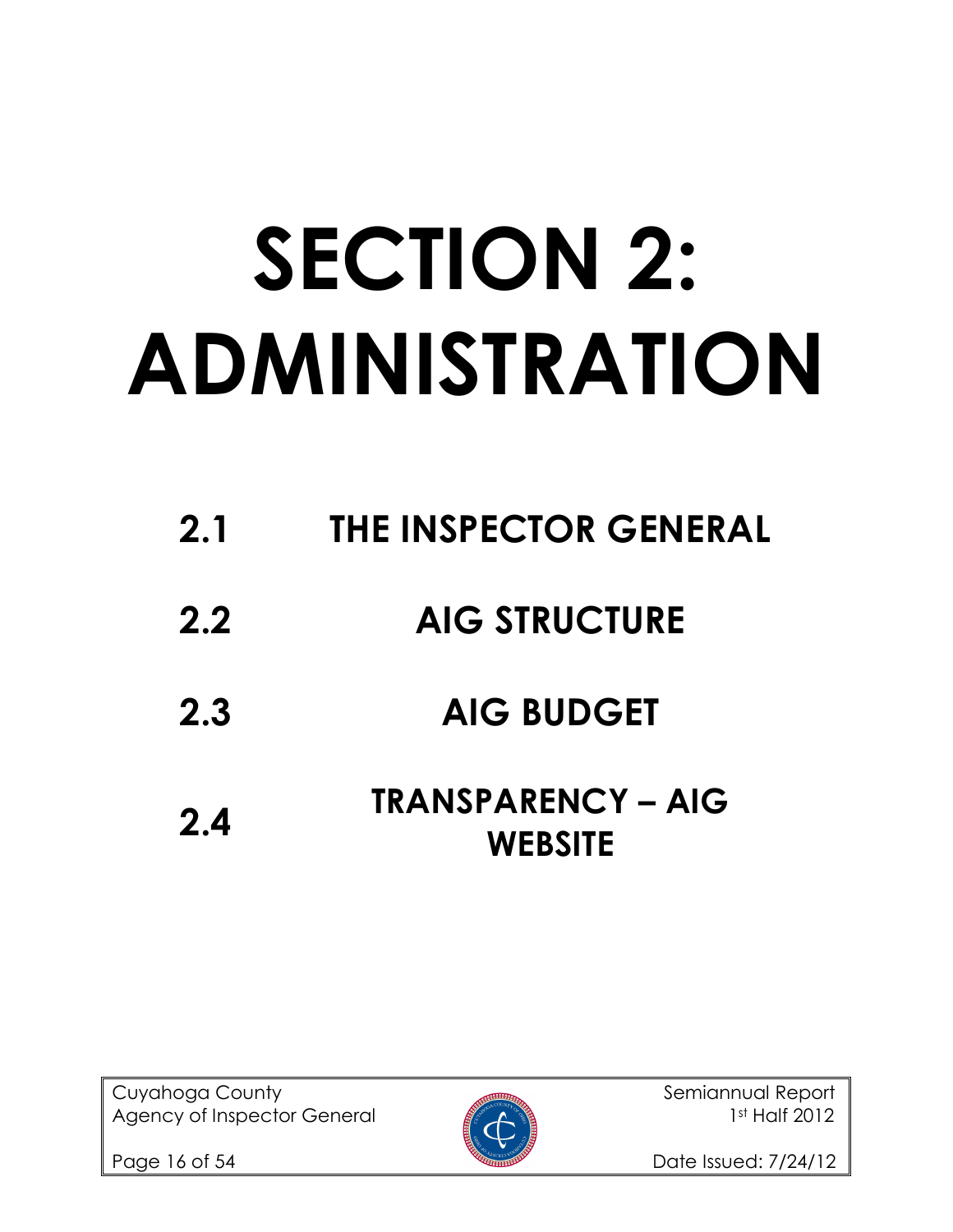## Section 2.1 THE INSPECTOR GENERAL

#### AIG Ordinance Requirements

The Cuyahoga Inspector General is appointed by the County Executive subject to confirmation of Council.34 The Inspector General is appointed to a term of five years.35 The Inspector General may only be removed from office for cause. Either the County Executive or County Council may initiate the process to remove the Inspector General by introduction of a resolution before Council. To effectuate such removal, the resolution must receive the affirmative vote of at least eight (8) members of Council.<sup>36</sup>

In appointing and confirming the Inspector General, the County Executive and County Council are to exercise good faith efforts to seek highly qualified candidates who have demonstrated the ability to work with local, state, and federal law enforcement agencies and who have audit-related skills and professional certifications in relevant fields. The selected Inspector General must have the following minimum qualifications:

- A juris doctorate degree from an accredited institution of higher learning; and
- At least ten years' experience in any one or a combination of the following fields:
	- o As a federal, state, or local law enforcement agent/official;
	- o As a licensed attorney;
	- o As an inspector general, certified public accountant, or internal auditor; or

Cuyahoga County **Semiannual Report** of the semiannual Report Agency of Inspector General **1st Half 2012** 



l.



Page 17 of 54 **Date Issued: 7/24/12** 

<sup>34</sup> AIG Ordinance, Section 3(b).

<sup>35</sup> AIG Ordinance, Section 3(c).

<sup>36</sup> AIG Ordinance, Section 3(d).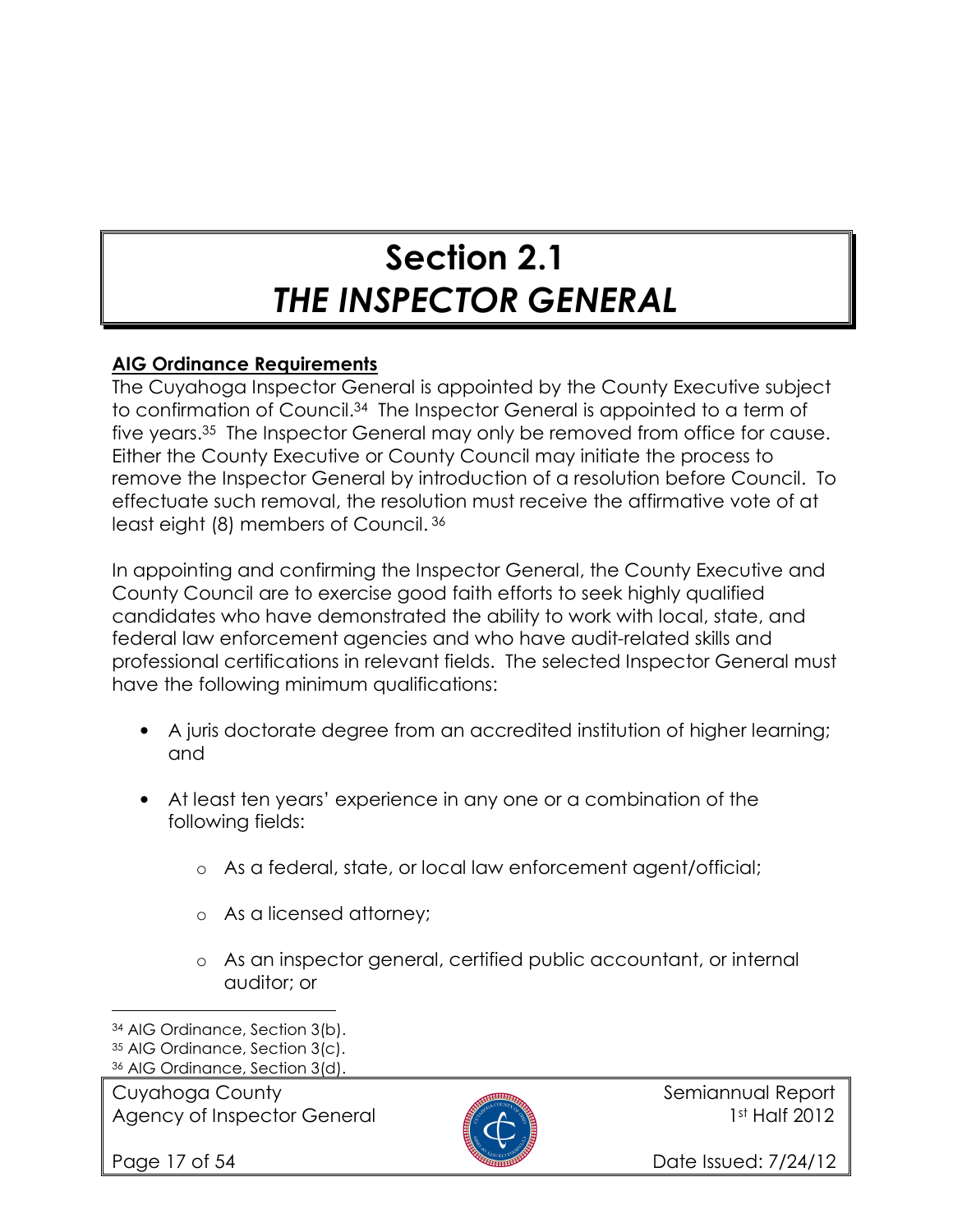o As a person with escalating supervisory and managerial experience in an investigative public agency similar to an inspector general's agency.<sup>37</sup>

#### Inspector General Nailah K. Byrd

The AIG Ordinance explicitly authorized the incumbent Inspector General, Nailah K. Byrd, to have the right to continue to serve as the County's first Inspector General without confirmation of Council until June 30, 2016.<sup>38</sup>

Inspector General Byrd previously worked as a federal prosecutor in the United States Attorney's Office for the Northern District of Ohio. Prior to that, she practiced law in the litigation group at the international law firm of Squire Sanders & Dempsey, and then served as senior counsel at National City Bank/PNC, where she managed outside litigation counsel. She started her legal career as an Assistant District Attorney in New York County after graduating from law school. Inspector General Byrd is admitted to practice law in New York, New Jersey and Ohio.

A graduate of the 2004 Bridge Builders class, Inspector General Byrd is also a member of Kaleidoscope Magazine's 40 under 40. She previously served on the Magistrate Selection Committee for the Northern District of Ohio. She has been recognized as a top lawyer in Ohio Super Lawyers Magazine and was selected by Crain's Cleveland Business Magazine as a 2011 Women of Note finalist. In 2011, Inspector General Byrd was also honored by the Northeast Ohio African American Library and Cultural Center in their annual Young, Gifted, and Black with ties to Black History Program. Most recently, she was featured in Cleveland Magazine's Most Interesting People 2012 article.

 $37 \, \text{Id}$ 

l.

38 AIG Ordinance, Section 3(a).

Cuyahoga County **Semiannual Report** of the semiannual Report Agency of Inspector General **1st Half 2012** 



Page 18 of 54 **Date Issued: 7/24/12**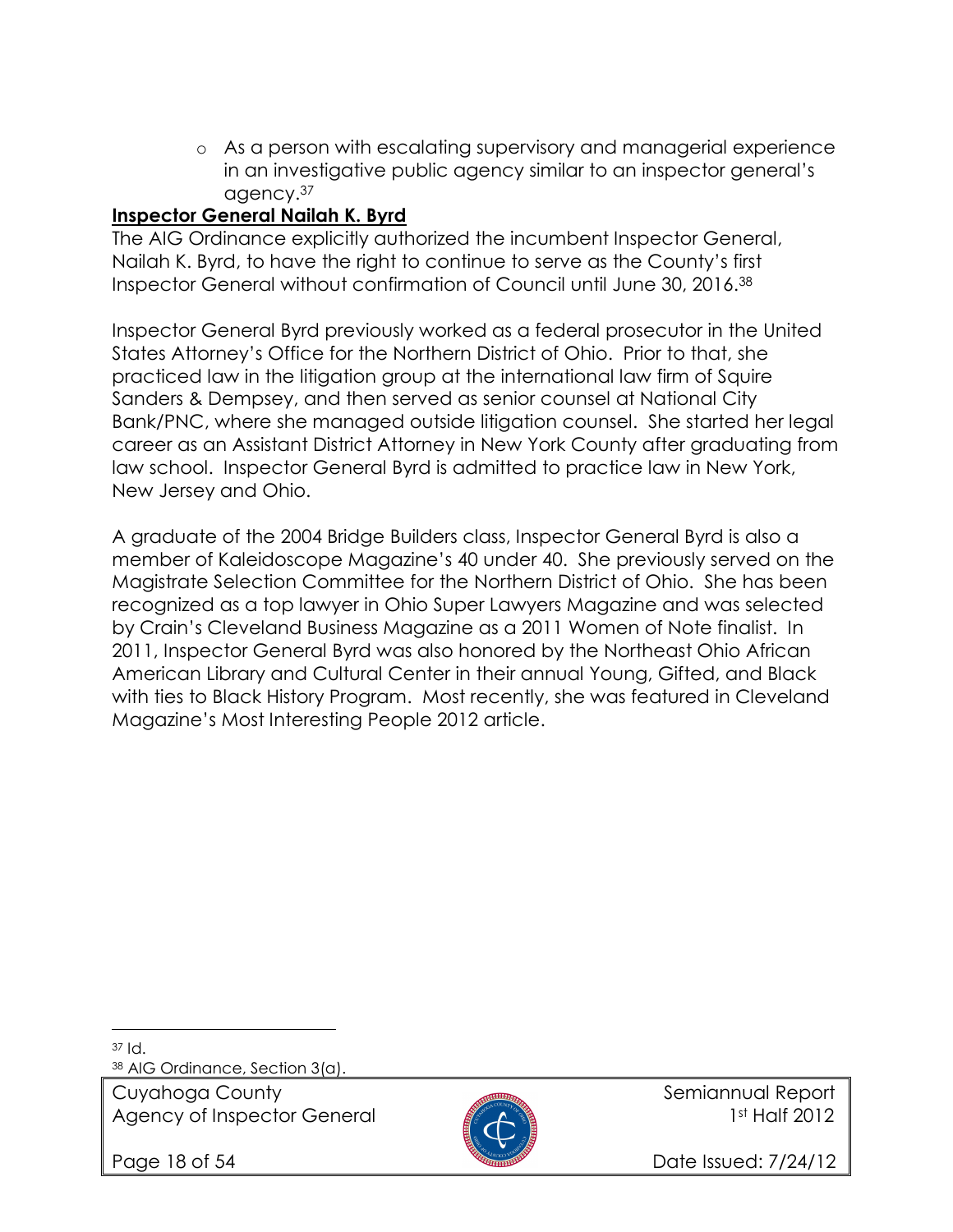## Section 2.2 AIG STRUCTURE

The AIG currently operates under the following organizational structure:



The Inspector General also possesses budgetary authority to fill one additional position in 2012. The Inspector General is in the process of finalizing the responsibilities for this position.

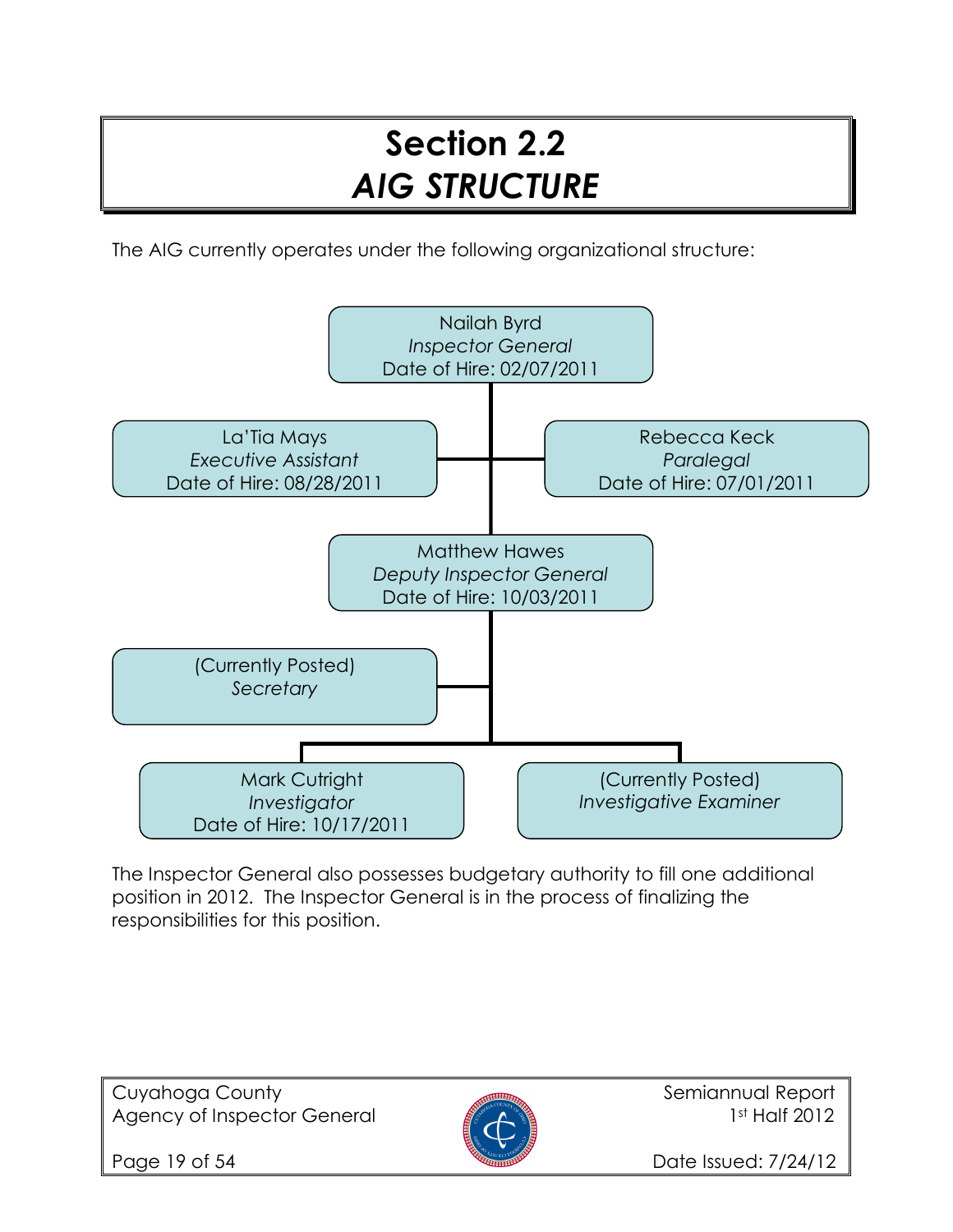## Section 2.3 AIG BUDGET

County Council granted the AIG a budget of \$944,243.81 for 2012. This budget includes a one-time allocation of \$67,287.00 for the purchase of a case management system. Accordingly, the approved IG budget for 2013 was reduced to \$876,956.81. The following is a summary of the AIG's actual and projected budget performance for 2012:

| <b>Item</b>                                                                                                   | <b>Budgeted</b><br>Amount | 2012<br>Actual <sup>39</sup> | 2012<br>Projected | Projected<br><b>Difference</b> |
|---------------------------------------------------------------------------------------------------------------|---------------------------|------------------------------|-------------------|--------------------------------|
| <b>Personal Services</b><br>(Salaries)                                                                        | \$516,378.60              | \$212,100.00                 | \$454,200.00      | \$62,178.60                    |
| <b>Personal Benefits</b>                                                                                      | \$167,783.21              | \$70,508.00                  | \$150,000.00      | \$17,783.21                    |
| Commodities (Office<br>Supplies not Available<br><b>Through Approved</b><br>Vendor)                           | \$15,000.00               | \$0                          | \$0               | \$15,000.00                    |
| Contracts & Professional<br>Services (Case<br>Management Software)                                            | \$67,287.00               | \$14,800.00                  | \$40,750.00       | \$26,537.00                    |
| <b>Other Operating (Print</b><br>Shop, Postage, Supplies,<br>Training, Travel, Mileage,<br>Telephone, Copier) | \$97,822.00               | \$15,896.00                  | \$40,000.0040     | \$57,822.00                    |
| Capital Outlays                                                                                               | \$1,565.00                | \$0                          | \$1,565.00        | \$0                            |
| <b>Controlled Services</b>                                                                                    | \$78,408.00               | \$1,369.00                   | \$78,408.00       | \$0                            |
| <b>TOTAL:</b>                                                                                                 | \$944,243.81              | \$314,673.00                 | \$764,923.00      | \$179,320.81                   |

As part of its mandate to create contractor and lobbyist registries, the AIG is required to collect a \$100 registration fee with all non-exempt contractor/lobbyist registrations. As of July 9, 2012, the AIG has collected \$76,400.00 in registration fees. These funds remain in an unallocated sub-fund in the County's general fund.

l.

Cuyahoga County **Semiannual Report** Semiannual Report Agency of Inspector General 1st Half 2012



Page 20 of 54 Date Issued: 7/24/12

<sup>39</sup> As of July 6, 2012.

<sup>40</sup> Includes anticipated subscription to contractor due diligence database service and contract with private investigators.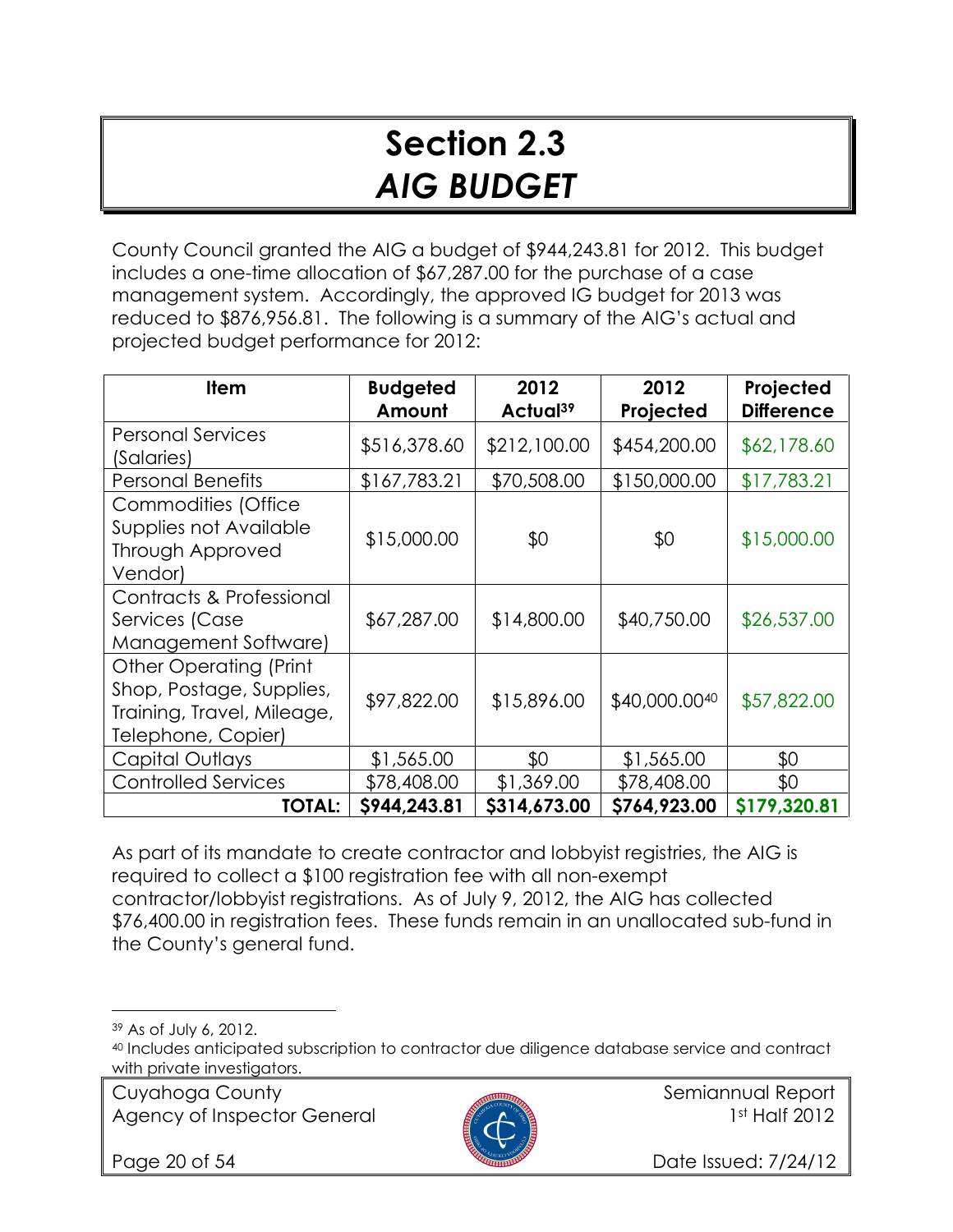## Section 2.4 TRANSPARENCY – AIG WEBSITE

The preamble to the Cuyahoga County Charter states that a primary purpose of adopting the Charter is to guarantee that the taxpayers of Cuyahoga County have a "focused, effective and accountable leadership." Accordingly, the AIG strives to ensure that all relevant and applicable information is made available to the public and all County employees and public officials in a user-friendly and timely manner. In furtherance of this goal, the AIG website, http://www.inspectorgeneral.cuyahogacounty.us/, was created and is continuously updated to provide the following information pertaining to AIG activity:

- A link where individuals can confidentially report fraud, waste and abuse to the AIG;
- Copies of selected<sup>41</sup> investigation and examination reports;
- The current County contractor and lobbyist registration lists;
- Ethics compliance guidance issued by the AIG;
- Copies of all semi-annual reports issued by the AIG; and
- Detailed instructions on how to complete contractor/lobbyist registration.

The AIG anticipates enhancing the content on its website in the near future to include posting of campaign finance reports and additional outreach and training information.

Cuyahoga County **Semiannual Report** Semiannual Report Agency of Inspector General 1st Half 2012



l.

Page 21 of 54 **Date Issued: 7/24/12** 

<sup>41</sup> The AIG posts investigation/examination reports where violations of County policy or other laws have been established and the release of the report will not compromise any subsequent criminal investigation. All other reports not deemed confidentially by law can be obtained by submitting a public records request to the AIG.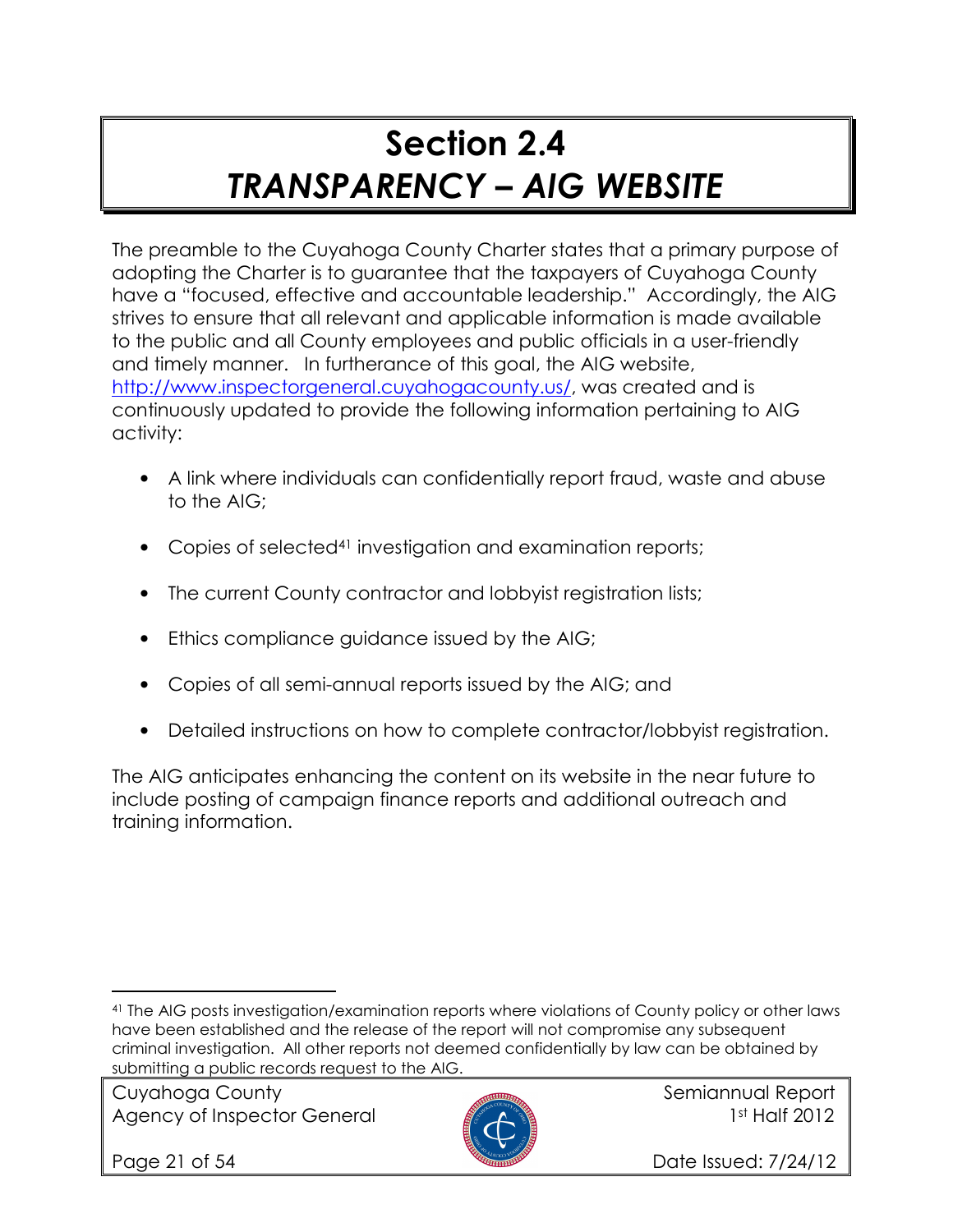# SECTION 3: INVESTIGATION

| 3.1 | <b>INVESTIGATION</b> |
|-----|----------------------|
|     | <b>PROCEDURES</b>    |

3.2 INVESTIGATION STATISTICS

## 3.3 SUMMARIES OF SIGNIFICANT CASES

Cuyahoga County and Semiannual Report Agency of Inspector General 1st Half 2012



Page 22 of 54 Date Issued: 7/24/12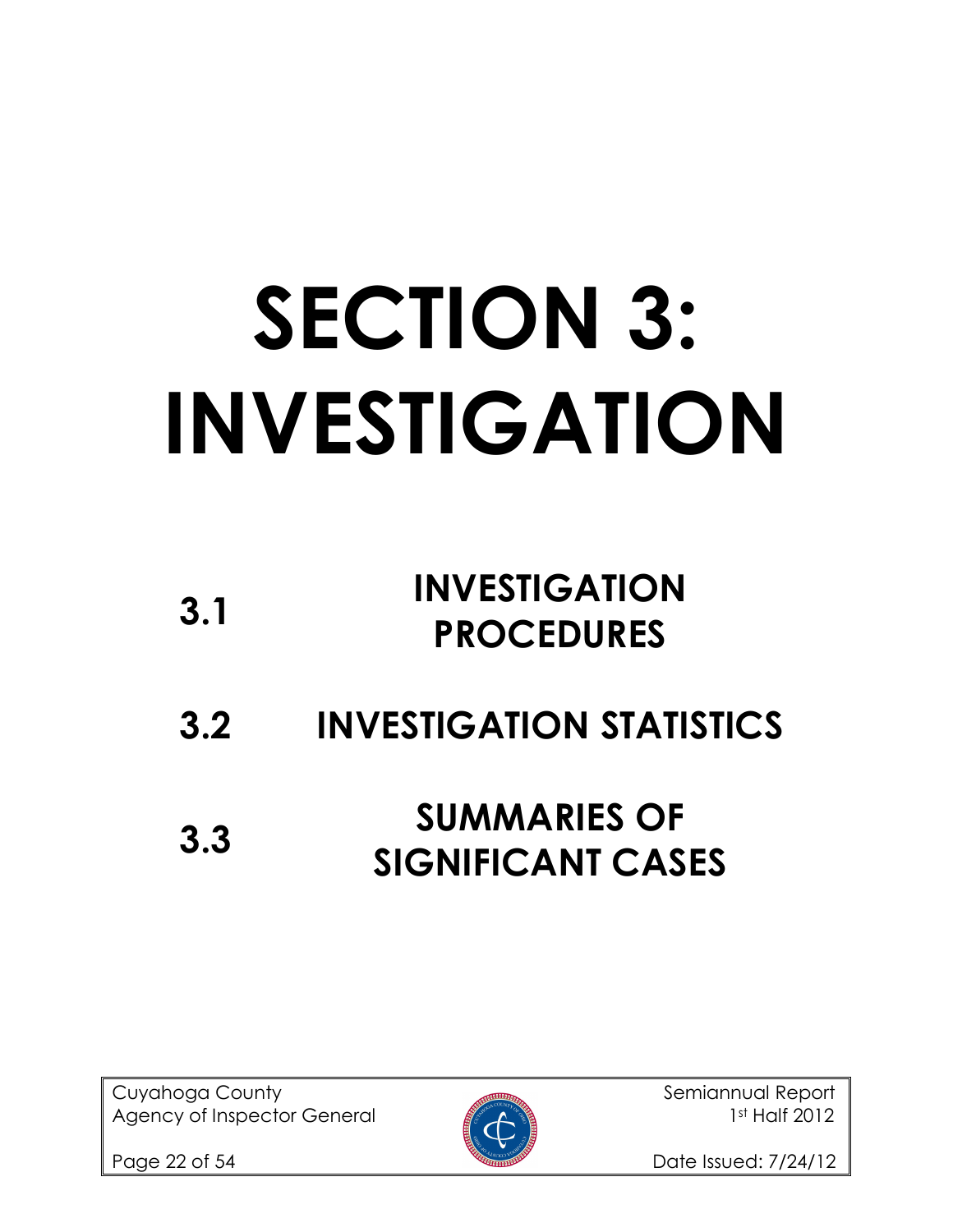## Section 3.1 INVESTIGATION PROCEDURES

#### Purpose

The AIG is working to create an investigation process that facilitates all of the following:

- 1) Responsiveness to all individuals who report allegations of wrongdoing;
- 2) Prioritization of resources on cases that yield the most savings for taxpayers;
- 3) Protection of the rights of all individuals accused of wrongdoing; and
- 4) Adherence to the Principles and Standards for Offices of Inspector General as developed and approved by the Association of Inspectors General (May 2004).<sup>42</sup>

#### Intake

Whistleblower complaints from concerned employees and citizens provide the lifeblood of a successful inspector general office. Accordingly, the AIG has established the following mechanisms that allow potential whistleblowers to easily and discreetly file complaints:

- AIG Whistleblower Hotline (216-698-2999) This number is prominently displayed on the Inspector General's website, on post cards and business cards distributed to employees and members of the public, and on posters displayed throughout all County buildings.
- Report a Concern Messages Individuals who click the "Report a Concern" link on the AIG and County Executive websites will be directed to an online complaint form. Submitted forms are confidentially e-mailed directly to AIG staff.

Cuyahoga County **Semiannual Report** of the semiannual Report Agency of Inspector General 1st Half 2012



 $\overline{a}$ 

Page 23 of 54 **Date Issued: 7/24/12** 

<sup>42</sup> See http://data.memberclicks.com/site/aig/IGStandards.pdf.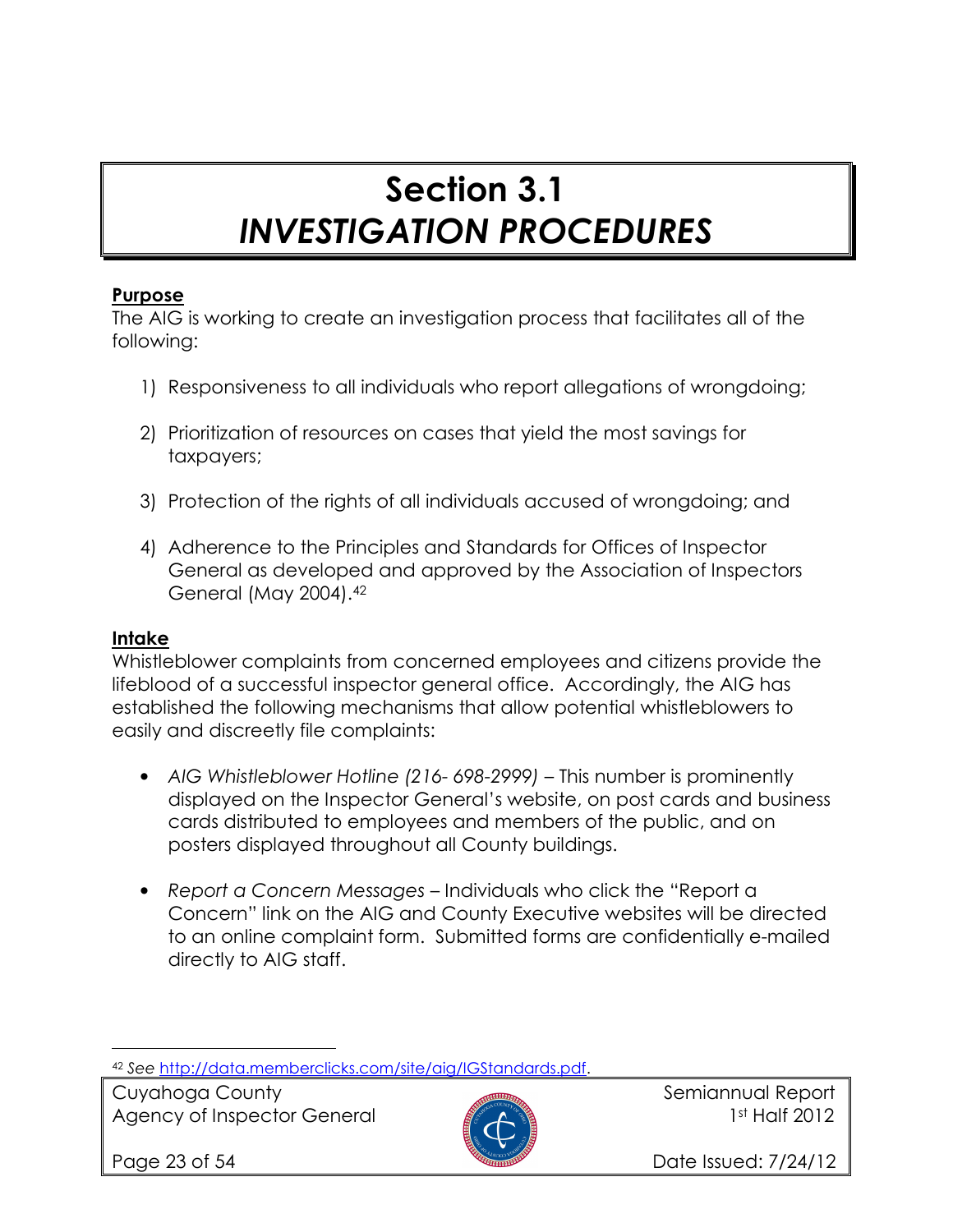- Direct Phone/Mail/Walk-In Individuals are always permitted to directly contact AIG staff with complaints or concerns.
- Contact Ed Messages Complaints regarding fraud, waste or abuse that are submitted to the County Executive's "Contact Ed" program are forwarded to the AIG for review.
- Referral From County Officials County officials are encouraged to forward any complaints regarding fraud, waste or abuse to the AIG.

#### **Triage**

All complaints received by the AIG are referred to the Inspector General for preliminary review. The Inspector General, in consultation with staff, will review each complaint for the following elements:

- Jurisdiction Does the AIG have jurisdiction over the subject of the complaint?
- Sufficiency of Information Does the complaint present sufficient information to warrant further inquiry?
- Source of information How reliable is the source of the information?
- Nature of the alleged wrongdoing What is the actual negative impact of the alleged wrongdoing if it is in fact occurring?
- Potential for exposing systemic issues Does the complaint raise larger systemic issues that may need to be addressed?

After weighing each of these factors, the Inspector General will issue one of the following preliminary decisions on each case:

- Decline Investigation for Lack of Jurisdiction The AIG will not investigate the allegations in the complaint because they fall outside of the jurisdiction of the AIG. When appropriate, however, the AIG will refer the complaint to the proper entity with jurisdiction to address the complaint.
- Decline Investigation for Lack of Information The AIG will not initiate investigation where a complaint lacks sufficient detailed allegations of wrongdoing.

Cuyahoga County **Semiannual Report** Semiannual Report Agency of Inspector General 2012



Page 24 of 54 **Date Issued: 7/24/12**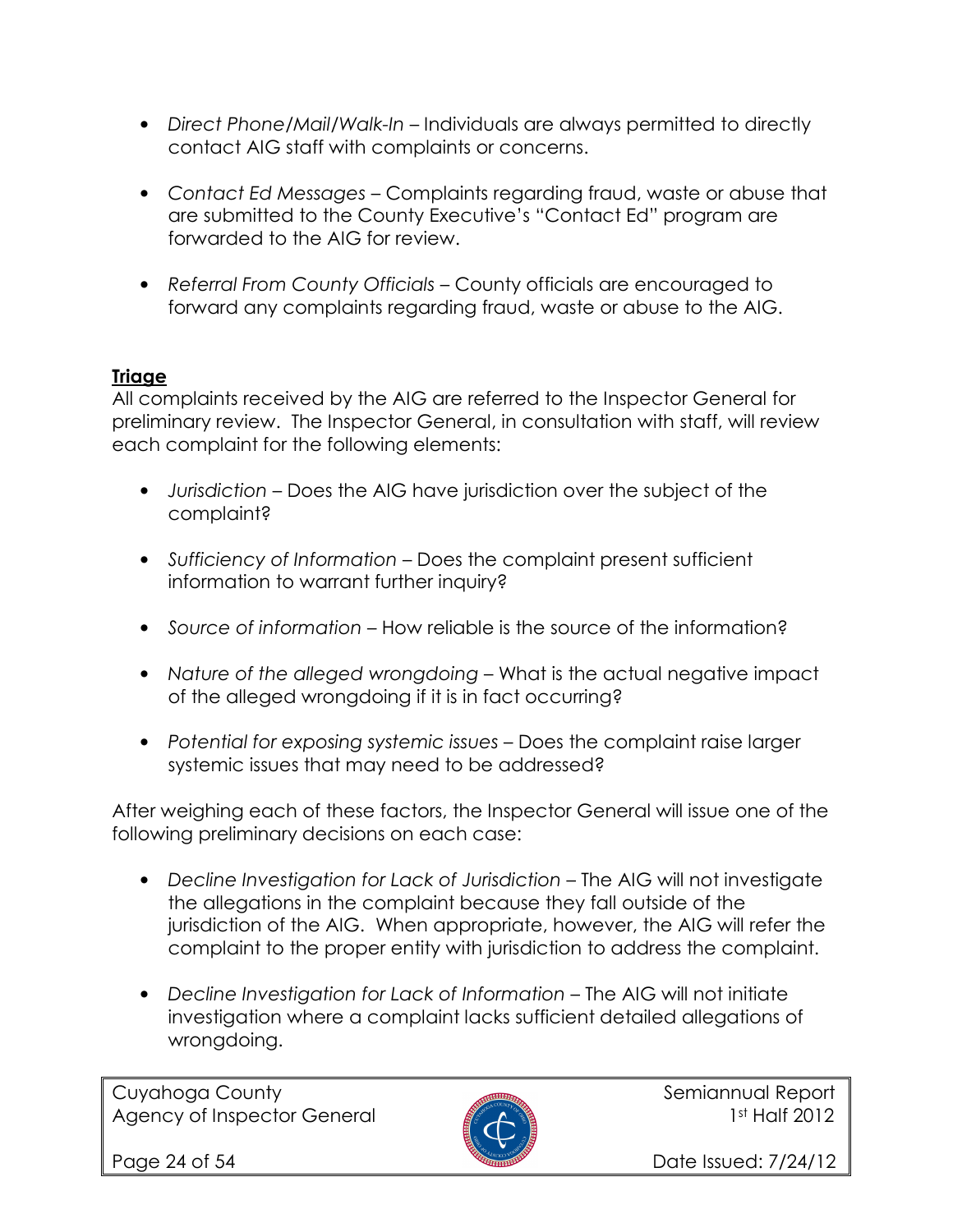- Management Inquiry A management inquiry is a complaint that is forwarded to department management with a response requirement. The AIG will review the response to determine if further investigation is warranted. The management inquiry will generally require the department to respond to the veracity of the specific allegation and to cite to any corrective actions taken. A management inquiry is typically used when the allegations are specific, but minor if true.
- Management Referrals A management referral is a complaint that is forwarded to department management with no response requirement. Management referrals are used when the complaint alleges behavior that is best addressed by the Department or by Human Resources.
- Initiate Investigation or Examination Complaints that are assigned for investigation or Examination.

#### Investigation and Determination

All Investigations are conducted under the direction of either the Inspector General or Deputy Inspector General. Final investigation reports and recommendations are submitted to the Inspector General for review and approval. The Inspector General will issue one or more of the following responses on each completed investigation:

- No Violation The investigation failed to reveal sufficient evidence of any wrongdoing. A "No Violation" finding, though, may be accompanied by a Management Referral if the investigation revealed other information that requires some form of corrective action.
- Referral for Outside Investigation/Prosecution When the Inspector General reasonably believes that a possible violation of any state, federal, or local law, rule, regulation, or policy has taken place, the AIG Ordinance requires that he/she notify the appropriate civil, criminal, or administrative agencies in charge with enforcement of said violation.
- Referral to Appointing Authority In the case of a possible violation of a rule, regulation, or policy governing a County employee, the AIG Ordinance requires the Inspector General to notify the proper Appointing Authority and the applicable Department of Human Resources.
- Management Referral Case is referred back to Department management with corrective action recommendations.

Cuyahoga County **Semiannual Report** Semiannual Report Agency of Inspector General **1st Half 2012** 



Page 25 of 54 **Date Issued: 7/24/12**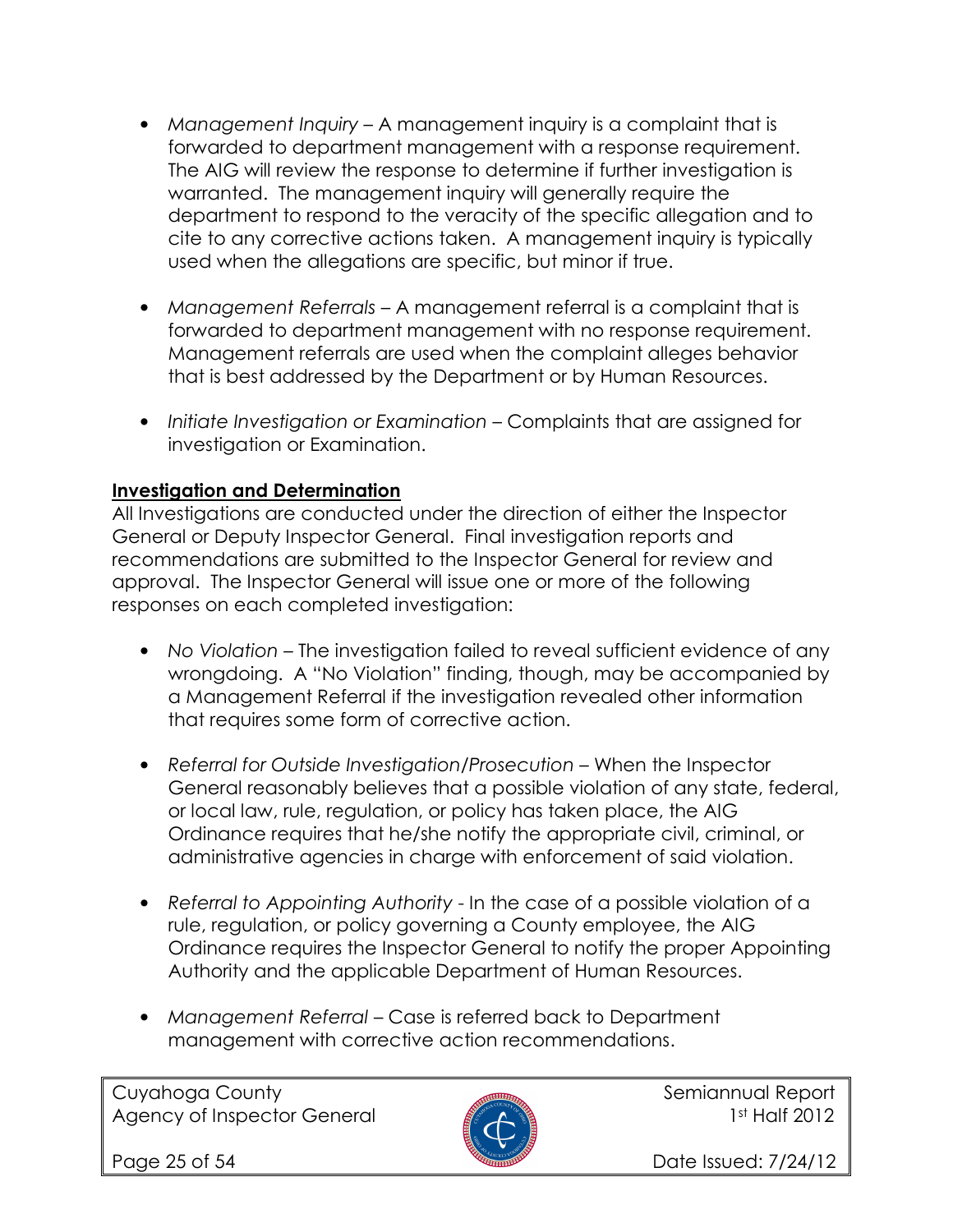#### Investigation Process Map



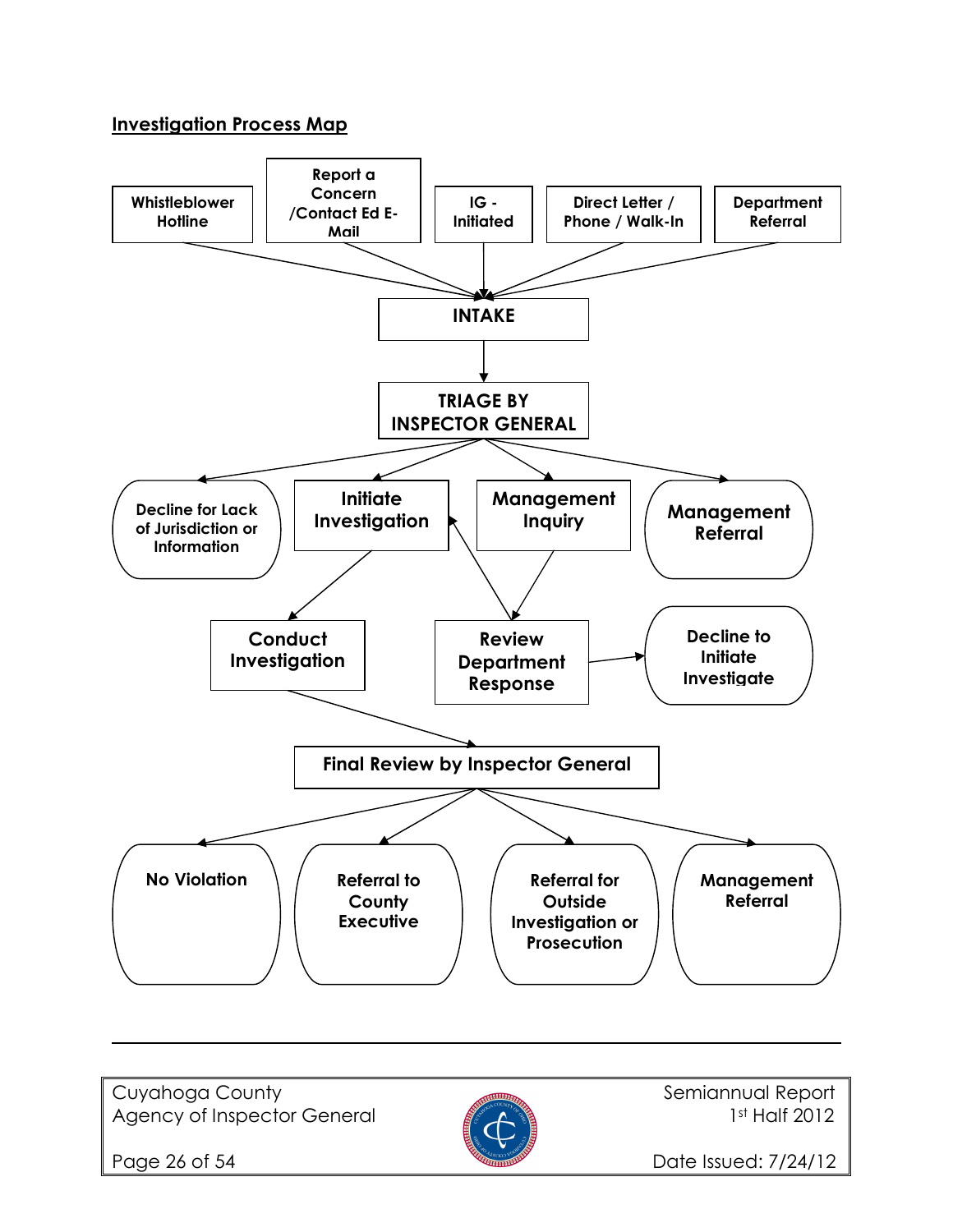### Section 3.2 INVESTIGATION STATISTICS

#### Preexisting Complaints/Investigations

This Semi-Annual Report covers from January 1, 2012 through June 30, 2012. As of January 1, 2012, though, ninety one (91) previously received complaints were still considered open. The following is a summary of the disposition of those ninety one (91) cases.



#### **Initiate Investigation/Review or Management Inquiry - 48 Complaints**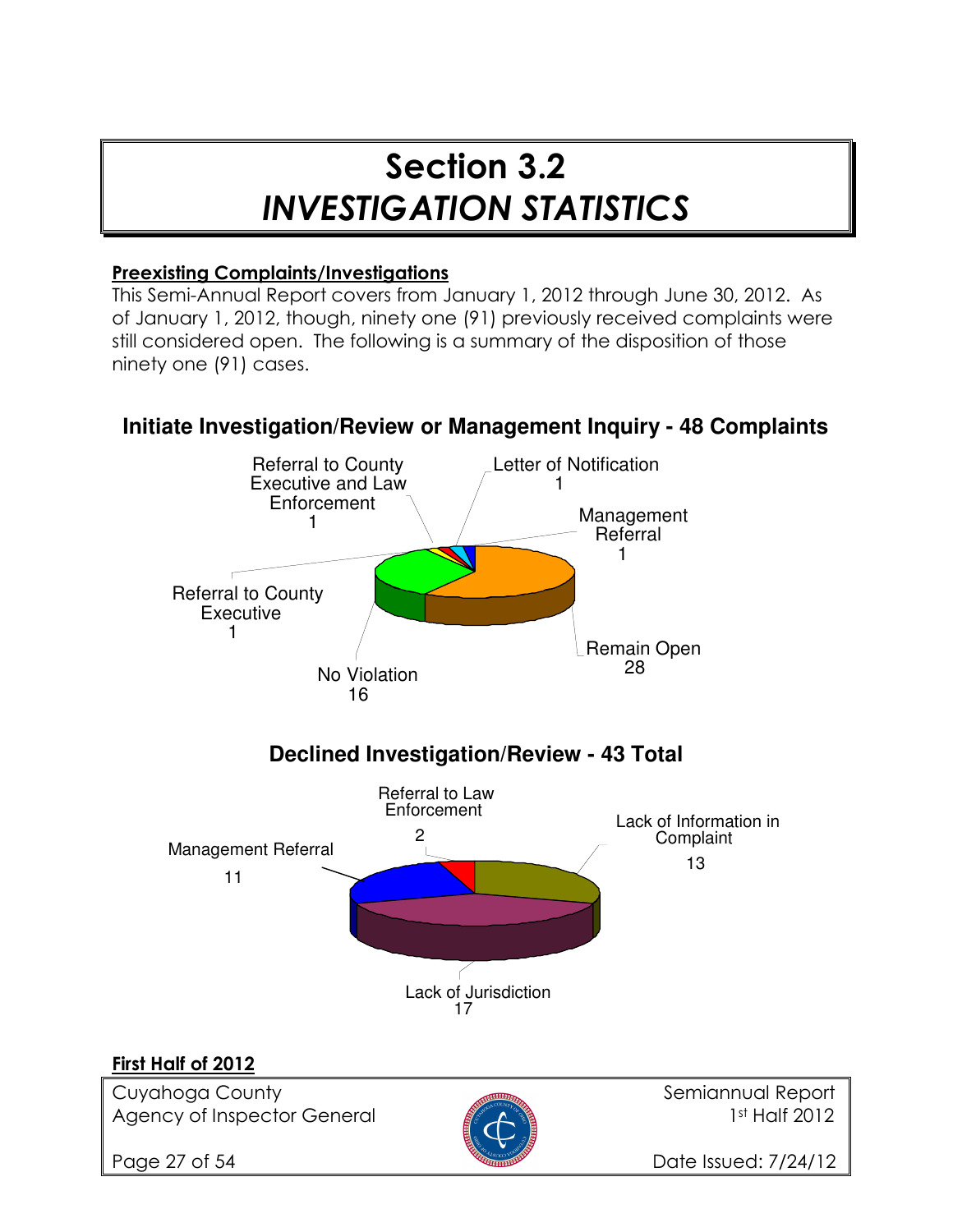The AIG received two hundred one (201) complaints from January 1, 2012 through June 30, 2012. The following is a summary of the nature and disposition of these complaints.



**Source of Complaints**

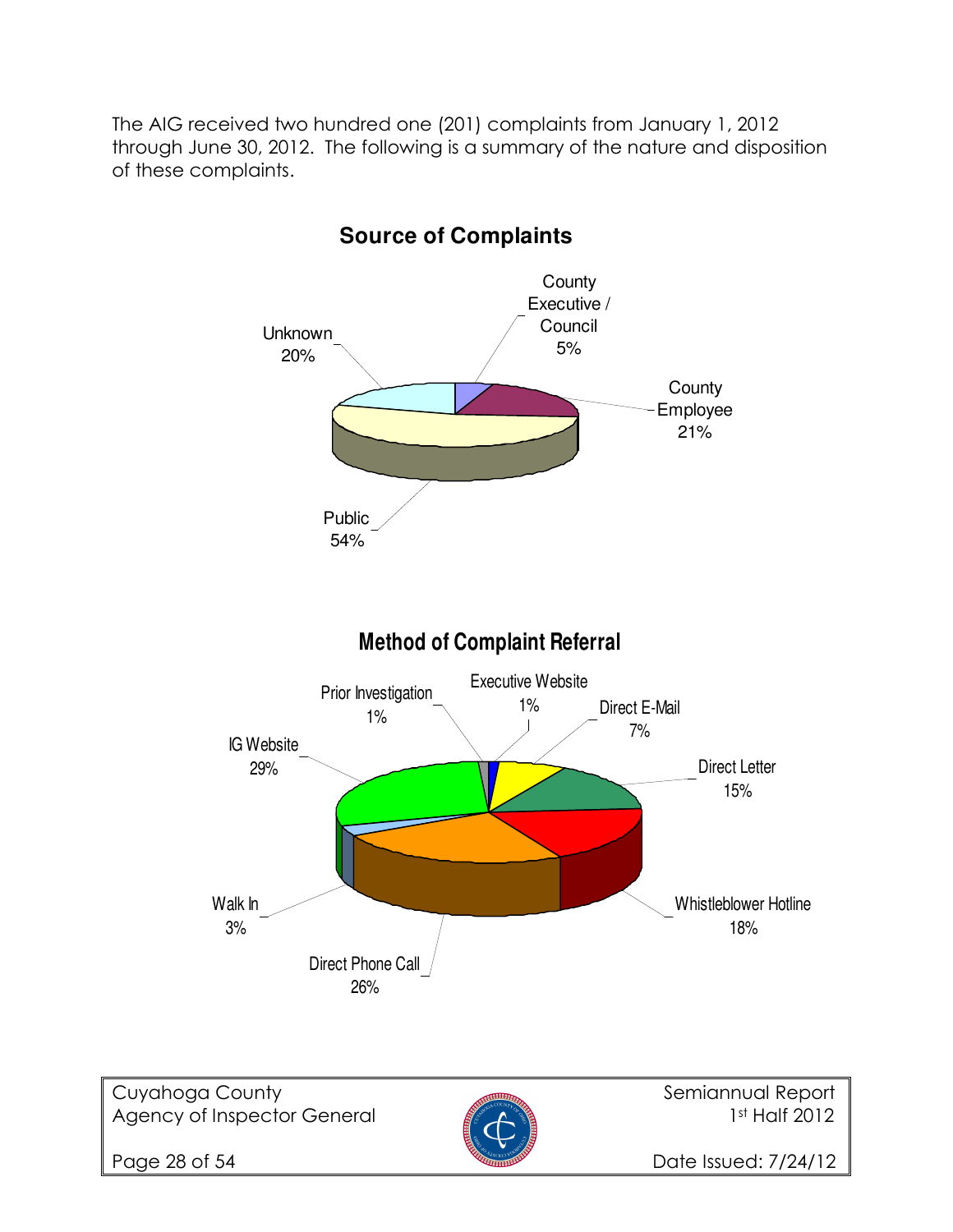

Cuyahoga County **Semiannual Report** Semiannual Report Agency of Inspector General 2012



Page 29 of 54 Date Issued: 7/24/12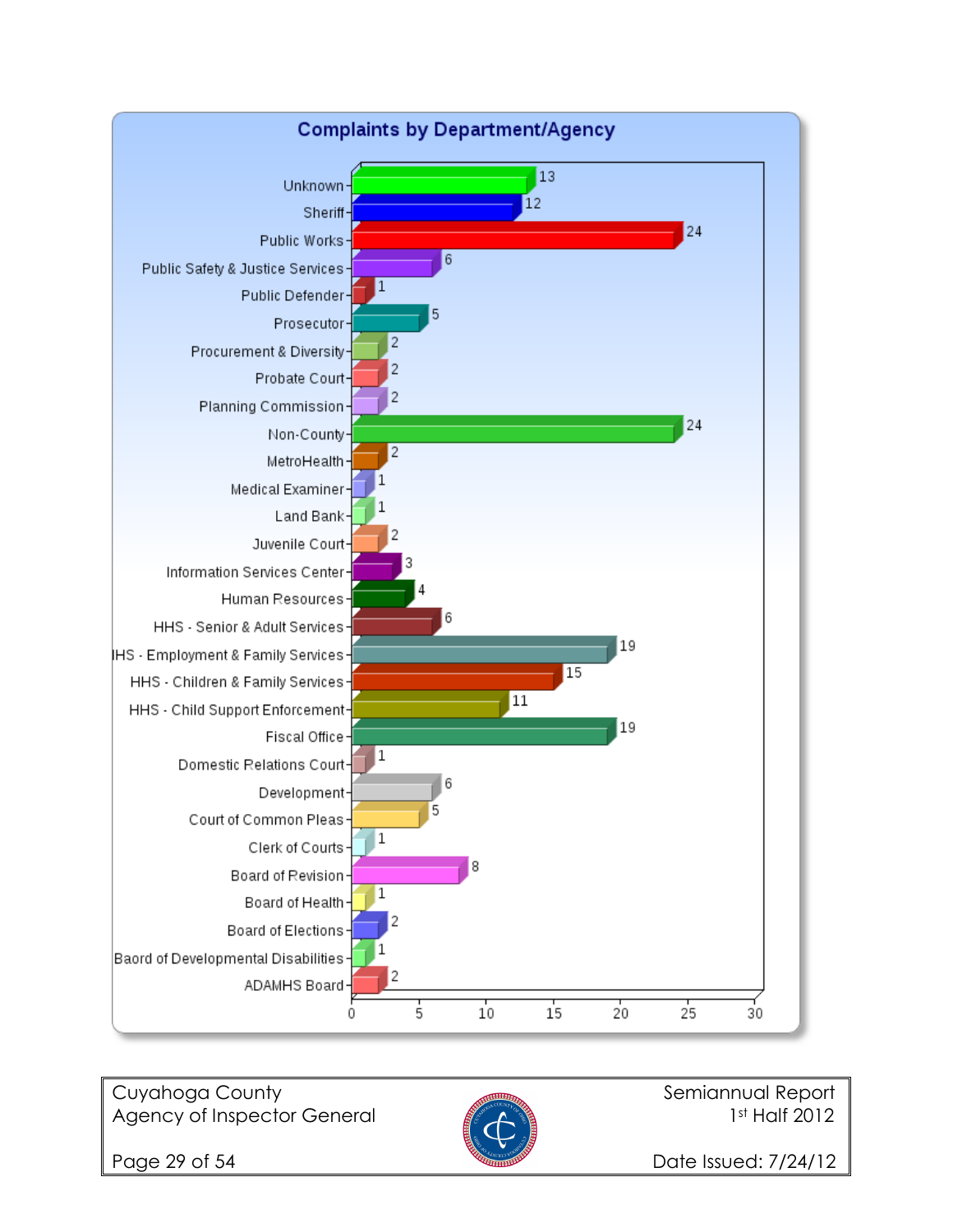

#### **Initial Triage Complaint Disposition**

#### **Management Inquiry Disposition**



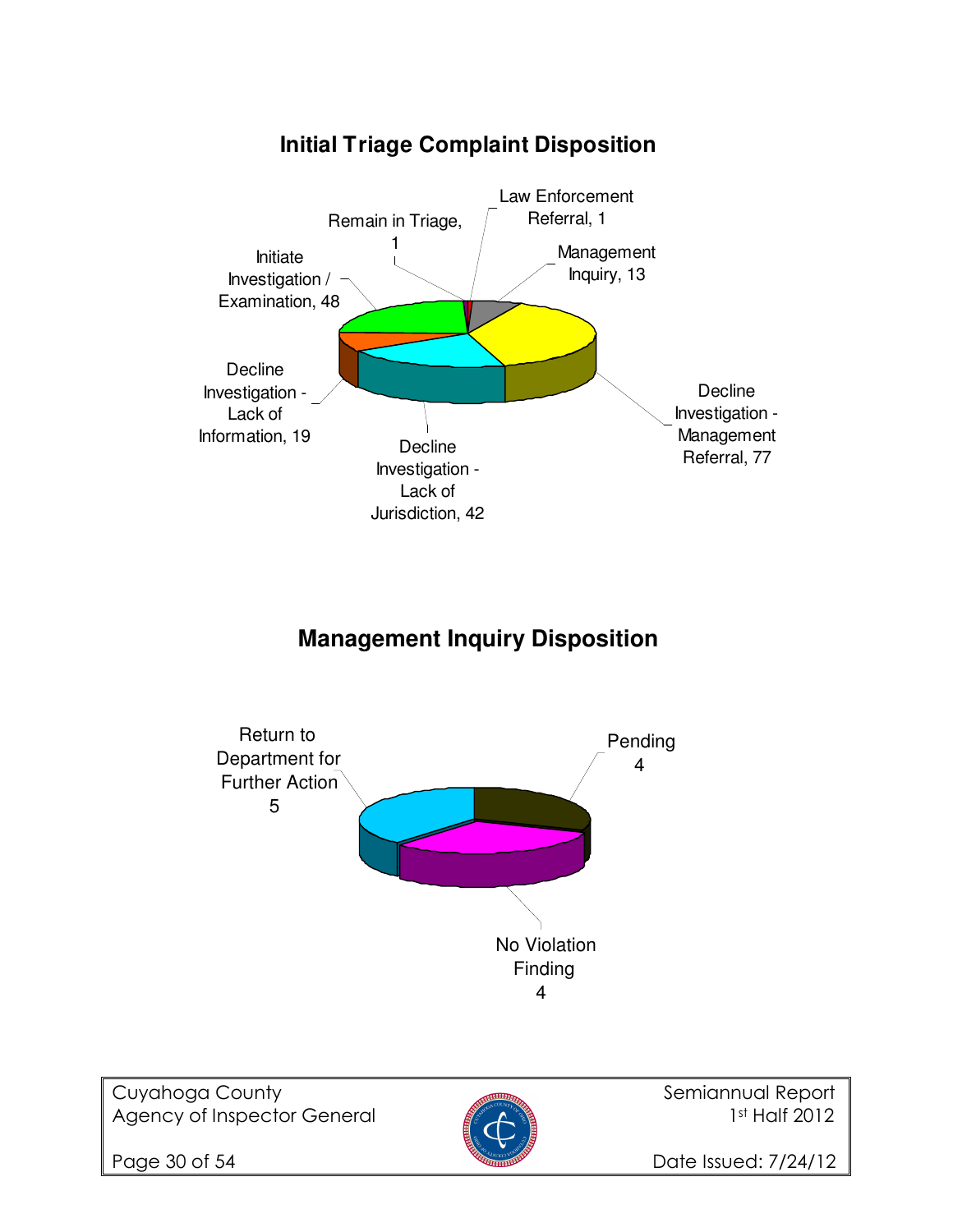

Page 31 of 54 Date Issued: 7/24/12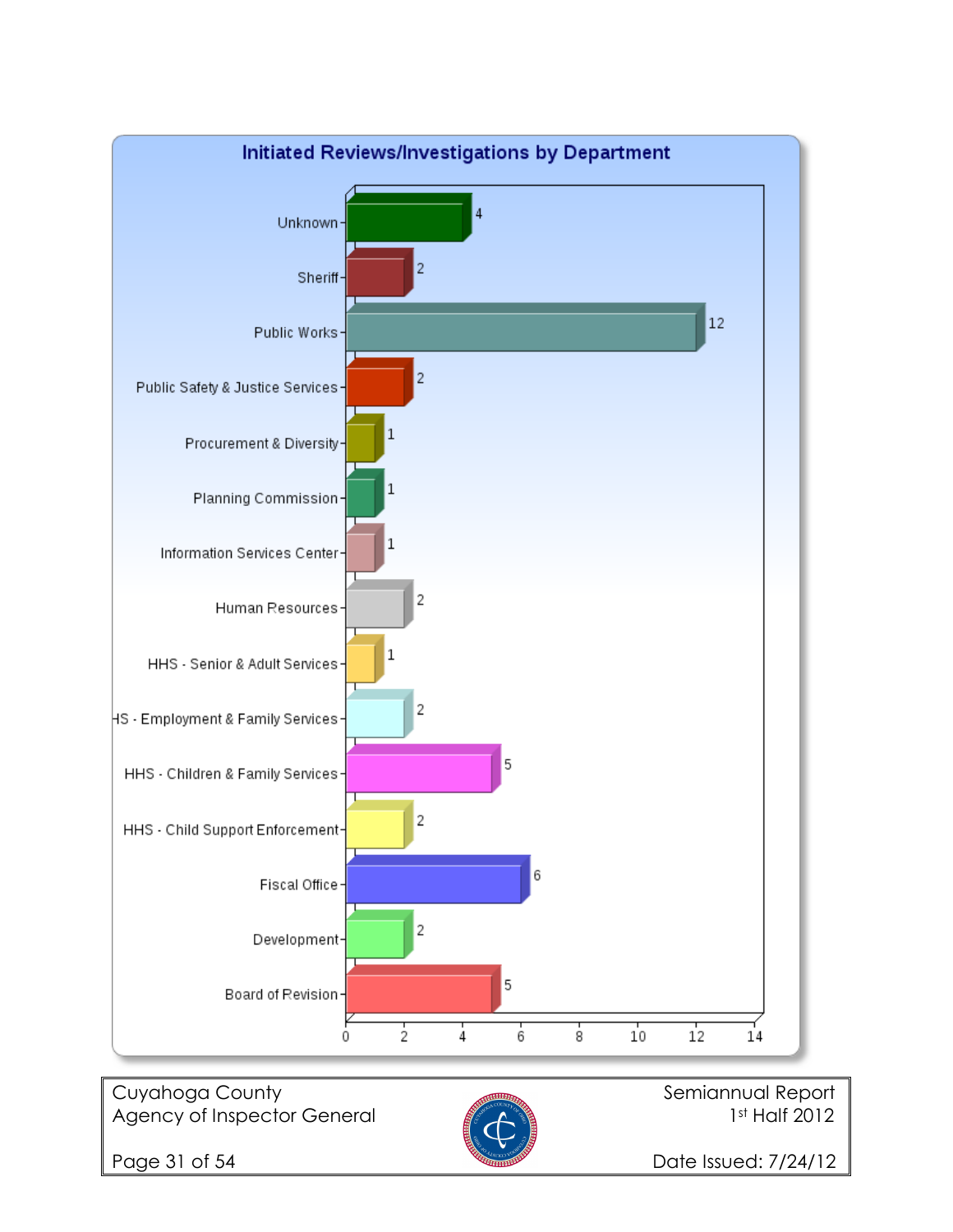

#### **Investigation/Review Disposition**

\* Subsequent review failed to reveal sufficient information to continue investigation of matter.





Page 32 of 54 Date Issued: 7/24/12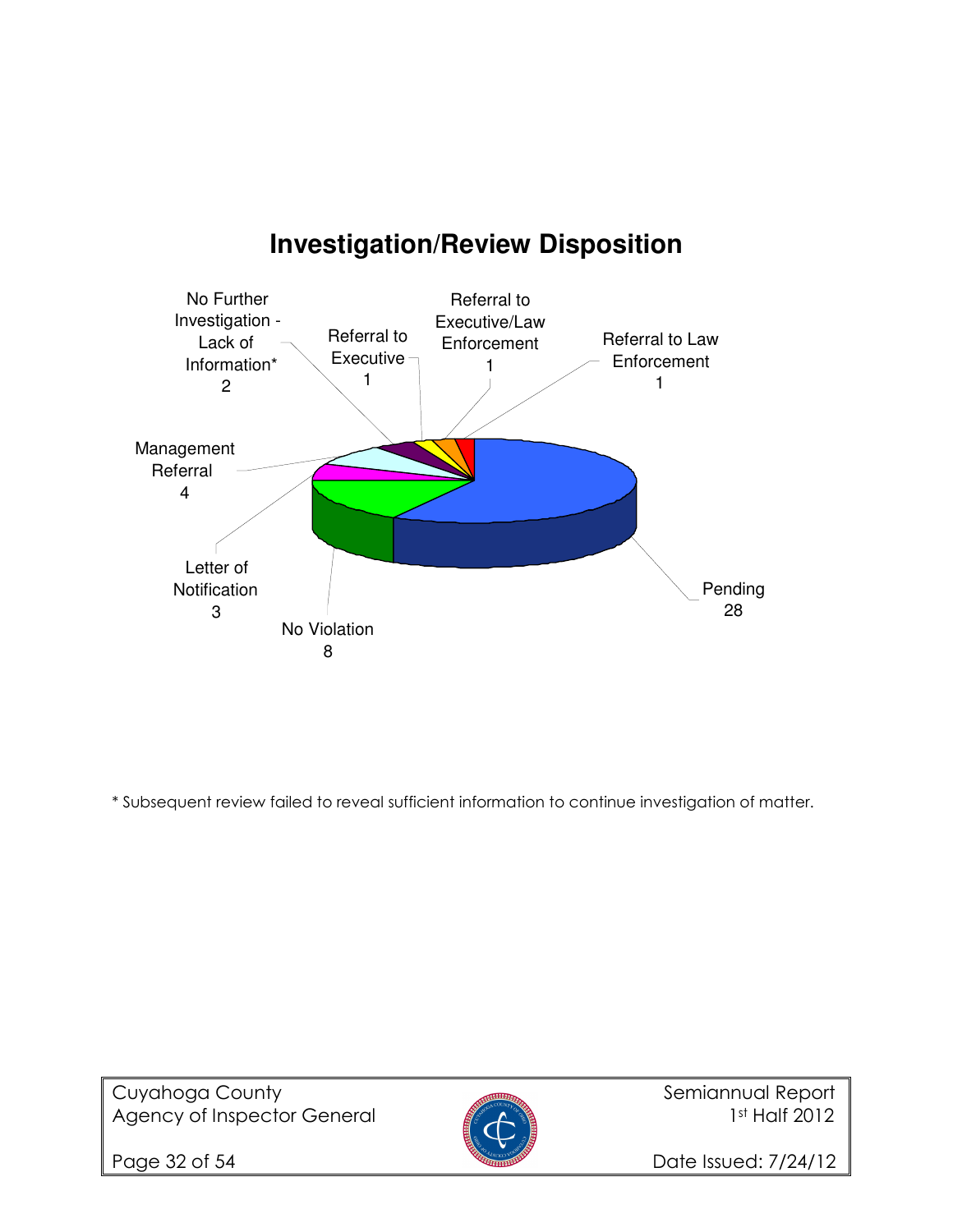

Cuyahoga County **Semiannual Report** Semiannual Report Agency of Inspector General **1st Half 2012** 



Page 33 of 54 Date Issued: 7/24/12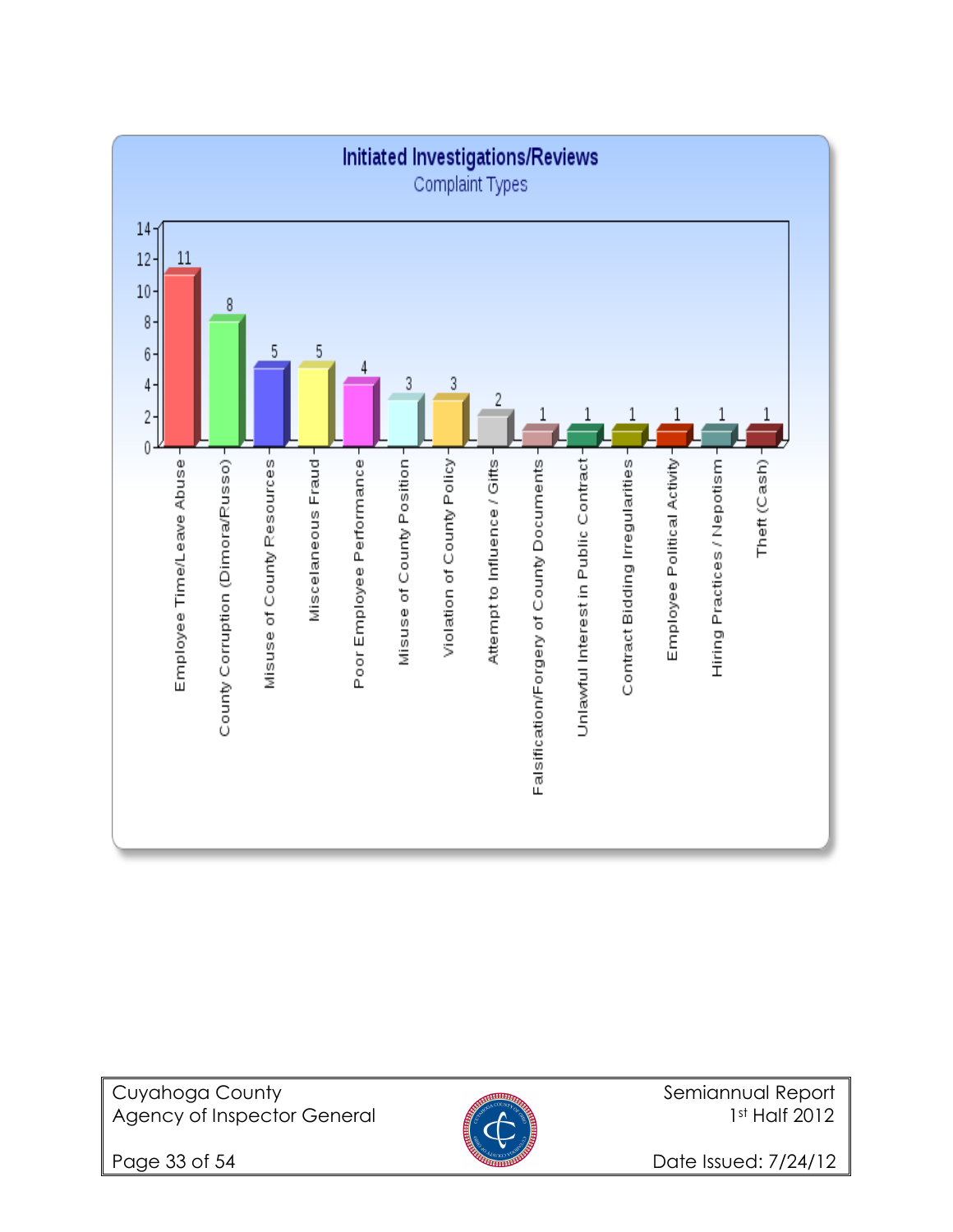## Section 3.3 SUMMARIES OF SIGNIFICANT CASES

(\*The AIG has redacted the name of any individual that was not found to be in violation of any State/Federal law, County ordinance or County Policy.)

| Investigations <sup>43</sup>                                        |                                                         |  |
|---------------------------------------------------------------------|---------------------------------------------------------|--|
| <b>CASE NUMBER:</b>                                                 | <b>INVEST-000401</b>                                    |  |
| <b>SUBJECT(S) INFO:</b><br>Name:<br><b>Position:</b><br>Department: | James Gallagher<br>Senior Clerk<br><b>Fiscal Office</b> |  |
| <b>SOURCE OF REFERRAL:</b>                                          | Executive Office                                        |  |
| <b>METHOD OF REFERRAL:</b>                                          | Direct Phone Call                                       |  |

#### ALLEGATION(S):

James Gallagher ("Gallagher") obtained his position with Cuyahoga County and a series of subsequent pay raises by helping former Cuyahoga County Frank Russo ("Russo") improperly influence elections for Cuyahoga County office.

INVESTIGATION SUMMARY: The AIG received a complaint regarding the employment of Gallagher, an employee of the Cuyahoga County Fiscal Office ("Fiscal Office"). The complainant cited an article published in the Cleveland Plain Dealer ("Plain Dealer") regarding an allegation that Gallagher received his County position and a series of subsequent raises after helping Russo improperly influence the 1996 Democratic primary for Cuyahoga County Recorder and the 1998 Democratic primary for Cuyahoga County Auditor. The article alleges that Gallagher influenced the elections for Russo by filing as a candidate for both Democratic primary elections and withdrawing before voting occurred. The

Cuyahoga County **Semiannual Report** Semiannual Report Agency of Inspector General 1st Half 2012



l.

Page 34 of 54 **Date Issued: 7/24/12** 

<sup>43</sup> Section 2(c) of the AIG Ordinance grants the AIG all such rights and duties to investigate fraud, corruption, waste, abuse, misfeasance, malfeasance, and nonfeasance without interference or pressure from any other public official or employee.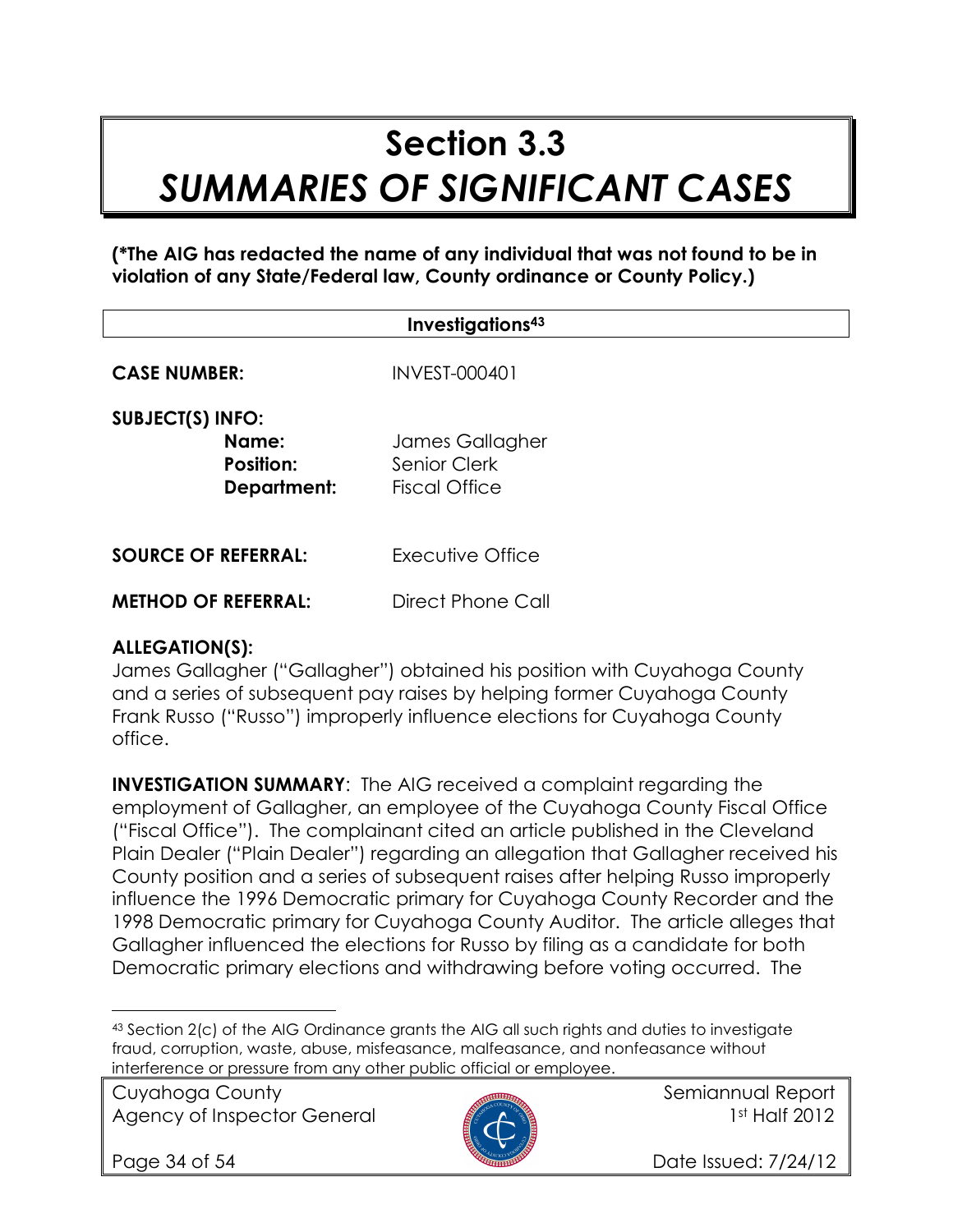article drew comparisons to a similar scheme involving former County employee Joe Gallucci ("Gallucci") in the election for Cuyahoga County Auditor in 2006. Russo and Gallucci have pleaded guilty to Federal criminal charges relating to this scheme.

Preliminary investigation revealed that Gallagher's wage rate increased over sixty-eight percent (68%) between his initial date of hire with the Recorder's Office in 1997 and his final pay raise in mid-2007. Although some of the pay raises may be attributable to across the board cost of living pay adjustments, the Social Security Administration's Consumer Price Index for Urban Wage Earners and Clerical Workers only documented a 30% cost of living increase during this period of time. Therefore, at least 38% of Gallagher's pay increases should be attributable to either merit or promotion. Further investigation into this issue, however, was prevented when Gallagher refused to submit to an interview on two separate occasions.

#### RECOMMENDATION(S):

1) Referral to County Executive and Human Resources Department for disciplinary action for Gallagher for his failure to cooperate with an AIG investigation.

#### RESULT(S):

1) Gallagher's employment (Annual Salary - \$ 33,987.20) was terminated by the County Executive effective May 30, 2012.

#### CASE NUMBER: INVEST-000415

#### SUBJECT(S) INFO:

| Name:            | Joseph Militello         |
|------------------|--------------------------|
| <b>Position:</b> | Administrative Assistant |
| Department:      | <b>Board of Revision</b> |
|                  |                          |

**SOURCE OF REFERRAL:** County Employee

METHOD OF REFERRAL: Direct F-Mail

ALLEGATION(S): Joseph Militello ("Militello") is spending excessive time during regular working hours smoking and listening to the radio in a vehicle that is parked in the Huntington Park Garage ("Huntington Garage").

Cuyahoga County **Semiannual Report** Semiannual Report Agency of Inspector General **1st Half 2012** 



Page 35 of 54 **Date Issued: 7/24/12**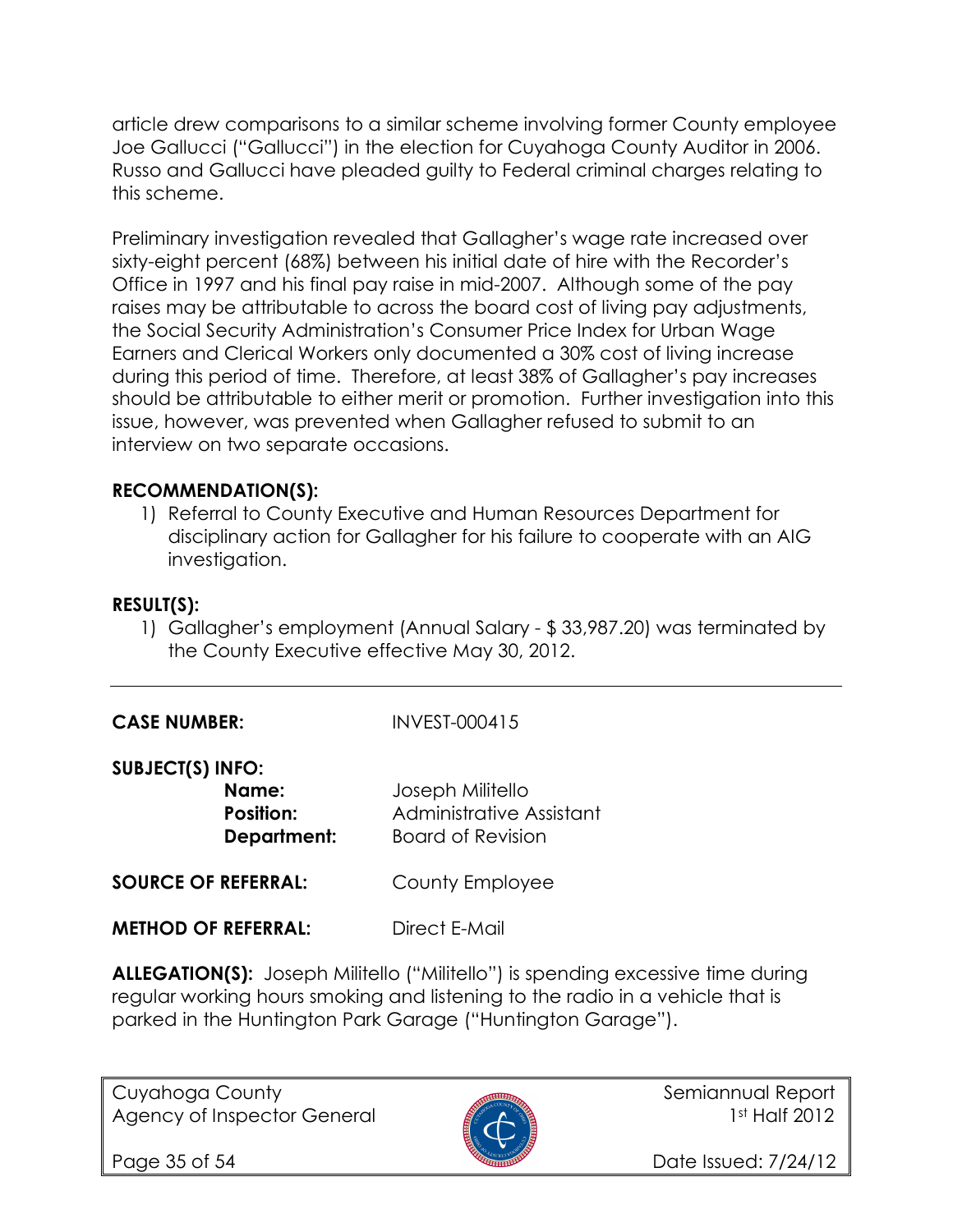#### INVESTIGATION SUMMARY:

The investigation revealed sufficient evidence (parking garage records, employee timesheets, and direct surveillance) to indicate that Militello has engaged in a pattern of consistent egregious falsification of his timesheet and theft of County time. Militello was consistently arriving at work after his reported start time and leaving work prior to his reported end time. Militello's submittal of fraudulent time sheets allowed him to receive compensation for the time he spent away from the worksite.

In addition, the flagrant nature of Militello's time abuse raised significant questions about the adequacy of management oversight at the Board of Revision. Despite the fact that Militello was missing from work on average of several hours per week, management staff routinely approved Militello's timesheet without question. In addition, Militello received "3" ratings for every section on his 2011 performance review44, including the "dependability" section. Militello's personnel file contains no documentation of any concern relating to his attendance.

#### RECOMMENDATION(S):

- 1) Referral to County Executive and Human Resources Department for disciplinary action.
- 2) Referral to County Prosecutor's Office for review for possible criminal prosecution.
- 3) Management inquiry sent to Fiscal Officer, Wade Steen, to address adequacy of management of oversight at Board of Revision.

#### RESULT(S):

1) Militello's employment (Annual Salary - \$35,568.00) with the County was terminated by the County Executive effective May 10, 2012.

| <b>CASE NUMBER:</b>                                                                              | <b>INVEST-000397</b>     |                                    |
|--------------------------------------------------------------------------------------------------|--------------------------|------------------------------------|
| <b>SUBJECT(S) INFO:</b><br>Name:<br><b>Position:</b><br>Department:<br>Name:<br><b>Position:</b> | N/A<br>Non-County<br>N/A |                                    |
| <sup>44</sup> Attached as <b>Exhibit V.</b>                                                      |                          |                                    |
| Cuyahoga County<br>Agency of Inspector General                                                   |                          | Semiannual Report<br>1st Half 2012 |
| Page 36 of 54                                                                                    |                          | Date Issued: 7/24/12               |
|                                                                                                  |                          |                                    |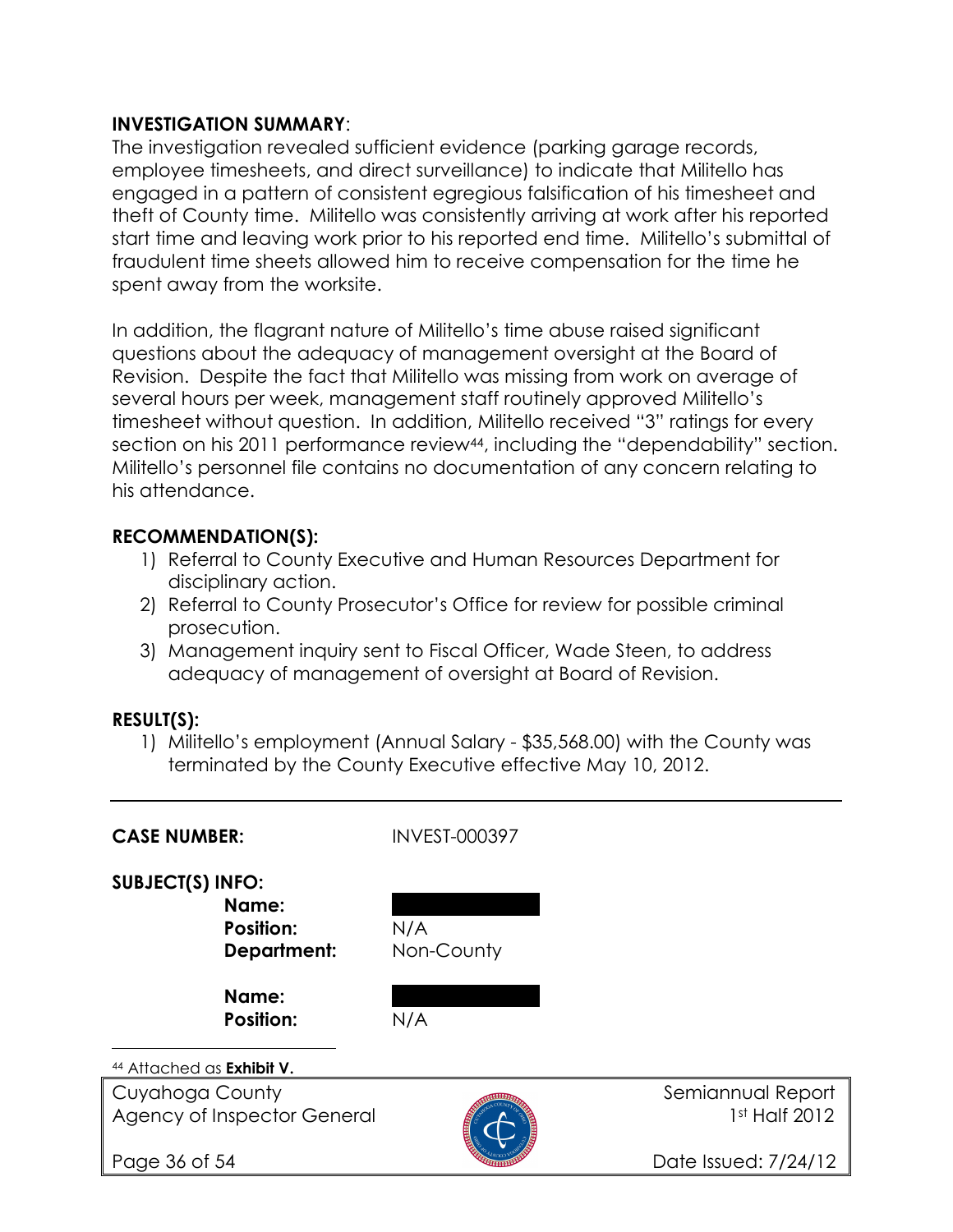**Department:** Non-County

**SOURCE OF REFERRAL:** County Employee

METHOD OF REFERRAL: Walk-In

| <b>ALLEGATION(S):</b> |  |
|-----------------------|--|
|-----------------------|--|

and and  $\overline{a}$  have an unlawful interest

in a public contract with Cuyahoga County.

INVESTIGATION SUMMARY: The Cleveland-area Urban Area Work Group ("UAWG") Communications Subcommittee ("Subcommittee") is responsible for making recommendations for the expenditure of Urban Area Security Initiative ("UASI") grant funds to be applied to the purchase of goods or services related to communications equipment and radio interoperability. The Subcommittee is also responsible for drafting policy, guidance and establishing governance for the tactical interoperable communications among political subdivisions within Cuyahoga County ("County"). The Subcommittee is comprised of technicalminded public safety employees who deliberate, guide and vote upon how such funds will be expended and policy applied.

Certain interoperable communications equipment that is purchased by the County requires programming prior to use in the field by safety forces. The programming of such equipment requires specific technical skills and knowledge of communications hardware. More importantly, though, the programmers must have access to secure electronic system "keys" that are issued by the State of Ohio's Multi-Agency Radio Communications System ("MARCS") Division.

Two public employees,  $\Box$  and  $\Box$  and  $\Box$  xerve on the Subcommittee and have sought, been awarded and are seeking further UASI grant fund services involving the programming of interoperable communications equipment utilized by the County and several political subdivisions within the County. Although XXXX and have refrained from voting on any contracts where they personally benefitted, it is alleged that they each took part in deliberations at Subcommittee meetings regarding expenditure of UASI grant funds for programming services.

Subsequent investigation revealed that XXXXXXXXXXXXXXXXXXX each received payments in excess of \$10,000 from contracts entered into with the County between 2009 and 2011 for performing radio programming services. The evidence demonstrated that these contracts were not awarded through competitive process.

Cuyahoga County and Semiannual Report Agency of Inspector General 2012



Page 37 of 54 **Date Issued: 7/24/12**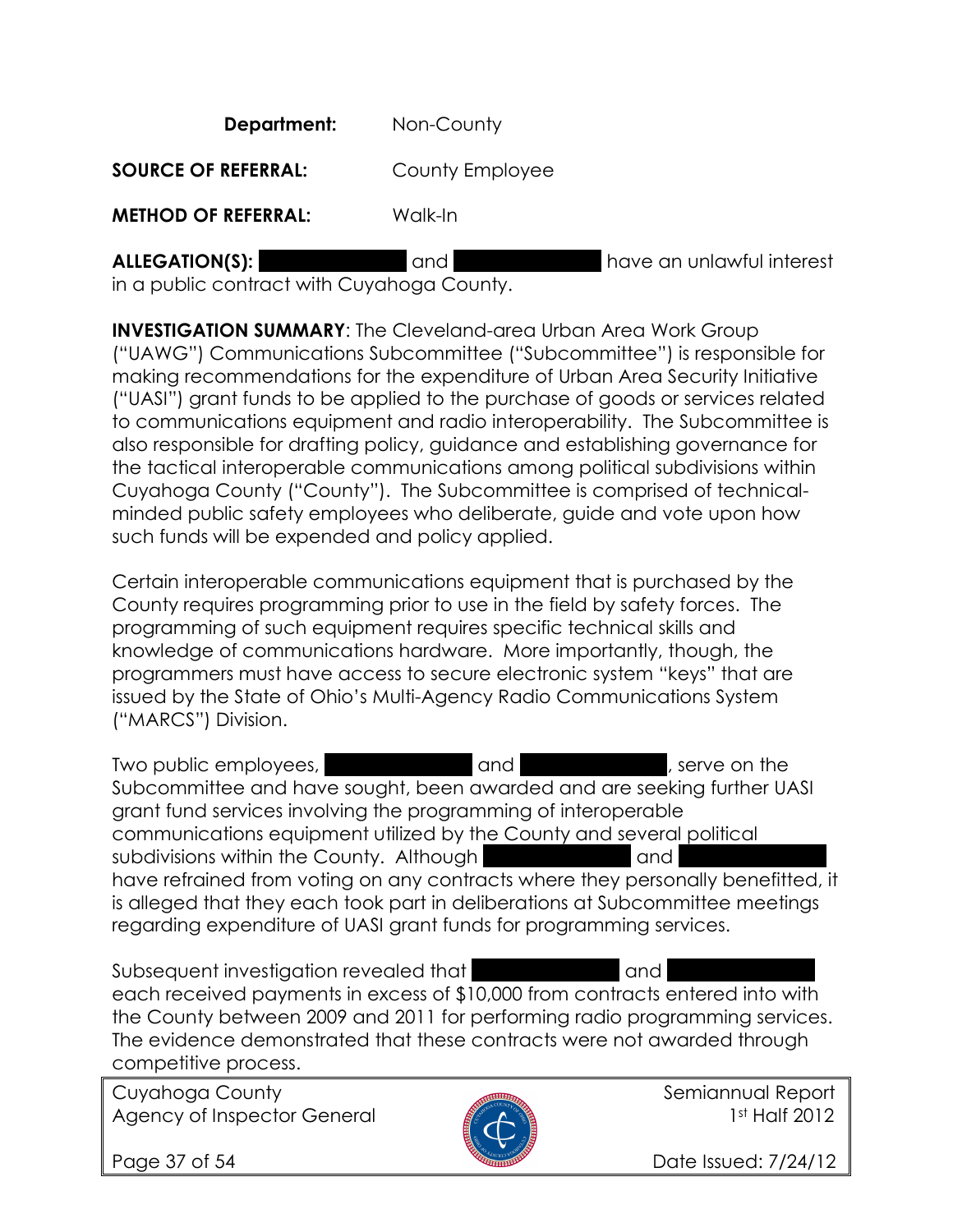During the course of this investigation, the AIG learned that the Ohio Attorney General's Bureau of Criminal Identification and Investigation ("BCI&I") previously investigated this same matter. The AIG subsequently discovered that BCI&I presented its investigation to the County Prosecutor's Office on or about May 13, 2010. The County Prosecutor's Office requested that the investigation be referred to the Ohio Ethics Commission to review for consideration of possible criminal charges for ethics violations on the part of XXX. On or about November 23, 2010, the Ohio Ethics Commission issued a letter stating the following:

On August 17, 2010, the Commission received correspondence from you regarding potential Ethics Law violations by XXXXIII and XXIII sub-committee member of the Urban Area Working Group (UAWG). After thoroughly reviewing the information you described, I must inform you that the Ohio Ethics Commission has no authority to respond to the issues you raised because XXXXXII is not a public official or agent of the state for purposes of the Ethics Law.

Please find enclosed copies of the Ohio Ethics Law, which contain definitions of a public official for purposes of Revised Code Chapter 102 and R.C. 2921.42. Also enclosed please find a copy of Advisory Opinion Number 92-001 which provides the analysis for determining whether a person is an agent of the state.

In response to an inquiry from the AIG, on May 17, 2012, the County Prosecutor's Office confirmed that the County Prosecutor's Office was relying on the Ohio Ethics Commission's opinion and considered the matter closed.

**RECOMMENDATION(S):** Despite the finding that XXX and did not engage in criminal activity, the AIG found that the prior contractual relationships with XXXXXXXXXXXXXXX and XXXX and XXXXXXXX raise a significant appearance of impropriety. The appearance of impropriety is of such a significant nature that it has led to the initiation of two separate investigations into the matter. In light of this, should the County desire to contract with XXXXXXXXXXXXX and XXXXXXXXXXXXX in the future, the AIG recommended that the County demonstrate that XXXXXXX and meet all of the following requirements that are typically applied to public officials seeking an exemption to the prohibitions on having an unlawful interest in a public contract:

Cuyahoga County and Semiannual Report Agency of Inspector General **1st Half 2012** 



Page 38 of 54 **Date Issued: 7/24/12**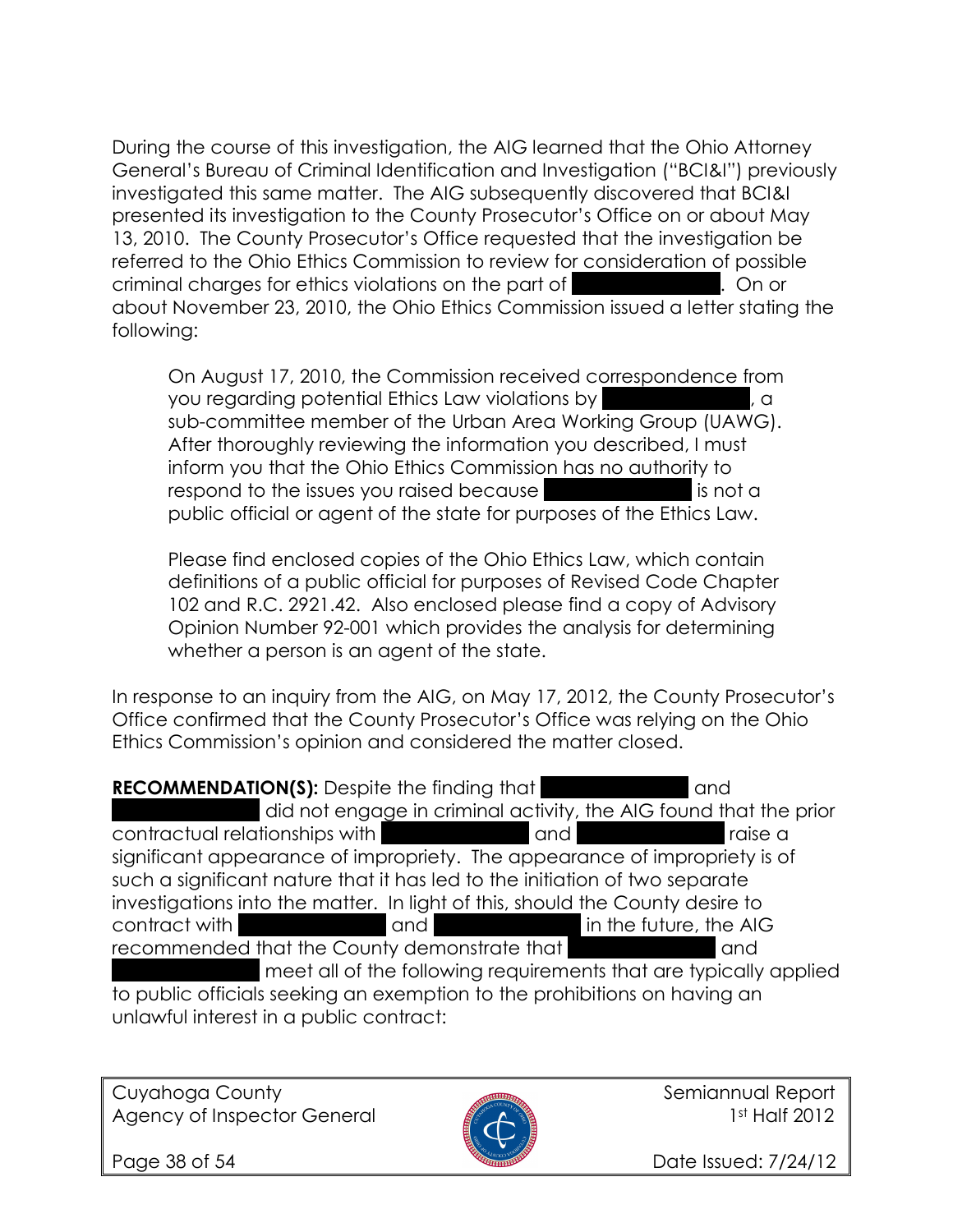- 1) The subject of the public contract is necessary supplies or services for the political subdivision or governmental agency, or instrumentality involved;
- 2) The supplies or services are unobtainable elsewhere for the same or lower cost, or are being furnished to the political subdivision or governmental agency or instrumentality as part of a continuing course of dealing established prior to the public official's becoming associated with the political subdivision or governmental agency or instrumentality involved;
- 3) The treatment accorded the political subdivision or governmental agency or instrumentality is either preferential to or the same as that accorded other customers or clients in similar transactions; and
- 4) The entire transaction is conducted at arm's length, with full knowledge by the political subdivision or governmental agency or instrumentality involved, of the interest of the public official, member of the public official's family, or business associate, and the public official takes no part in the deliberations or decision of the political subdivision or governmental agency or instrumentality with respect to the public contract.

**RESULT(S):** The County is moving towards bringing the radio programming function in-house through the hiring of a full-time employee. In the meantime, the County will award the radio programming contract through a competitive process (Request for Qualifications).

| <b>CASE NUMBER:</b>                                                 | <b>INVEST-000205</b>                                        |                                    |
|---------------------------------------------------------------------|-------------------------------------------------------------|------------------------------------|
| <b>SUBJECT(S) INFO:</b><br>Name:<br><b>Position:</b><br>Department: | Wade Steen<br><b>Fiscal Officer</b><br><b>Fiscal Office</b> |                                    |
| Name:<br><b>Position:</b><br><b>Department:</b>                     | Elise Hara<br><b>Director</b><br>Human Resources Department |                                    |
| <b>SOURCE OF REFERRAL:</b>                                          | Public                                                      |                                    |
| <b>METHOD OF REFERRAL:</b>                                          | Report a Concern E-Mail                                     |                                    |
|                                                                     |                                                             |                                    |
| Cuyahoga County<br>Agency of Inspector General                      |                                                             | Semiannual Report<br>1st Half 2012 |
| Page 39 of 54                                                       |                                                             | Date Issued: 7/24/12               |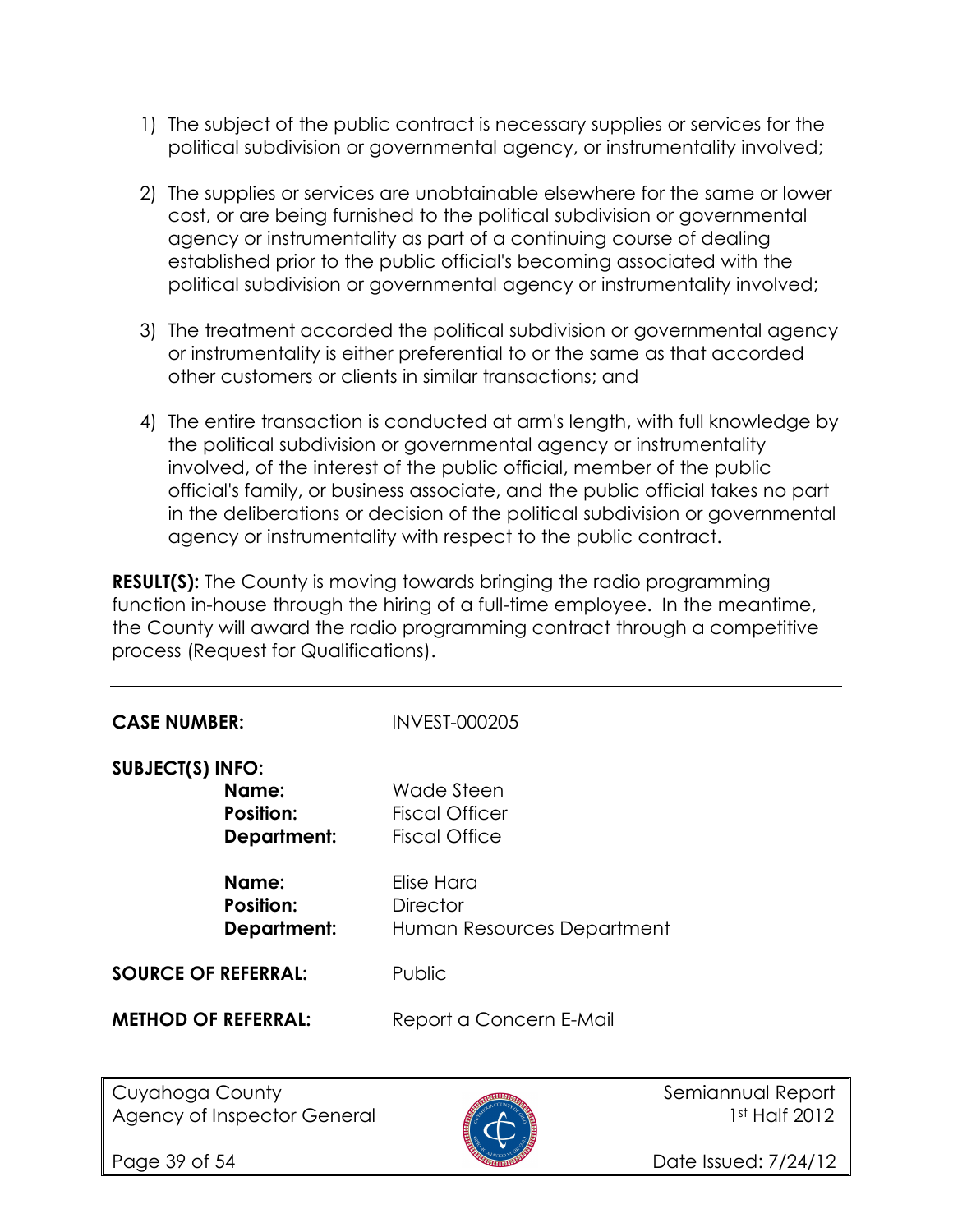ALLEGATION(S): The hiring of Eric Richter ("Richter") for the position of Director of Operations for the Cuyahoga County Fiscal Office ("Fiscal Office") without publicly posting the position violated County policy.

INVESTIGATION SUMMARY: This investigation failed to reveal sufficient evidence to indicate that Richter's hiring without a public position posting was the result of any fraud or other act of misfeasance. Rather the failure to properly post the position was likely the direct result of a combination of employee negligence and poor internal procedure.

Although it is undisputed that Richter and Steen had a professional relationship prior to Richter's hiring, this fact in and of itself does not amount to fraud or any other act of misfeasance. The evidence obtained in this investigation indicates that Richter last worked with Steen in 2007. There is no evidence to suggest that anything other than Richter's prior work performance motivated Steen to seek Richter out for this position (i.e., no evidence of familial or current financial relationship).

In addition, there is no evidence linking Richter to Edward FitzGerald ("FitzGerald") prior to this hiring. There is no evidence of any professional or personal relationship between the two. Additionally, a review of FitzGerald's campaign finance records for the past several years failed to reveal any donations from Richter.

As detailed in the full investigation report, the evidence obtained in this investigation indicates that the hiring of Richter without a posting did not violate Ohio civil service laws. Richter's position appears to be appropriately categorized as an unclassified position. Therefore, Ohio civil service laws do not require competitive examination for this position.

While the hiring of Richter without posting appears to not be the result of bad intent, the hiring does not comport with the County's stated goal of increasing transparency in county government. The failure to post, combined with Steen's prior relationship with Richter, certainly creates an appearance of impropriety in the eyes of the public.

RECOMMENDATION(S): On October 11, 2011, FitzGerald issued an Executive Order requiring the following:

• All available employment opportunities under the jurisdiction of the County Executive shall be posted to give notice of the opening for a

Cuyahoga County **Semiannual Report** Semiannual Report Agency of Inspector General **1st Half 2012** 



Page 40 of 54 **Date Issued: 7/24/12**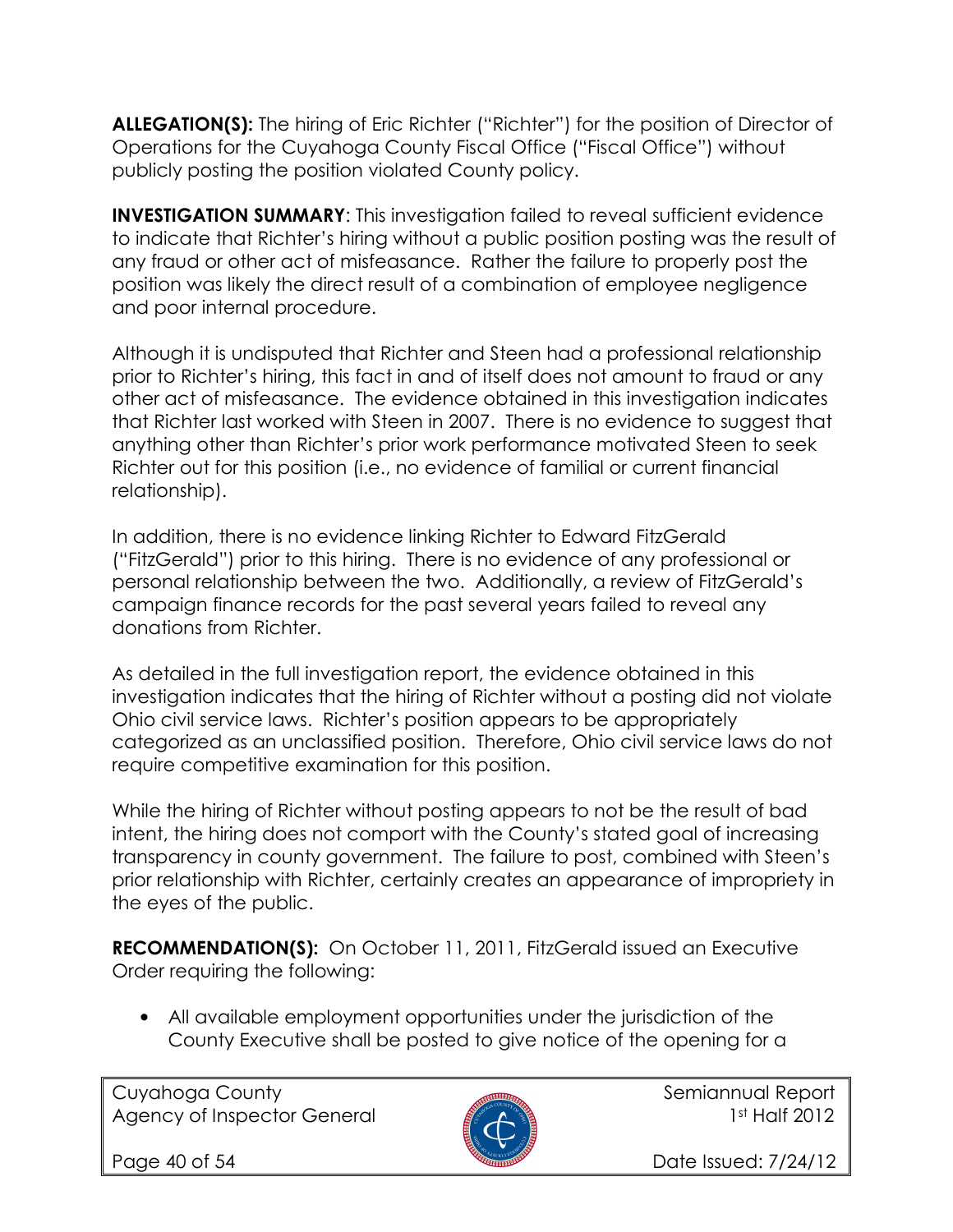minimum of five (5) consecutive working days on the Cuyahoga County website; and

• The notice shall be posted by the Department of Human Resources and shall contain the job title, division, a brief job description, and minimum qualifications.

In order to adhere to the Executive Order, Human Resources ("HR") has implemented a procedure requiring certification of posting prior to any hiring decision. HR mandates that all hiring decisions be approved by FitzGerald prior to appointment. FitzGerald's approval is documented by obtaining his signature on a "personnel agenda". The personnel agenda now contains a field whereby an HR employee is required to certify that the position was posted. HR Director Elise Hara ("Hara") will not present the personnel agenda to FitzGerald unless each hiring request contains a posting certification from an HR employee.

With regard to Richter's specific situation, the Director of Operations position was posted on October 20, 2011. Seventy three (73) applications were received by the County. On March 21, 2012, Steen authored a memorandum recommending the hiring of Richter for the position. Steen noted Richter's extensive experience in county government and operations and cited to his exceptional performance during his probationary period. Richter's hire was subsequently approved by FitzGerald on May 10, 2012. In light of this, Richter was issued an offer of employment on May 22, 2012.

The issuance of the Executive Order and the change in HR procedures appear to be adequately addressing this issue. HR, though, should remain steadfast in monitoring its hiring practices to avoid the occurrence of a similar situation in the future.

Cuyahoga County **Semiannual Report** Semiannual Report Agency of Inspector General 2012



Page 41 of 54 **Date Issued: 7/24/12**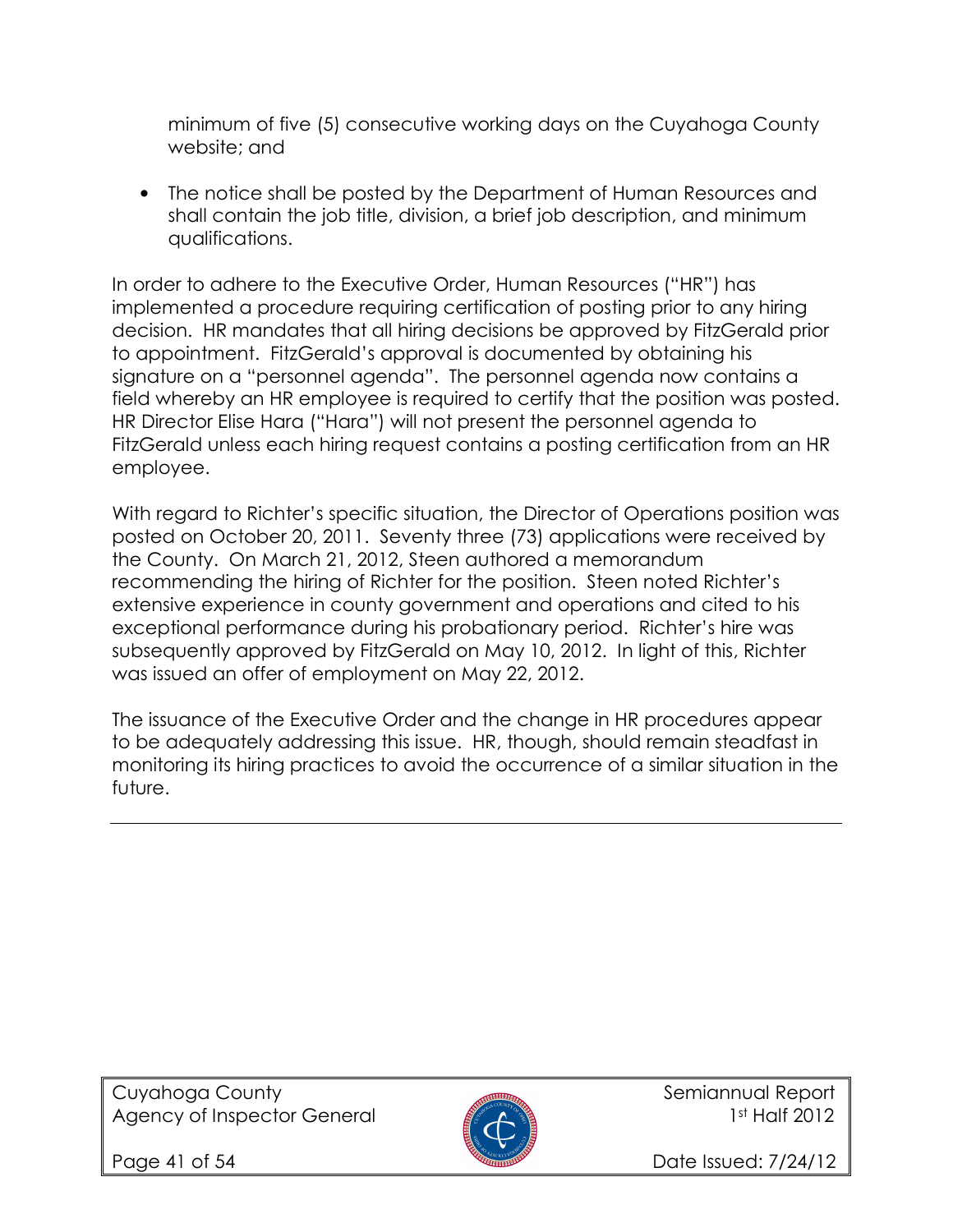#### Examinations<sup>45</sup>

| <b>ISSUE NAME:</b>          | Nepotism Examination        |
|-----------------------------|-----------------------------|
| <b>DEPARTMENT INVOLVED:</b> | <b>Sheriff's Department</b> |
| <b>SOURCE OF REFERRAL:</b>  | <b>Employee Complaint</b>   |

**ISSUE SUMMARY:** Pursuant to Article VII, Section 28 of the Ethics Ordinance ("Nepotism Policy"), a County employee is prohibited from supervising and/or otherwise participating in any employment decisions involving a full family member. Beginning in mid-2011, the Cuyahoga County Human Resources Department required all employees attending ethics training to complete a Nepotism Disclosure Form. In late 2011, the AIG received a complaint regarding a possible violation of the Nepotism Policy in the Cuyahoga County Sheriff's Department. In light of this complaint, the AIG initiated a review of the Nepotism Disclosure Forms submitted by employees of the Sheriff's Department. The following is a summary of the violations discovered during this review:

- A Warden in the County Jail has direct supervisory authority over his daughter, a Transport Clerk.
- The Director of Corrections has supervisory authority and/or responsibility directly affecting his son-in-law, Supervisor of Food Services for the County Jail.
- A Warden in the County Jail has supervisory authority and/or responsibility directly affecting his wife, a Correction Officer Corporal in the County Jail.

In addition to these current violations, the AIG identified five (5) additional situations that created a high-risk for future violations Although these five (5) supervisors did not currently supervise full family members, they were in positions where a simple reassignment could result in a violation of the Nepotism Policy.

Cuyahoga County **Semiannual Report** of the semiannual Report Agency of Inspector General **1st Half 2012** 



 $\overline{a}$ 

Page 42 of 54 **Date Issued: 7/24/12** 

<sup>45</sup> Section 2(c) of the AIG Ordinance appoints the AIG to conduct examinations under Section 2.05 of the County Charter. Section 2.05 of the County Charter grants the County Executive the authority to, at any time and without notice, cause the administrative affairs or the official acts and conduct of any official or employee of any County office, department or agency over which the Executive has authority to be examined.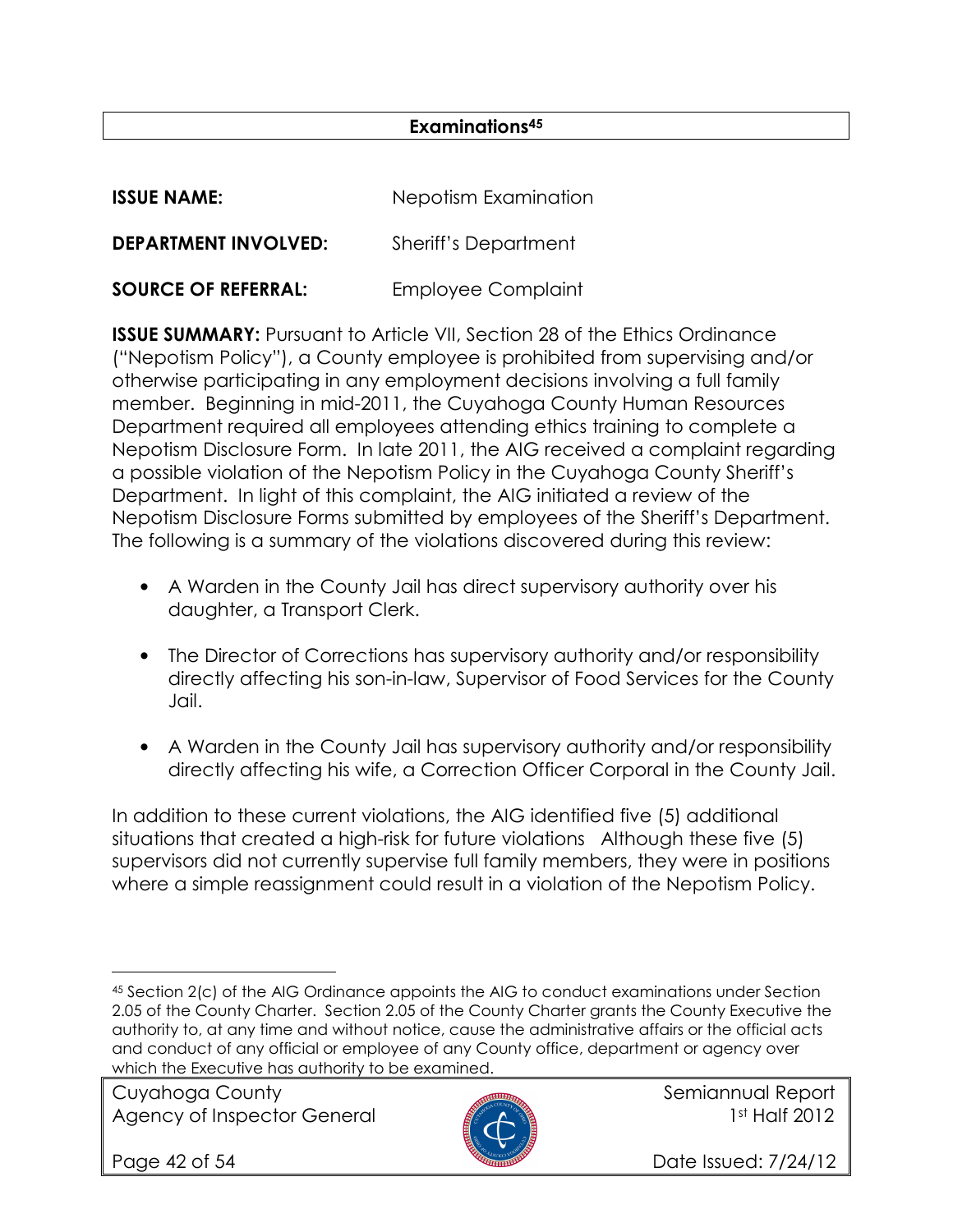#### RECOMMENDATION(S):

- 1) On June 26, 2012 the AIG issued Letters of Notification to the six employees that were currently in violation of the Nepotism Policy. The letters required each employee to submit written documentation within one month to the AIG evidencing the removal of his/her full family member from the applicable supervisory chain. Failure to comply with this requirement will result in the administration of more serious penalties, including referral to the County Executive for disciplinary action.
- 2) Letters were issued to the ten (10) employees who were in "high-risk" positions advising them to disclose their familial relationship if a reassignment results in them falling within the direct supervisory chain with his/her full family member.

RESULT(S): On July 17, 2012, Cuyahoga County Sheriff Bob Reid submitted correspondence to the AIG indicating the following changes to the Sheriff's Department organizational structure:

- The Transport Clerk will now report to the Sergeant in charge of records (non-relative) who directly reports to the Corrections Director.
- The Supervisor of Food Services will now directly report to Sheriff Reid.
- The Correction Officer Corporal will be assigned to the Jail 2 complex, which is under the supervision of a different Associate Warden (non-relative).



Page 43 of 54 **Date Issued: 7/24/12**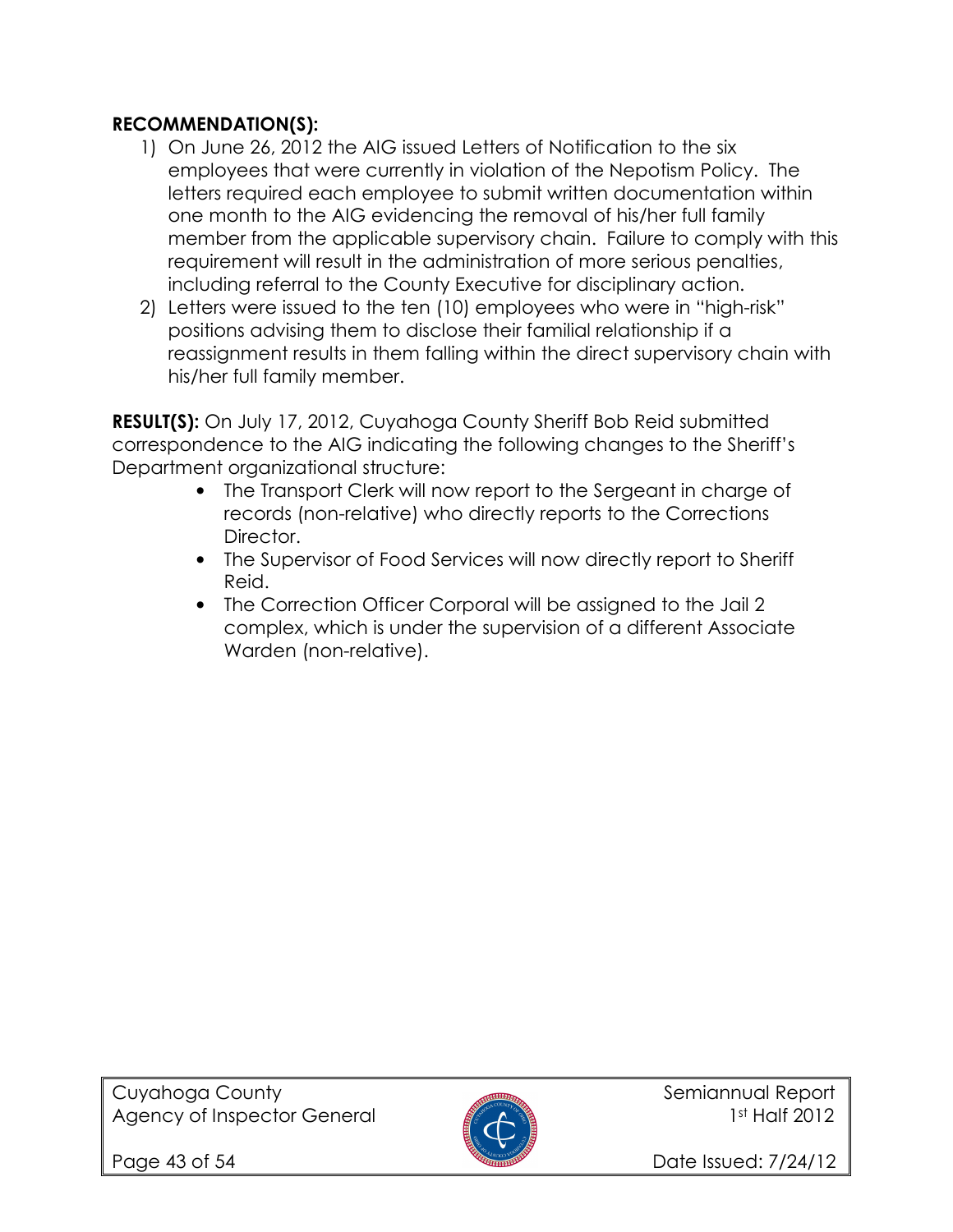## SECTION 4: ETHICS COMPLIANCE

## 4.1 ETHICS REQUIREMENTS

## 4.2 ETHICS STATISTICS

Cuyahoga County **Semiannual Report** Semiannual Report Agency of Inspector General 1st Half 2012



Page 44 of 54 Date Issued: 7/24/12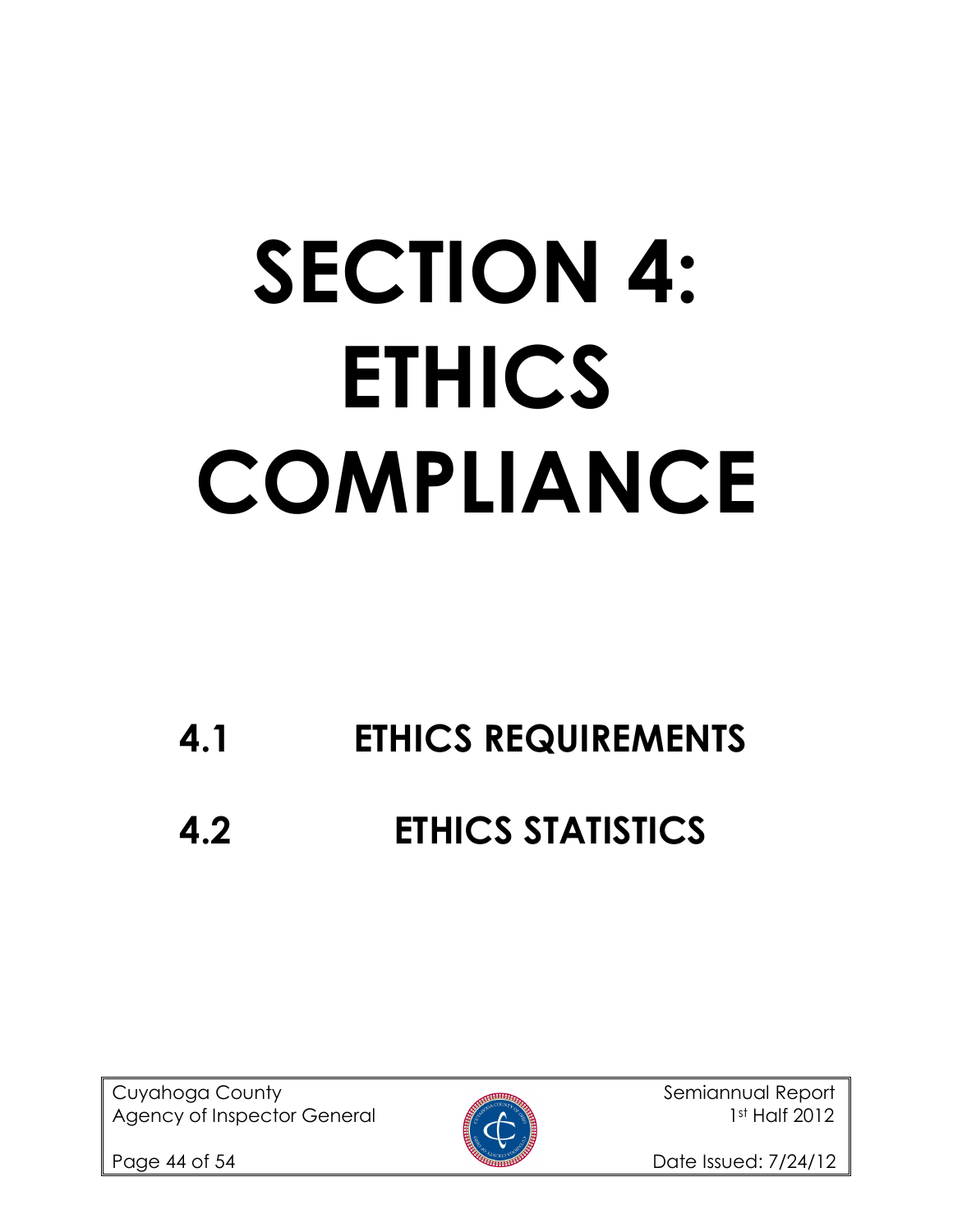## Section 4.1 ETHICS REQUIREMENTS

#### **Introduction**

As previously noted in Section 1.3, Article 9 of the Ethics Ordinance officially designates the Inspector General as the ethics investigative officer for the County and requires the Inspector General to conduct all investigations pertaining to the Ethics Ordinance. In addition to the investigatory mandate, the Ethics Ordinance requires the Inspector General to perform additional disclosure and/or prevention functions.

As a practical matter, the ethics-related functions performed by the AIG can be divided into four broad categories:

- 1) Investigation and Enforcement;
- 2) Review and Advise;
- 3) Disclosure; and
- 4) Training.

#### Investigation and Enforcement

Ethics complaints undergo the same triage and investigation process as general fraud/waste/abuse complaints (See Section 3.1). The AIG's jurisdiction to investigate ethics complaints, however, is larger than its general investigative jurisdiction. The AIG's ethics jurisdiction includes employees of the County Council and County Prosecutor.

Ethics investigations that result in a finding that the ordinance has been violated are remedied in accordance with the enforcement powers granted to the AIG by the Ethics Ordinance. These enforcement powers are specifically described in Section 1.3 above.

#### Review and Advise

An essential element in creating a culture of ethical behavior is to provide a mechanism for officials and employees to seek advice prior to taking an action that may be unethical. Accordingly, the Ethics Ordinance mandates certain

Cuyahoga County **Semiannual Report** Semiannual Report Agency of Inspector General 1st Half 2012



Page 45 of 54 **Date Issued: 7/24/12**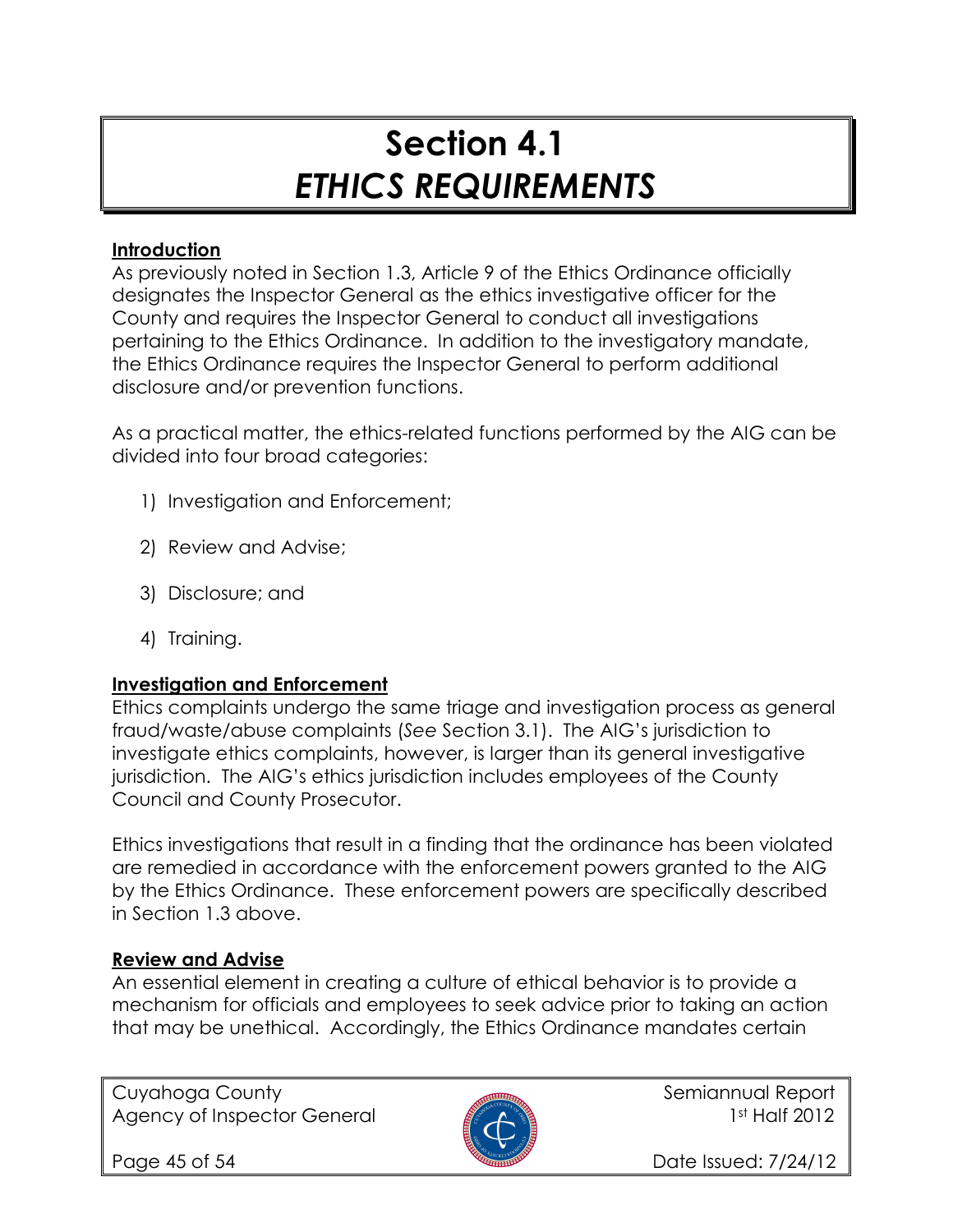County officials and employees seek a ruling from the AIG prior to engaging in any of the following activities:

- 1) Any activity that may constitute a conflict of interest;
- 2) Secondary employment; or
- 3) Accepting a County appointment to a board or commission.

In addition, the AIG will offer specific or general guidance upon request on other ethics-related issues, including, but not limited to, the following:

- 1) Political activity for Classified employees;
- 2) Acceptance of gifts from contractors; or
- 3) Disclosure requirements.

#### **Disclosure**

"Sunlight is said to be the best of disinfectants" – Justice Louis Brandeis

Transparency is widely accepted as one of the most effective means to prevent corruption in government. Accordingly, the Ethics Ordinance requires the AIG to manage the following public disclosure programs:

- 1) County Contractor Registry All contractors/vendors doing business with the County are required to register with the AIG. This registry is required to be posted on the AIG website.
- 2) County Lobbyist Registry All individuals/entities seeking to lobby County officials or employees must register with the AIG. This registry is required to be posted on the AIG website.
- 3) Financial Disclosure Reports Certain County officials and employees are required to file financial disclosure statements with the AIG. The reports are maintained by the AIG and are available for review.
- 4) Campaign Finance Reports The AIG is required to obtain all campaign finance reports and financial disclosure statements for all candidates for County elected office. The reports are maintained by the AIG and are available for review.

Cuyahoga County and Semiannual Report Agency of Inspector General **1st Half 2012** 



Page 46 of 54 Date Issued: 7/24/12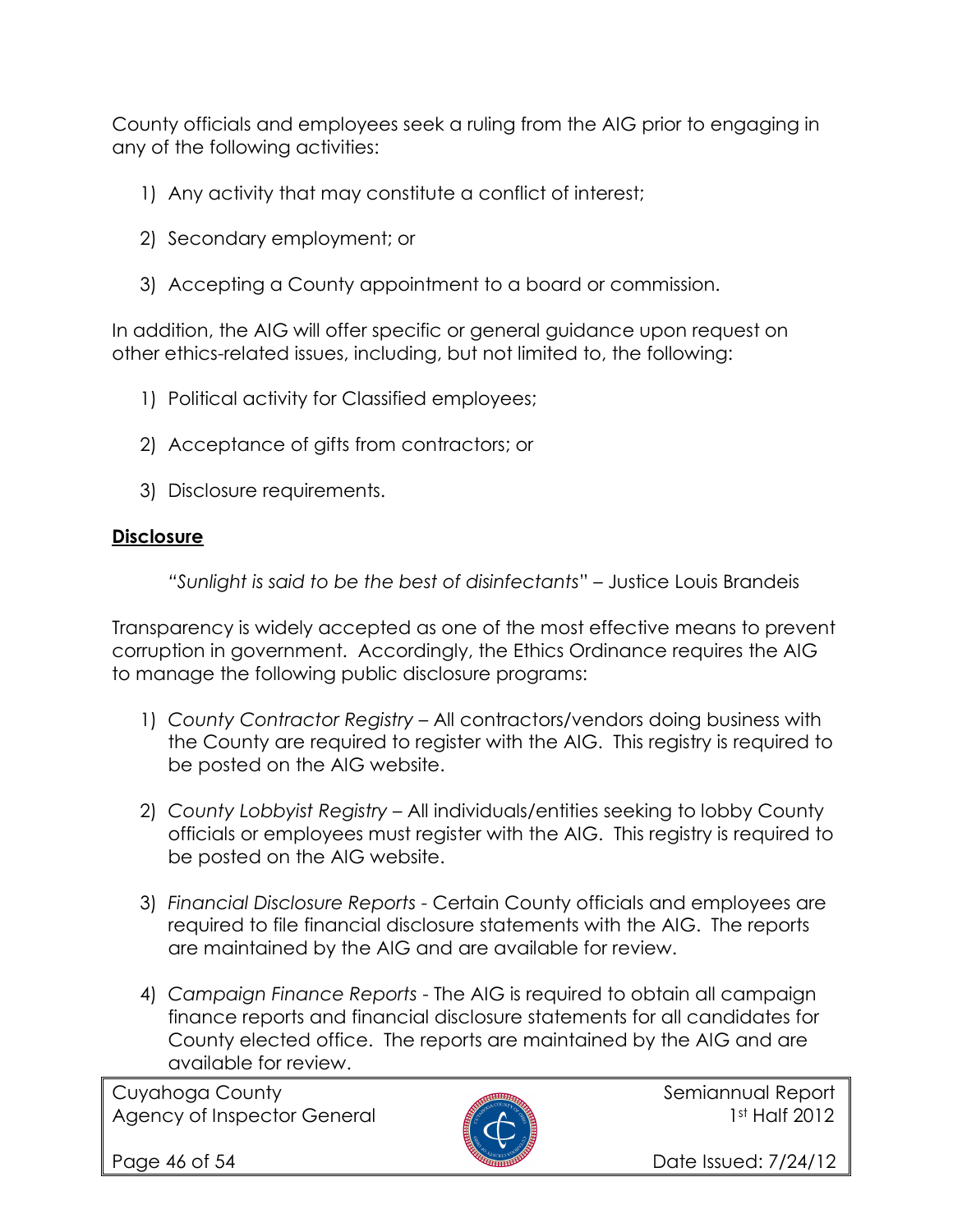#### Training

Although not specifically required to do so, the AIG has established an ethics training program for all County contractors/vendors and lobbyists. The training program is a joint effort between the AIG and the Cleveland Office of the U.S. Attorney. The training program provides attendees with specific guidance on ethical business practices and the avoidance of improper methods of soliciting business from County officials and employees. Unless exempted, all County contractors/vendors and lobbyists are required to attend this training program as a prerequisite for conducting business with the County.

Cuyahoga County **Semiannual Report** Semiannual Report Agency of Inspector General 1st Half 2012



Page 47 of 54 Date Issued: 7/24/12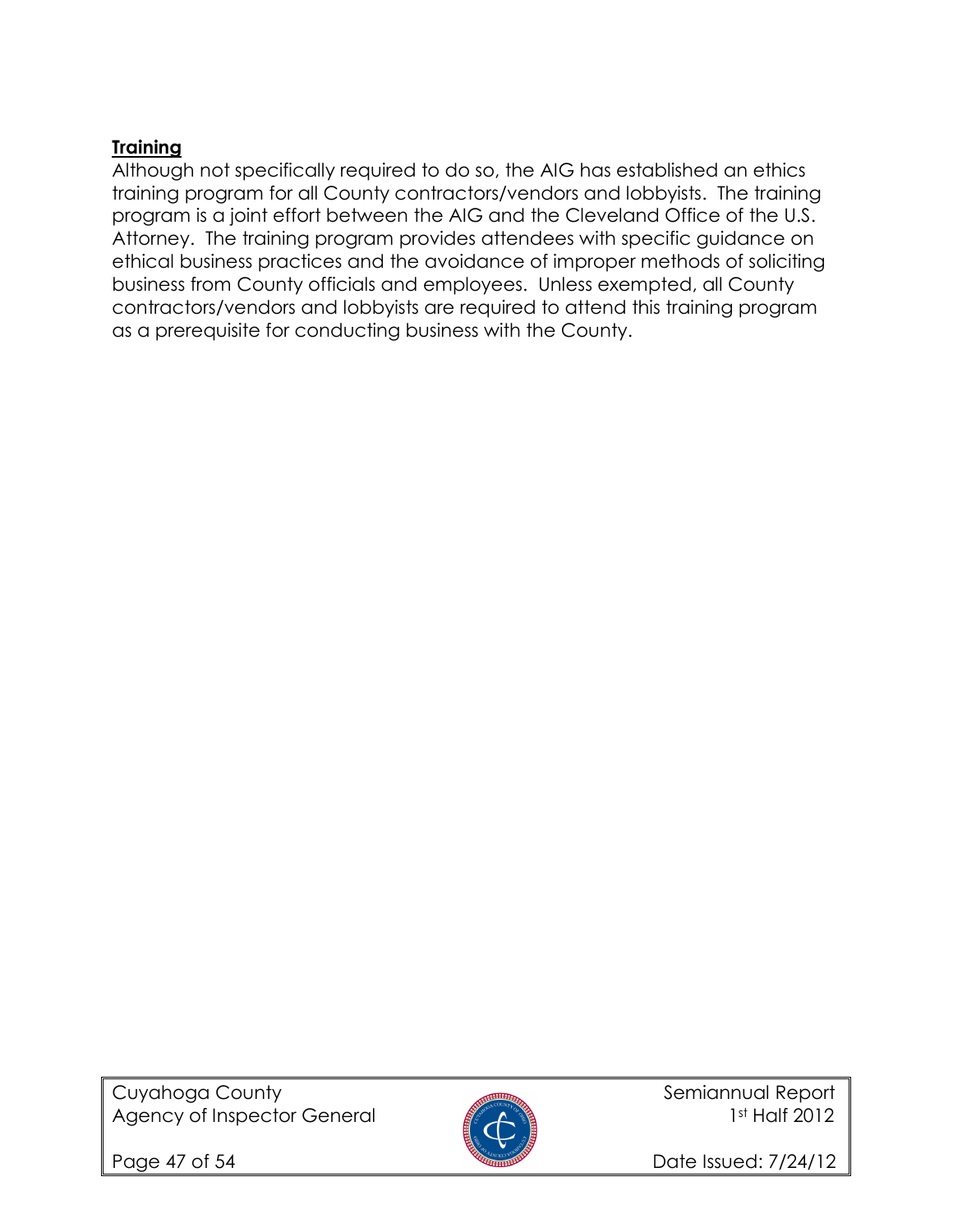## Section 4.2 ETHICS STATISTICS

#### Review and Advise

The AIG Reviewed and responded to seven hundred fifty three (753) secondary disclosures during the first half of 2012. The following is a summary of the AIG's responses to these disclosures:



#### **Secondary Employment Disclosure Responses**

\*Based on the nature of certain disclosures, the AIG issued a letter or memorandum to certain employees advising them of requirements under Ethics Ordinance, but not offering definitive opinion on a particular secondary employment situation.

The AIG issued "not permitted" opinions for the following situations:

- Employee accepting secondary employment with another political subdivision the County currently contracts with. The employee's duties with the County include working on cases that are received as a result of this contract.
- Employee's secondary employment involves decision making on cases where his/her County Agency is potentially a party to the case.



Page 48 of 54 **Date Issued: 7/24/12**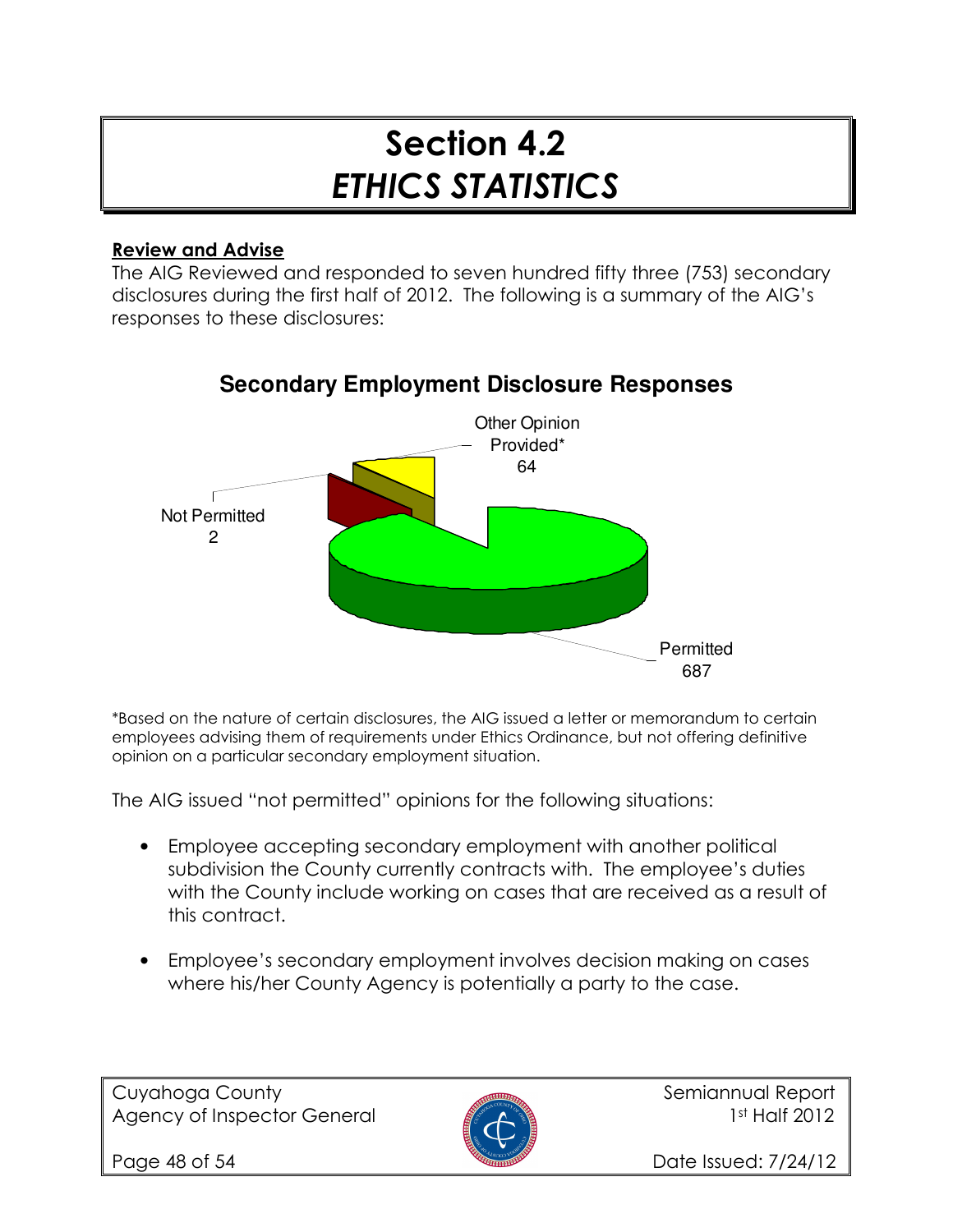The AIG also responded to twenty five (25) requests for specific guidance under the Ethics Ordinance. The following is a summary of the nature of these requests:



- Employee Political Activity
	- o Holding a fundraiser for a partisan political candidate Not Permitted.
	- o Voting on delegates to send to partisan political convention Not Permitted.
	- o Volunteer work for partisan political candidate Permitted (under certain circumstances).
- Gifts / Dining / Travel
	- o Travel sponsored by a non-profit organization that does not do business with the County – Permitted.
	- o Acceptance of gifts to County Agency Permitted.
	- o Discounted entertainment tickets for all County employees Permitted (under certain circumstances).
	- o Complementary tickets to charitable fundraiser provided by entity that does business with the County – Permitted (under certain circumstances).
	- o Complementary tickets to charitable fundraiser provided by entity that does not do business with the County – Permitted.
- Conflict of Interest
	- o Appointment to various non-profit boards.

Cuyahoga County **Semiannual Report** Semiannual Report Agency of Inspector General **1st Half 2012** 



Page 49 of 54 **Date Issued: 7/24/12**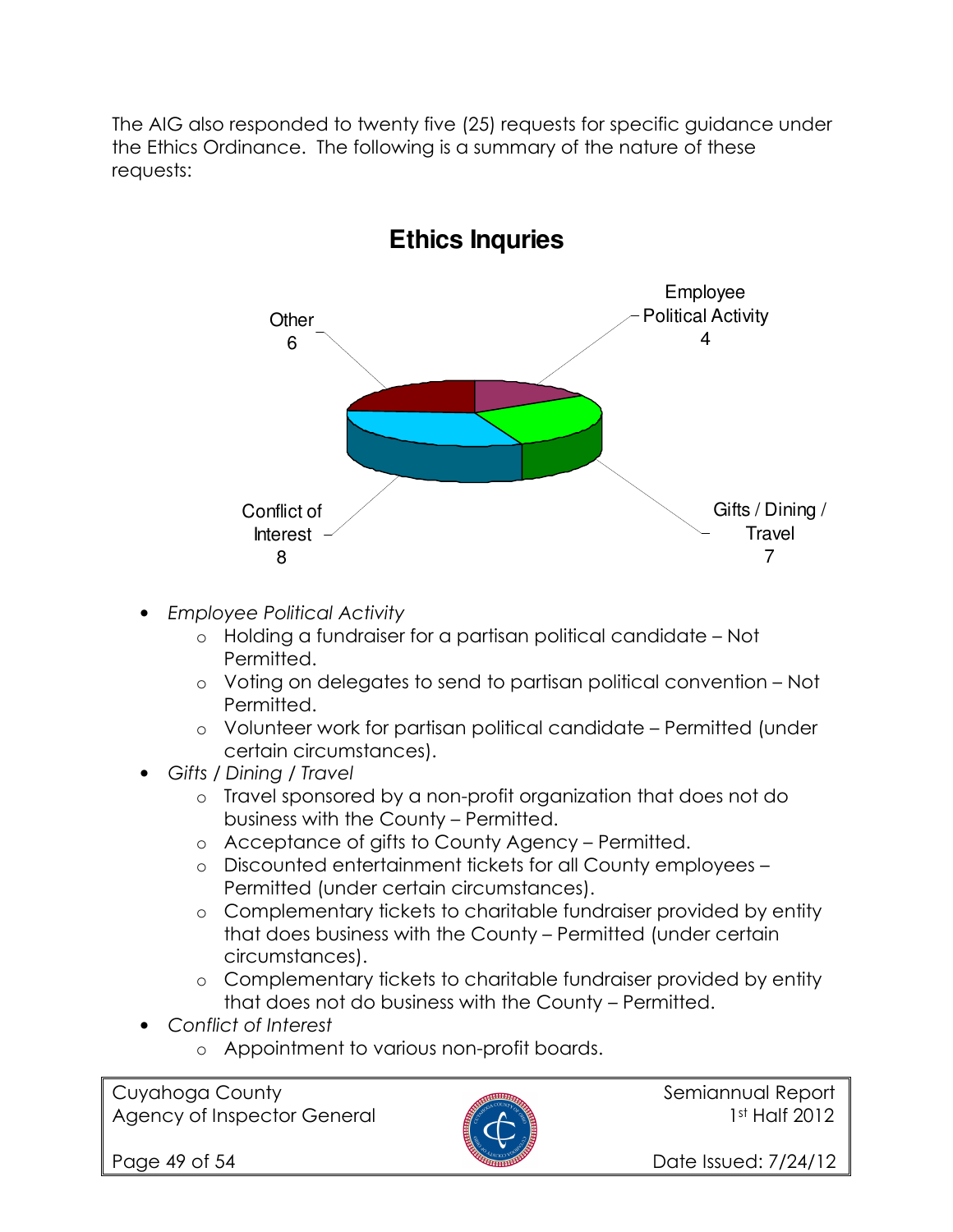- o Service on host committee for event sponsored by a non-profit organization.
- o Appointment of individual by County Executive to board or commission.
- o Entering into agreement to provide services to another political subdivision.
- Other
	- o Review of County Elected Officials' fundraising lists to determine whether County employees improperly donated.
	- o Financial disclosure inquiries.
	- o Contractor/lobbyist registration inquiries.

In addition, the AIG issued the following broad ethics advisory opinions during the first half of 201246:

#### IGADV-0003

#### Contractor Registration

This Advisory Opinion offers guidance on the Inspector General's interpretation of the requirements relating to contractor registration and reporting under the Cuyahoga County Ethics Ordinance.

#### IGADV-0004

#### Secondary Employment

This Advisory Opinion offers guidance on the Inspector General's interpretation of the prohibitions under the Cuyahoga County Ethics Ordinance relating to secondary employment or private business activity by County employees.

#### IGADV-0005

#### Charitable Fundraisers

This Advisory Opinion responds to the question of whether a public official's or employee's acceptance of a ticket to a charitable fundraising event violates any provision of the Cuyahoga County Ethics Ordinance.

#### **Disclosure**

l.

The largest disclosure project undertaken by the AIG in the first half of 2012 was the contractor registration program. As previously noted, the program requires all contractors or vendors doing business with the County to register with the

Cuyahoga County and Semiannual Report Agency of Inspector General **1st Half 2012** 



Page 50 of 54 **Date Issued: 7/24/12** 

<sup>46</sup> Full copies of the opinions are available on the AIG website (http://inspectorgeneral.cuyahogacounty.us/en-US/Ethics-/-Compliance.aspx).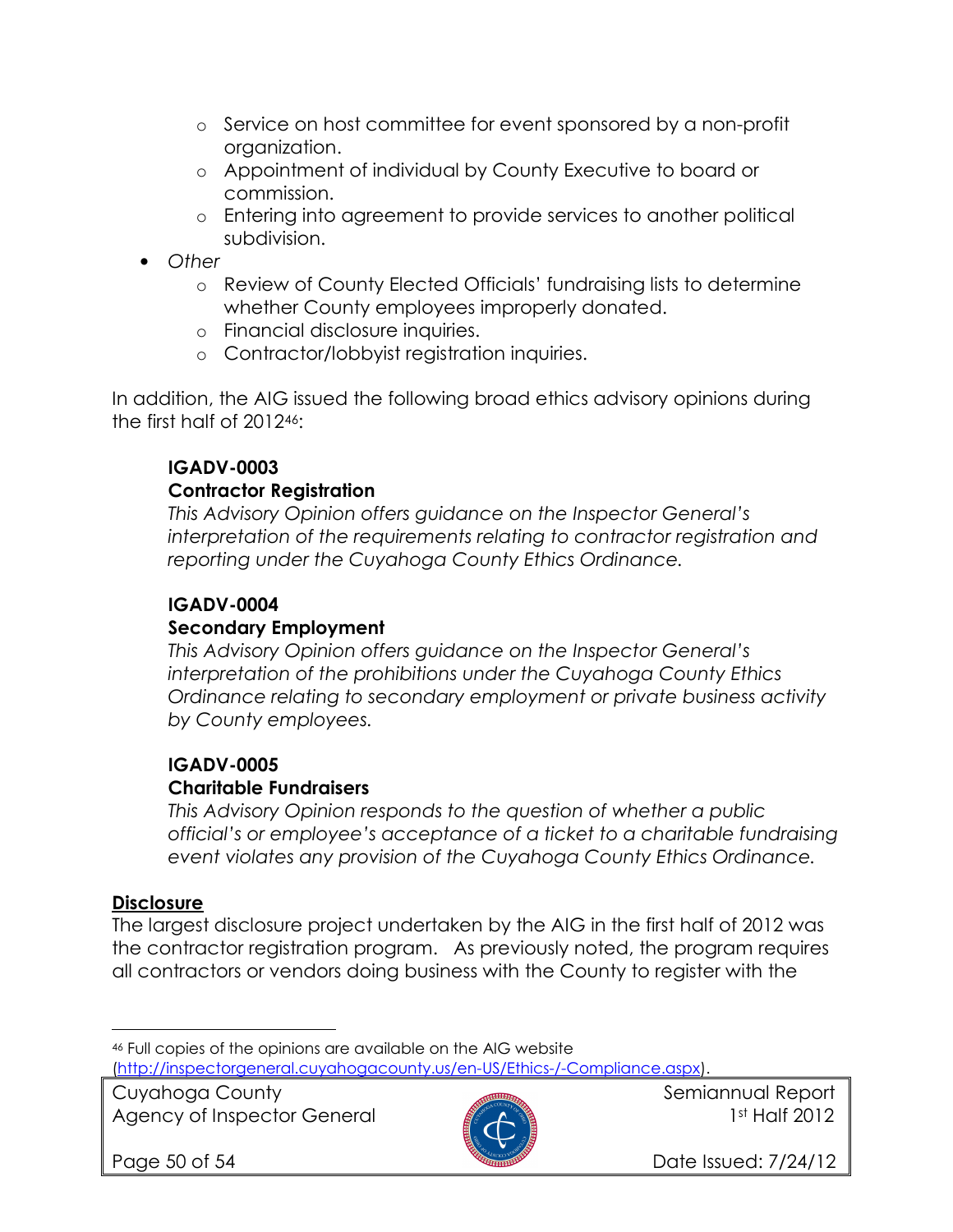AIG. The following is a summary of the AIG's progress on the contractor registry program:

- 2195 contractors are fully registered with the AIG as of July 18, 2012.
- The AIG worked with County Council to amend the contracting registration provisions in the following manner:
	- o Payment of the registration fee and attendance at ethics training are no longer an annual requirement. Contractor registrations (including payment of the registration fee and ethics training) now expire on December 31 of the respective year that is four calendar years after the year in which the contractor previously registered.
	- o Registration is now required prior to approval and signature of the contract by the County as opposed to being required prior to bid submittal.
	- o The AIG is now required to provide all registered contractors with notice of any relevant amendments to the Ethics Ordinance within ten business days of the effective date.
	- o The amended ordinance clarifies the prohibitions on County contractors providing gifts or anything of value to County officials. Contractors are prohibited from providing gifts to a County official which exceed an annual aggregate value of \$75. Contractors are also prohibited from providing certain things of value under \$75 if those things would be considered "anything of value" by the Ohio Ethics Commission.
- The AIG mailed several thousand correspondences to current and potential contractors informing them of the new registration requirements.
- The AIG posts a current list of registered contractors on its website on a daily basis.

In addition to maintaining the contractor registration database, the AIG collected financial disclosure statements from 73 County officials (100% of required filers submitted statements). The AIG also collected the campaign finance reports for all County elected officials/candidates. The AIG is working to post these reports on its website.

Cuyahoga County **Semiannual Report** Semiannual Report Agency of Inspector General 2012



Page 51 of 54 **Date Issued: 7/24/12**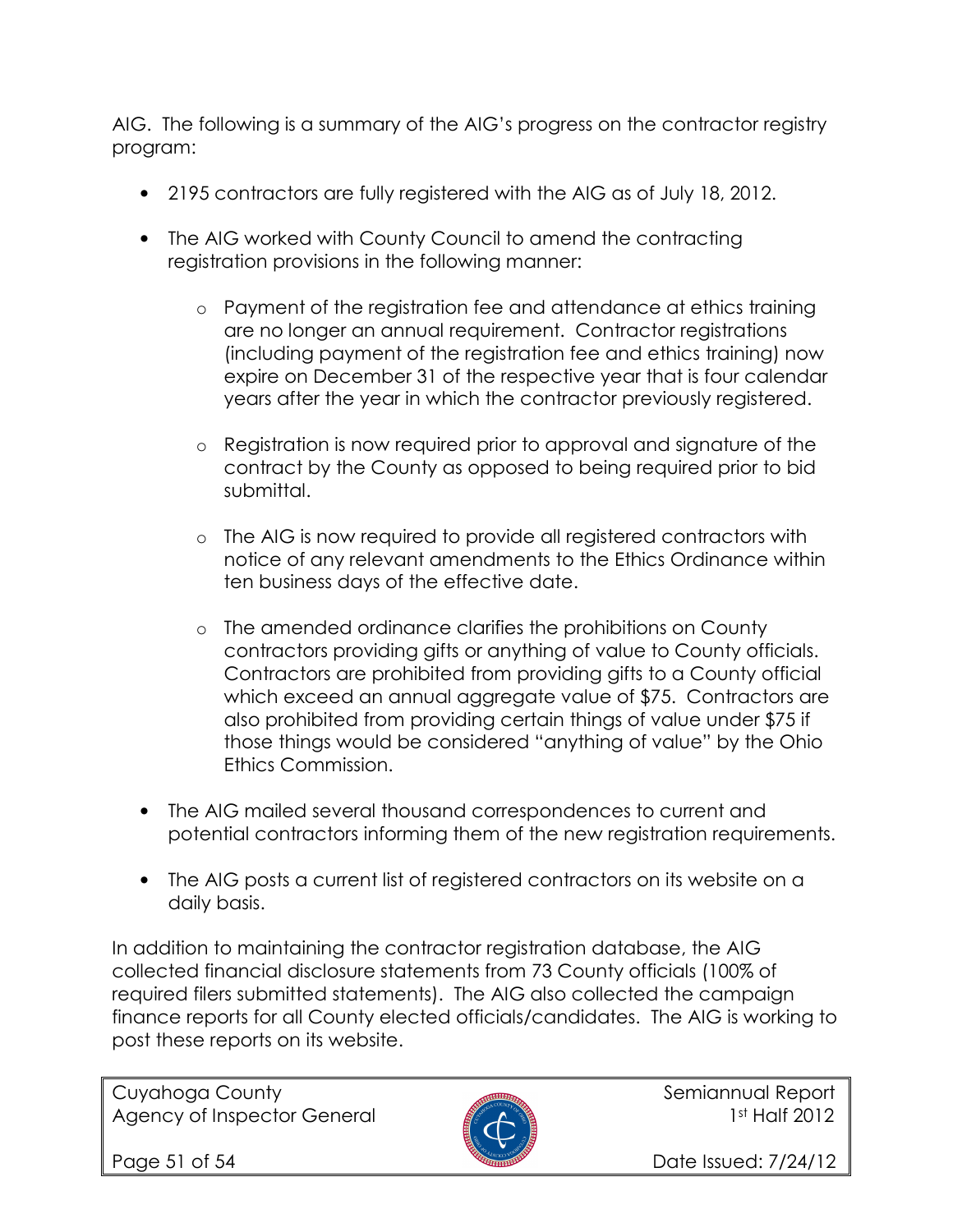# SECTION 5: 2012 GOALS

Cuyahoga County **Semiannual Report** Semiannual Report Agency of Inspector General 1st Half 2012



Page 52 of 54 Date Issued: 7/24/12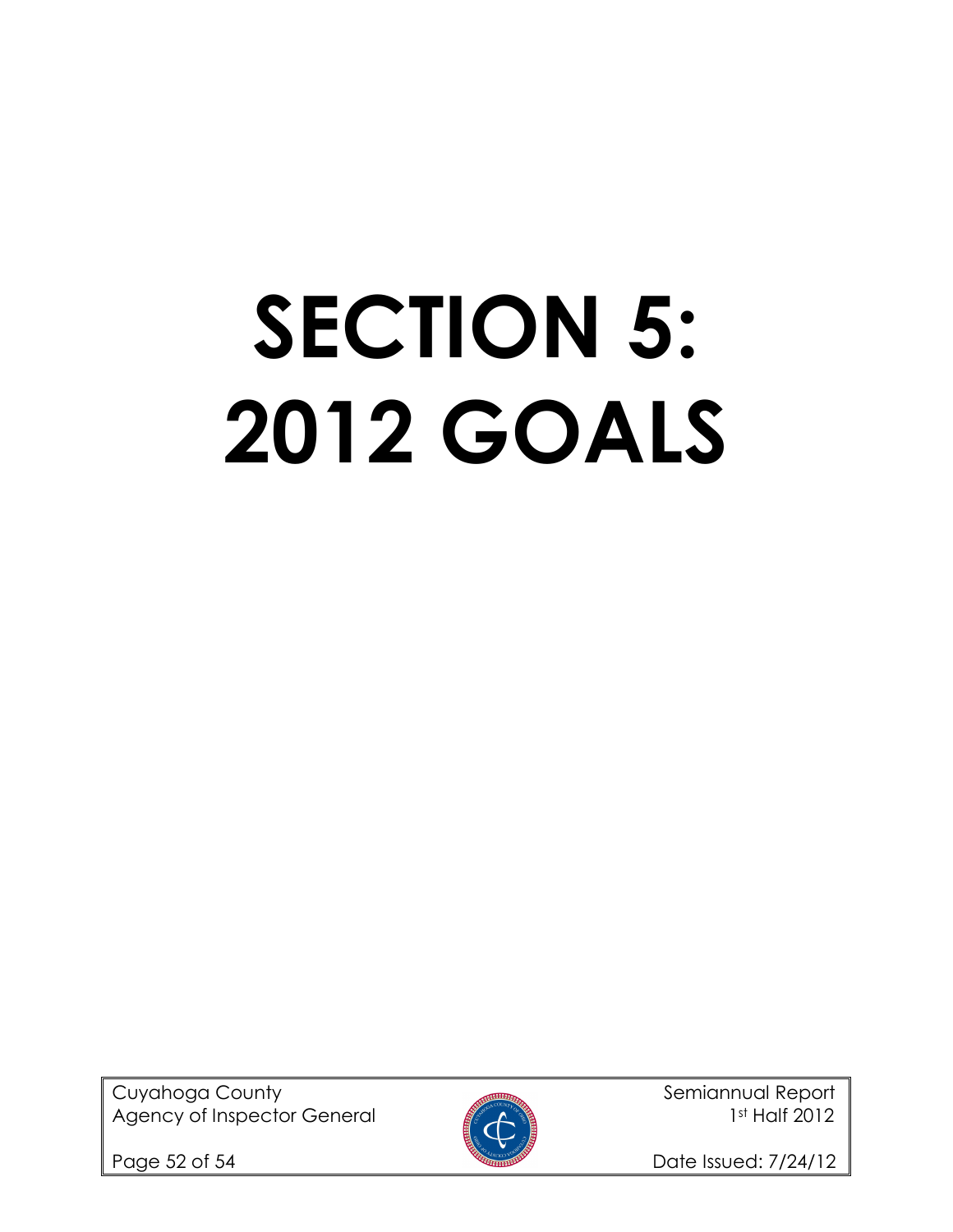## 2012 GOALS

#### Increased Contract Oversight

- The AIG is currently in the process of screening applicants for an Investigative Examiner position. The candidate selected for this position will be responsible for promoting accountability and integrity throughout the County contracting process by examining contracts for possible fraudulent activity and compliance with County policies, procedures, and all applicable rules and regulations. The Investigative Examiner will also lead investigation into allegations of fraudulent activities relating to County contracting.
- The AIG is in the process of subscribing to a database service that compiles comprehensive data on business entities, including small and privately held companies and excluded parties lists and nonprofit organizations. By subscribing to this service, the AIG will be able to instantly conduct due diligence research regarding County contractors, including discovery of information relating to the following issues
	- o Prior legal issues (e.g., criminal convictions of company principles);
	- o Negative statements in the media;
	- o Associate analytics (i.e., connections between people and businesses); and
	- o Company family tree (business connections within an organization.

#### Examinations

- The AIG will implement a driver's license review program in 2012. The program will ensure that all employees driving vehicles in the course of County business have a valid license and liability insurance.
- The AIG will continue to examine all employee nepotism disclosure forms to identify management relationships that violate the Ethics Ordinance.
- The AIG will begin fulfilling its mandated<sup>47</sup> function of examining the appropriateness of employee travel and cell phone usage.

Cuyahoga County **Semiannual Report** of the semiannual Report Agency of Inspector General **1st Half 2012** 



 $\overline{a}$ 

Page 53 of 54 **Date Issued: 7/24/12** 

<sup>47</sup> See Cuyahoga County Travel Policy and Cuyahoga County Mobile Communications Policy.